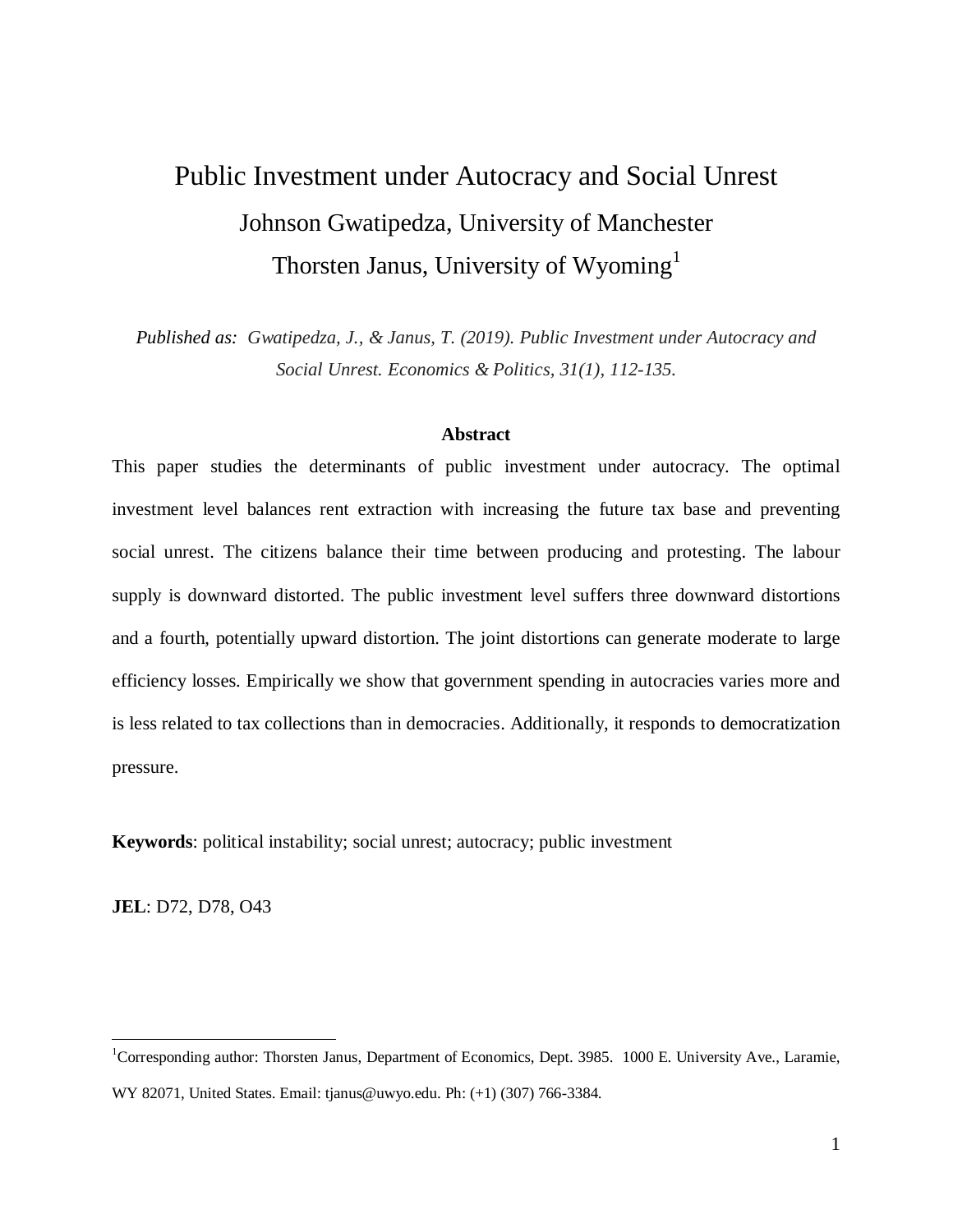# **1. Introduction**

Many countries, such as China, Germany, and South Korea, industrialized under autocracy. Other autocracies, such as Egypt and Zimbabwe, either stagnated or developed along an unstable path. In this paper, we study the determinants of public goods provision under autocracy. Why do some autocracies invest more in infrastructure, contract enforcement, and other public goods?

In order to address this question, we study a two-stage strategic game. In the first stage, the government chooses public investment. In the second stage, the citizens divide their time between producing and protesting against the regime. In the subgame perfect Nash equilibrium (SPNE), the public investment level balances rent extraction with increasing the future tax base and decreasing social unrest. The citizens balance their time between producing and protesting. The labour supply is downward distorted and the public investment level suffers three downward distortions and a fourth, potentially upward distortion. The labour distortion reflects that the protest sector is socially unproductive. The downward investment distortions reflect that the government (a) cannot appropriate the entire social return to public investment; (b) may be ousted prior to tax collections, which makes it myopic; (c) faces a downward-distorted labour supply, which decreases the capital return. The fourth distortion reflects that public investment changes the labour allocation. If the substitution elasticity between capital and labour in the production function is less than one, public investment increases the return to producing relative to protesting, which decreases social unrest and increases the regime's survival probability. If the substitution elasticity exceeds one the opposite happens, which discourages public investment. When we simulate the model, we find that the distortions can generate moderate to large efficiency losses.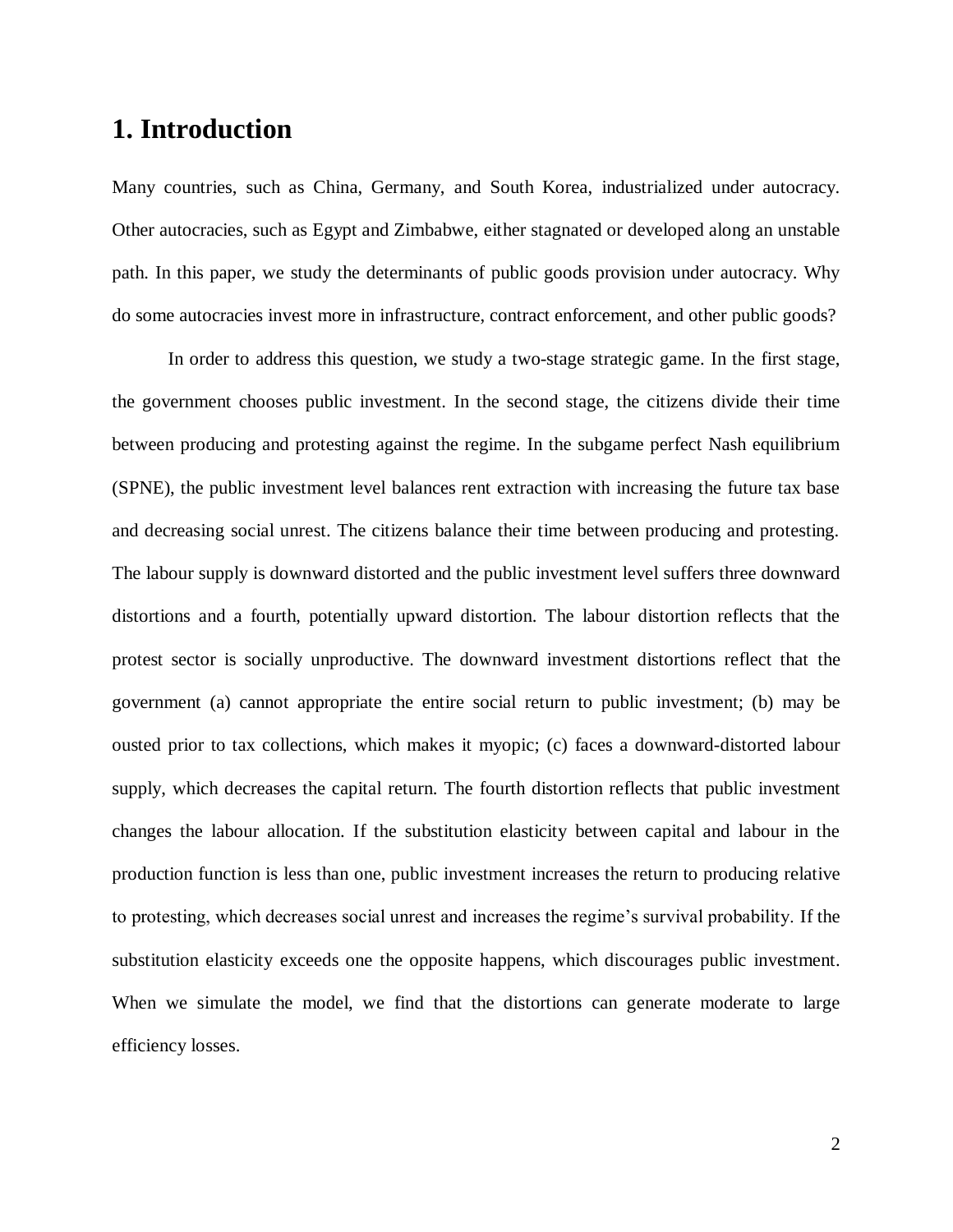Section 2 reviews the related literature. Section 3 presents the model and characterizes the efficient and SPNE outcomes. Section 4 presents some empirical evidence. Section 5 concludes.

# **2. Related Literature**

The paper relates to the literatures on redistributive conflict and the economics of autocracy (Acemoglu and Robinson 2001, Bueno de Mesquita et al. 2003, Bates 2008). Grossman (1991, 1995) studies conflicts between autocratic regimes and their citizens. In Grossman (1991), the government hires soldiers to reduce the number of protesters as well as repress the protesters. In Grossman (1995), it pays a wage subsidy to increase the return to producing relative to protesting. In contrast to these papers, which study the use of redistributive policy instruments, we study the use of public investment as a political-survival technique. Additionally, we study a model with two production inputs and generalize the aggregate production function. The two departures together imply that, unlike in Grossman's papers, the citizens' ability to protest can increase efficiency. Particularly, if the substitution elasticity between capital and labour is less than one, the regime can prefer to increase investment in order to decrease the protest level.

Acemoglu and Robinson (2001) study a dynamic game where the ruling elite cannot commit to future transfers and the citizens might rebel when the opportunity cost is low. Vargas (2011) extends the model and assumes that the elite cannot commit not to expropriate the poor. The poor then rebel when either their opportunity cost is low or they are afraid of being expropriated. Both models assume endowment incomes and that the opportunity cost of rebelling is exogenous. Our model endogenizes output and the opportunity cost of protesting. Olson (1993) and McGuire and Olson (1996) argue that a dictator that expects to remain in power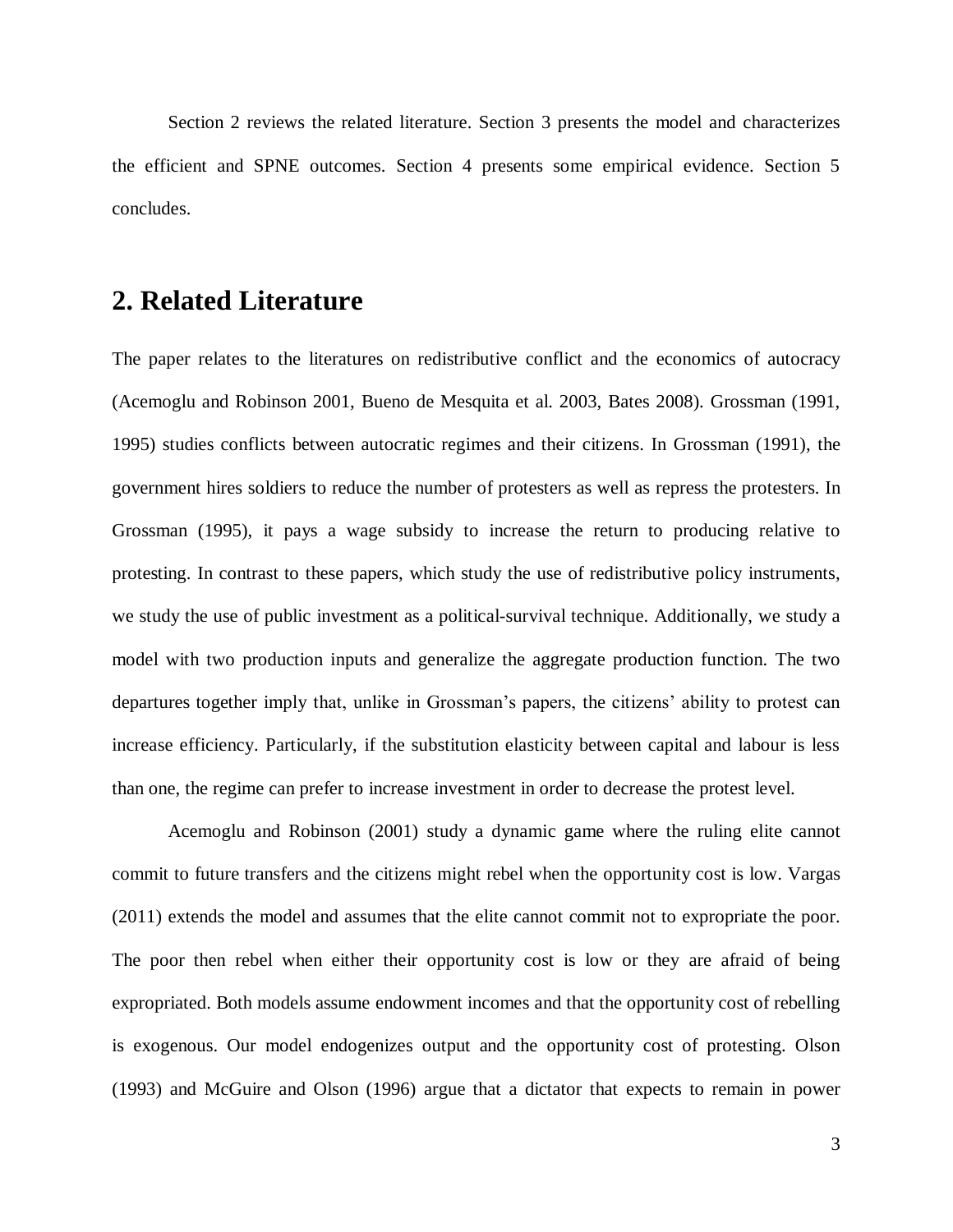extracts less rent than a sequence of myopic dictators that do not internalize that rent extraction erodes the future tax base. In our model, political myopia also undermines the investment incentive, but the government can influence its own myopia level by investing in the economy. We also show that myopic regimes can invest more than long-lived autocracies. Myerson (2010) asks how the government's temptation to expropriate affects private investment. In contrast, we study the interaction of two commitment problems. First, the government cannot commit not to tax the citizens after they have worked. Second, the citizens cannot commit not to overthrow the government after it has invested in the economy. Azam et al. (2009) study an opportunistic government that conceals its nature by acting benevolently. Once it preys on the private sector, it destroys the production incentive. In contrast, we study a two-sector, perfect-information model with political replacement risk. Dixit (2010) studies the optimal design of bureaucracies in autocratic and democratic regimes. Our model abstracts from internal governance issues and focuses on the interactions between the government and the citizens. Besley and Kudamatsu (2008), Buena de Mesquita et al. (2003) and Padró I Miquel (2007) argue that autocratic leaders depend on parties, economic elites, and other social groups that can depose them. Although the elite in our paper is not accountable to another social group, its public investment determines the size of the protest sector and its survival probability. In this sense, it is accountable for its decisions.

Acemoglu (2005) asks how strong and weak autocracies affect economic efficiency. The government's *economic* strength is the citizens' cost of hiding output from tax collectors. The government's *political* strength is the citizens' cost of replacing it. If the government is very strong the high-taxation threat disincentives private investment. When the government is weak, its inability to tax the citizens disincentives the government from investing. Intermediate strength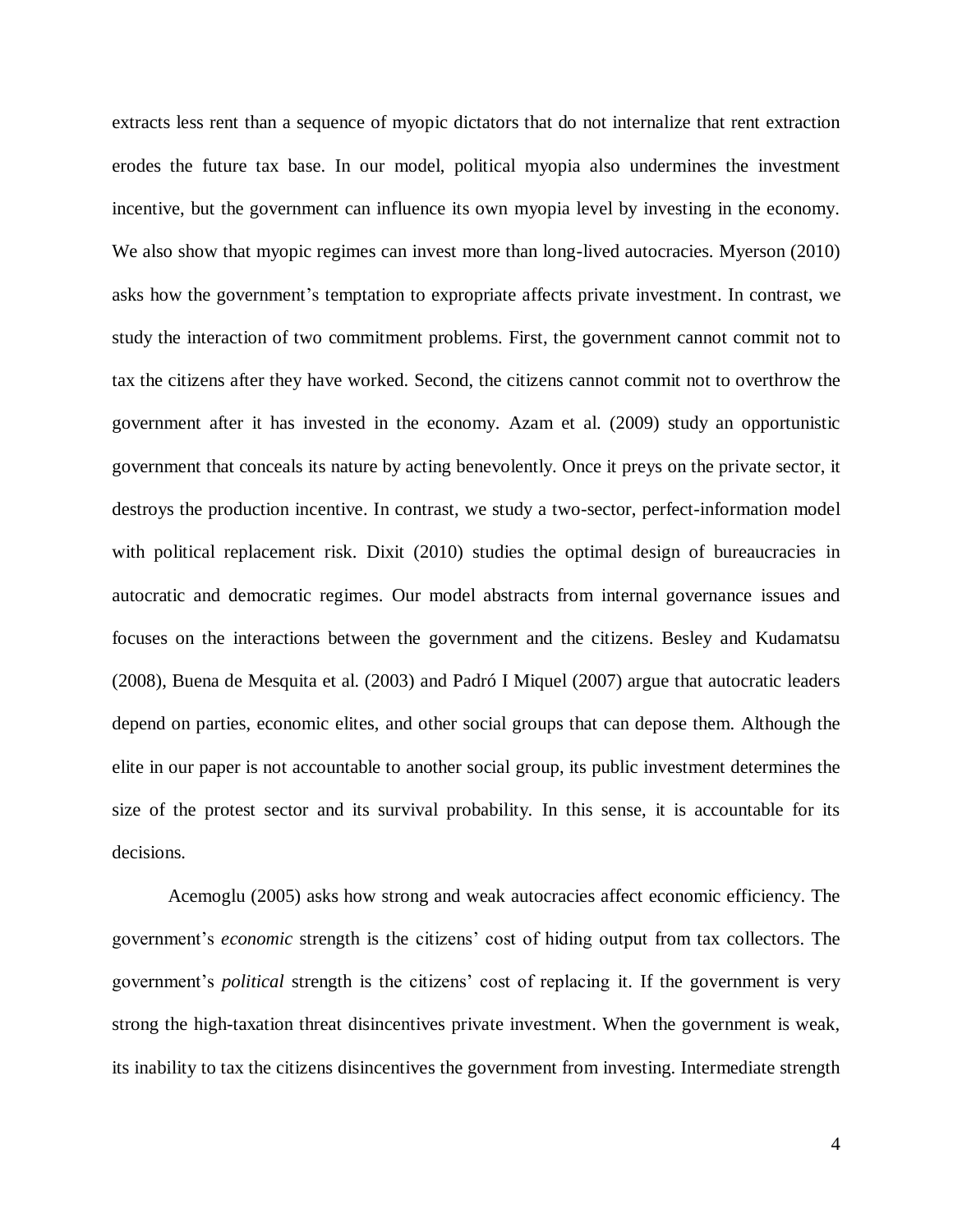levels balance incentives and increase efficiency. In our model the tax parameter,  $\tau$ , which is the maximum tax rate that the government can collect, can be interpreted as its economic power. Our parameter  $\mu > 0$ , which translates the citizens' protest effort into their probability of overthrowing the government, can be interpreted as an inverse measure of the government's political power (Acemoglu 2005).<sup>2</sup> The main difference between the papers is that the production function in Acemoglu's (2005) paper is a Cobb-Douglas function and the citizens first produce and then they decide whether to rebel. In our model, the citizens divide their time between producing and protesting against the regime and the substitution elasticity between capital and labour can depart from one. When the elasticity is less than one, the government can use public goods to increase the citizens' return to producing instead of protesting, which creates an upward investment distortion. Myopic regimes can therefore invest more than long-lived regimes as they try to decrease their replacement risk (Olson 1993).

# **3. Public Investment under Autocracy and Social Unrest**

In this section, we model the public investment decision of an elite-controlled autocratic regime in a sequential move game. Section 3.1 defines the assumptions. Section 3.2 defines the first-best solution. Section 3.3 defines the SPNE. Section 3.4 discusses the factor market distortions in the SPNE. Section 3.5 simulates the model. Section 3.6 discusses its comparative statics. Section 3.7 discusses extensions and alternative model versions.

 $<sup>2</sup>$  Although we treat the economic and political strength parameters as exogenous, one of their key determinants may</sup> be the government's ability to monopolize the use of force. We are very grateful to a referee for pointing this out.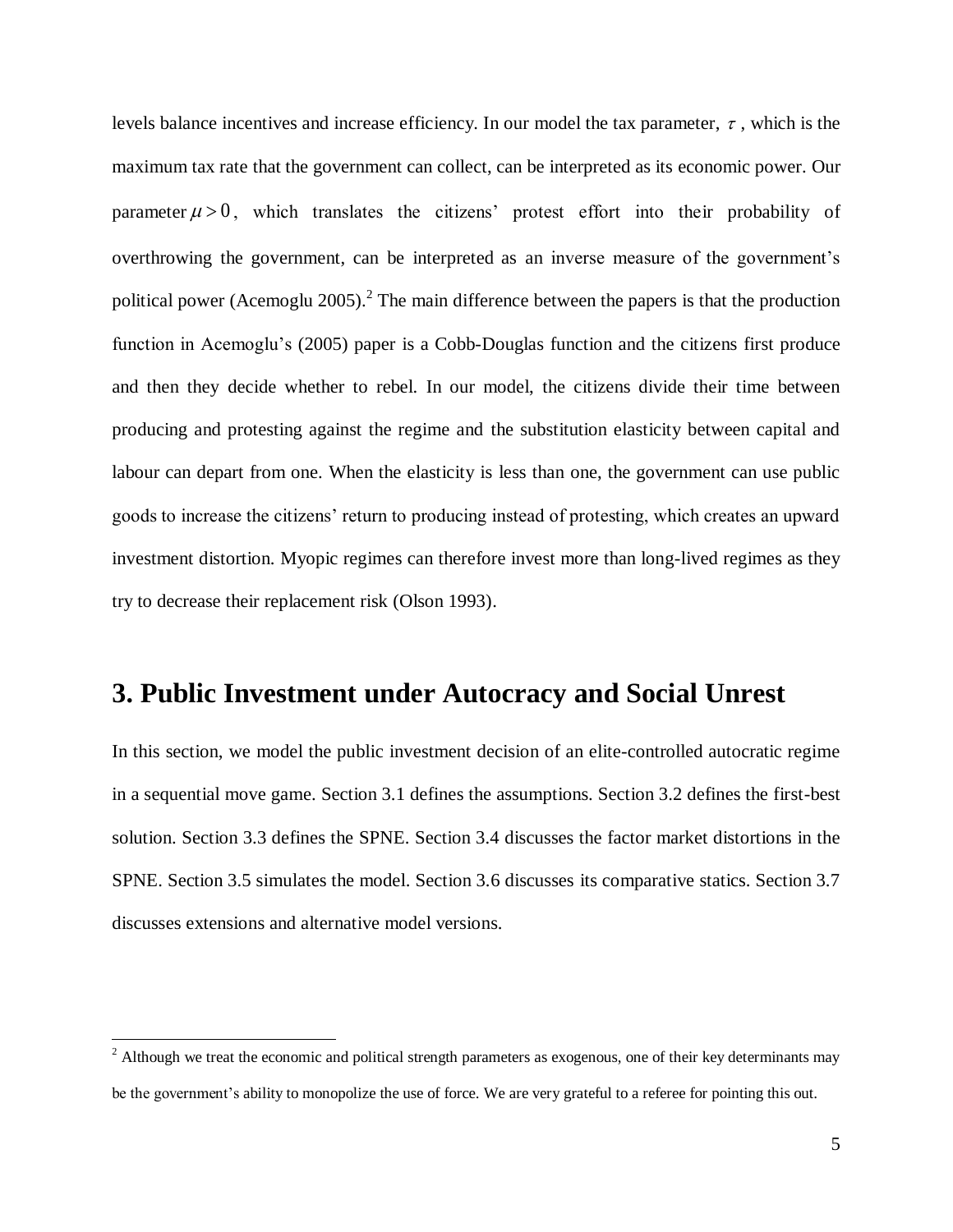#### **3.1 Assumptions**

 $\overline{a}$ 

There is a continuum population of size one. The government is controlled by an infinitesimally small elite that supplies a public good input to production. The citizens then combine their labour input with the public good in a neoclassical production function with total factor productivity (TFP)  $\theta > 0$ . Although we abstract from private capital, we could alternatively have assumed that the government can expropriate the private capital stock. The private capital it does not expropriate would then be contained in the capital it supplies in equilibrium.

In the first stage of the game, the government invests  $G \ge 0$  in public goods. In the second stage, the citizens allocate  $(1-l) \in [0,1]$  labour units to producing and l labour units to protesting. For example, they can demonstrate, strike, or rebel.<sup>3</sup> The aggregate production function is

$$
y = \theta f(1 - l, G),\tag{1}
$$

where  $f(0, G) = f(1-l, 0) = 0$ ,  $f_1, f_2 > 0$ ,  $f_{11}^{\dagger}, f_{22}^{\dagger} < 0$ ,  $f_{12}^{\dagger} > 0$ . The elite's political survival probability – the probability that it survives the protest - is  $q = q(\mu, l) \in [0, 1]$ ,  $q_l < 0$ ,  $q_{\mu} < 0$ ,  $q_{l\mu}$  < 0. In this expression  $\mu$  is the protest technology that translates the protest effort l into the survival probability  $q$ . The value of this technology parameter might depend on the citizens' knowledge about political organization and social movement techniques, access to communication networks and infrastructure, and international supporters. The assumptions that

<sup>&</sup>lt;sup>3</sup>The individual protestors might be incentivized by expected future rewards, justice-, altruistic-, and ideological motives, as well or social expectations and peer effects (McAdam et al. 2001).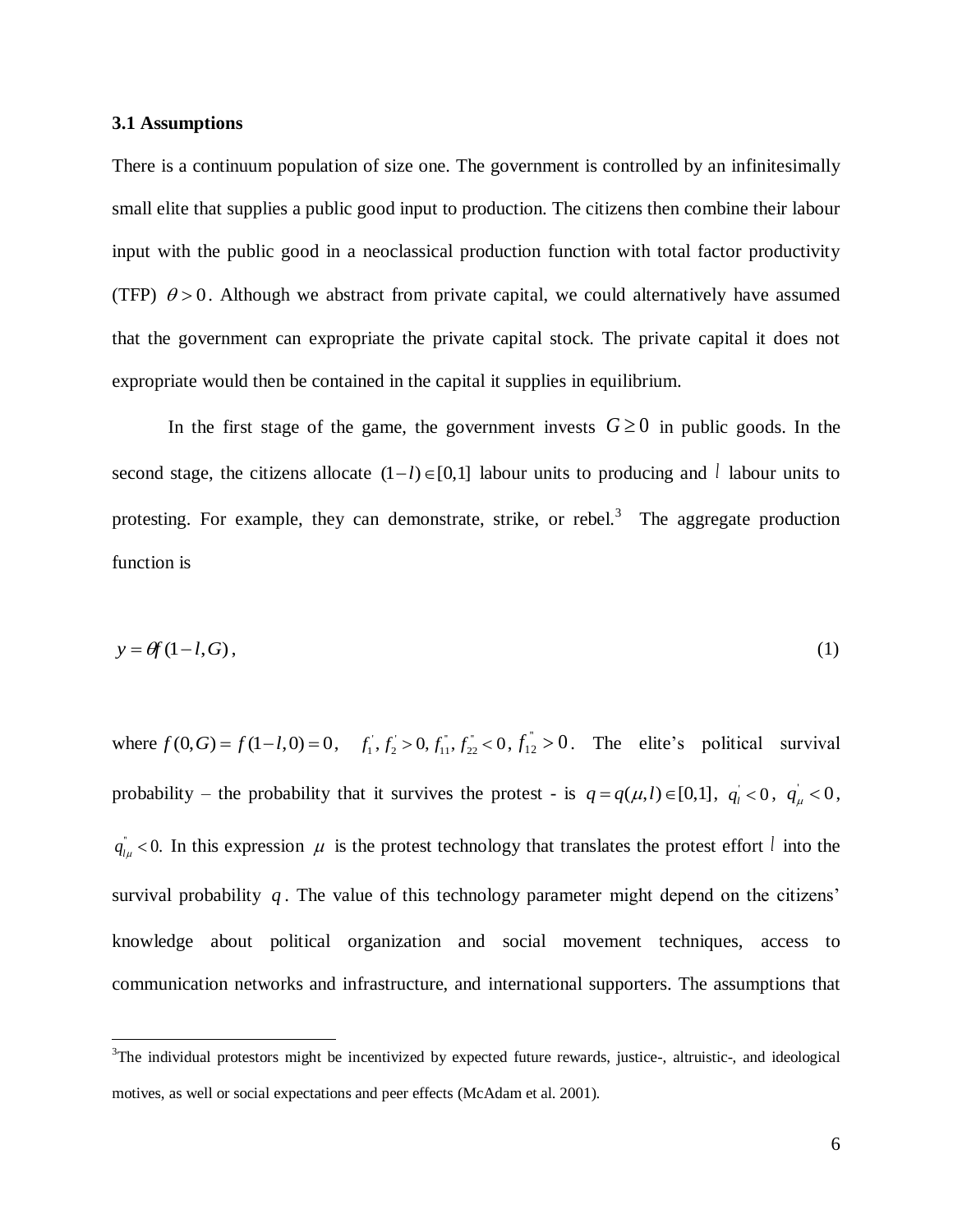$q_i$  < 0,  $q_{\mu}$  < 0 and  $q_{i\mu}$  < 0 imply that more effort and better technology decrease the regime's survival probability and that better protest technology increases the marginal effort effect.

If the elite survives the protest, it chooses a revenue-maximizing tax rate  $\tau < 1$ . The tax parameter can be interpreted as the output share that the elite can extract from the citizens.<sup>4</sup> In order to ensure that the elite can finance the initial investment, we also assume that it has a stock of wealth or access to international capital markets. The citizens' expected payoff is

$$
u^{c}(l, G, \mu, \tau, \theta) = (1 - q(\mu, l)\tau) \theta f(1 - l, G),
$$
\n(2)

where  $q(\mu, l)\tau$  is the expected tax rate. The elite's expected payoff is

$$
u^e(l, G, \mu, \tau, \theta) = q(\mu, l)\tau\theta f(1-l, G) , \qquad (3)
$$

Figure 1 summarizes the timing of the game.





<sup>&</sup>lt;sup>4</sup> For instance, if the citizens can hide output at a unit cost  $c < 1$ , the revenue-maximizing tax rate is  $\tau = c$ .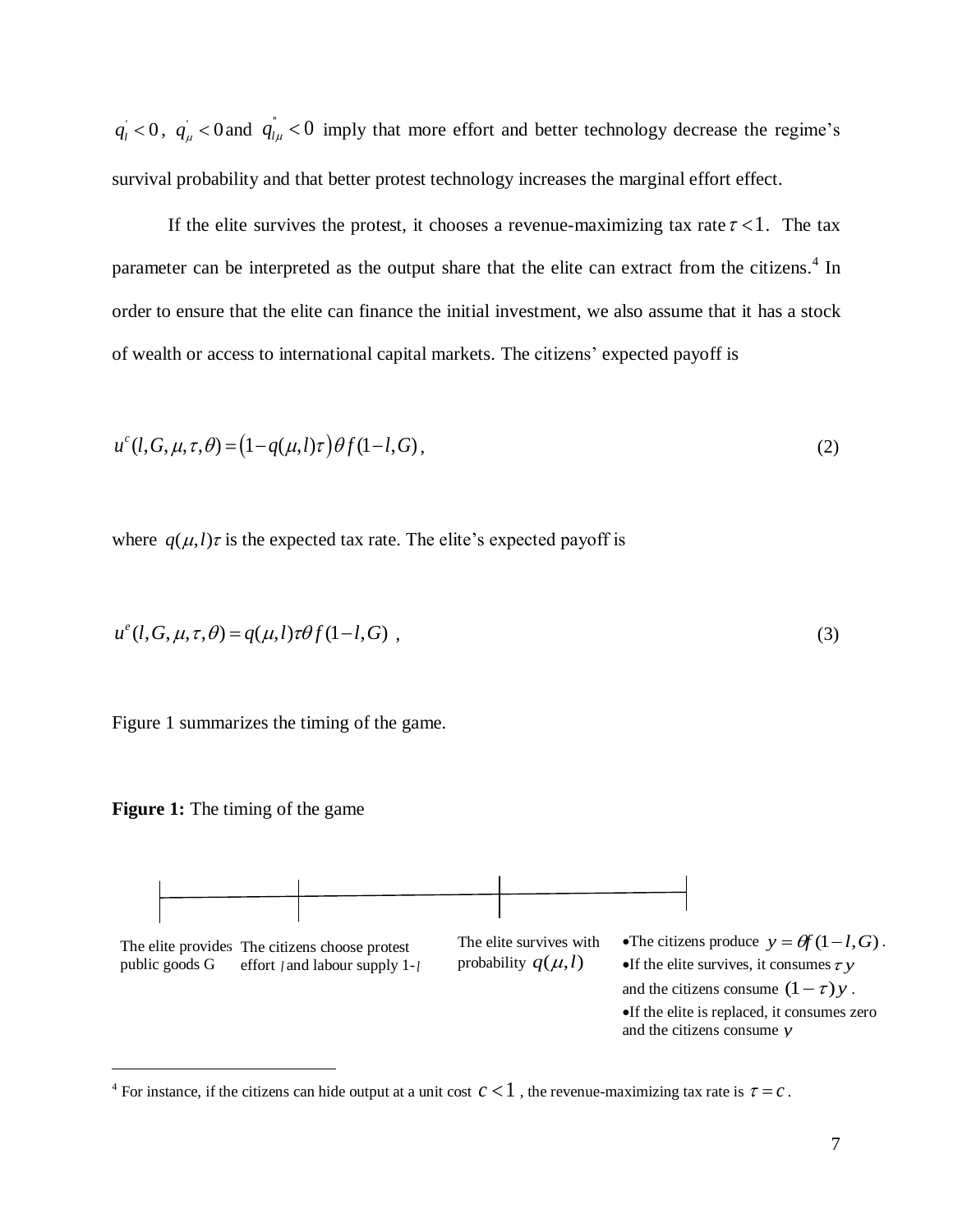## **3.2 Efficient solution**

The efficient solution maximizes output minus the public investment cost:

$$
\max_{l,G}\theta f(1-l,G)-G,
$$

which implies that,

$$
l=0,\tag{4}
$$

$$
\theta f_2(1, G) = 1. \tag{5}
$$

Since the protest sector is technically a rent-seeking sector, the first-best protest effort is zero. The social marginal return to capital equals the social marginal  $cost(\theta f_2(1, G) = 1)$ .

### **3.3 SPNE**

In order to characterize the SPNE, we use backward induction. In the second stage of the game, the citizens take the public investment level as given and solve

$$
\max_{l} (1 - q(l)\tau)\theta f(1 - l, G), \tag{6}
$$

which implies that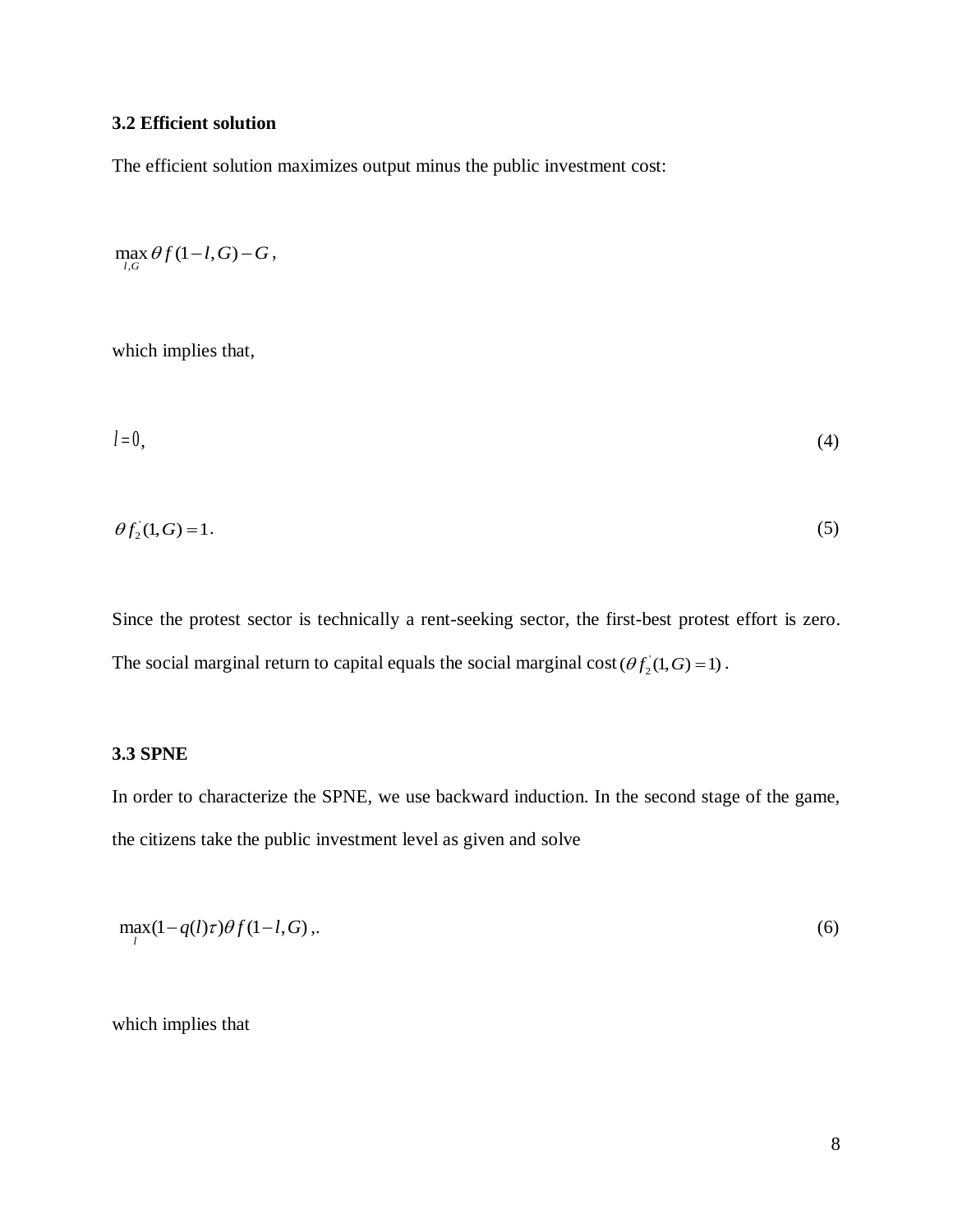$$
\frac{-q_i \tau \theta f (1-l, G)}{\text{marginal tax saving + rent}} = \underbrace{(1-q\tau)\theta f_1 (1-l, G)}_{\text{foregone labor income}}.
$$
\n(7)

Equation (7) equates the marginal expected tax saving from increasing protest effort (on the lefthand side) with the marginal decline in expected after-tax earnings due to reducing the labour supply (on the right-hand side). The second-order condition is

$$
\underbrace{(1-q\tau)\theta f_{11}^{\dagger}}_{0} - q_{1l}^{\dagger} \underbrace{\tau\theta f(1-l,G)}_{2} + \underbrace{2q_{1}^{\dagger}\tau\theta f_{1}^{\dagger}}_{0} = u_{1l}^{nc} < 0.
$$
\n(8)

The second-order condition is satisfied if the protest effort does not decrease the elite's survival probability at a rapidly increasing rate, that is, if  $q_{ll}$ <sup> $\dot{q}$ </sup> exceeds a negative lower bound. We assume that this is the case. If we apply the implicit function theorem to (7), we can calculate the citizens' reaction function,  $l_{\sigma}$ , that is, the marginal effect of public investment on the protest effort, as

$$
l_G' = \frac{\frac{1}{(1 - q\tau)\theta f_{12}^2 + q_1 \tau \theta f_2}}{u_{12}^{nc}} < 0 \Leftrightarrow (1 - q\tau)\theta f_{12}^2 + q_1 \tau \theta f_2 > 0.
$$
\n(9)

In the following, we refer to condition (9) as the *complementarity condition*. If the complementarity condition is satisfied, public investment increases the citizens' marginal return to producing relative to protesting, that is,  $(1 - q\tau)\theta f_{12}^{\dagger} + q_1\tau\theta f_2 > 0$ , and their protest effort decreases. The condition is satisfied if the degree of input-complementarity between capital and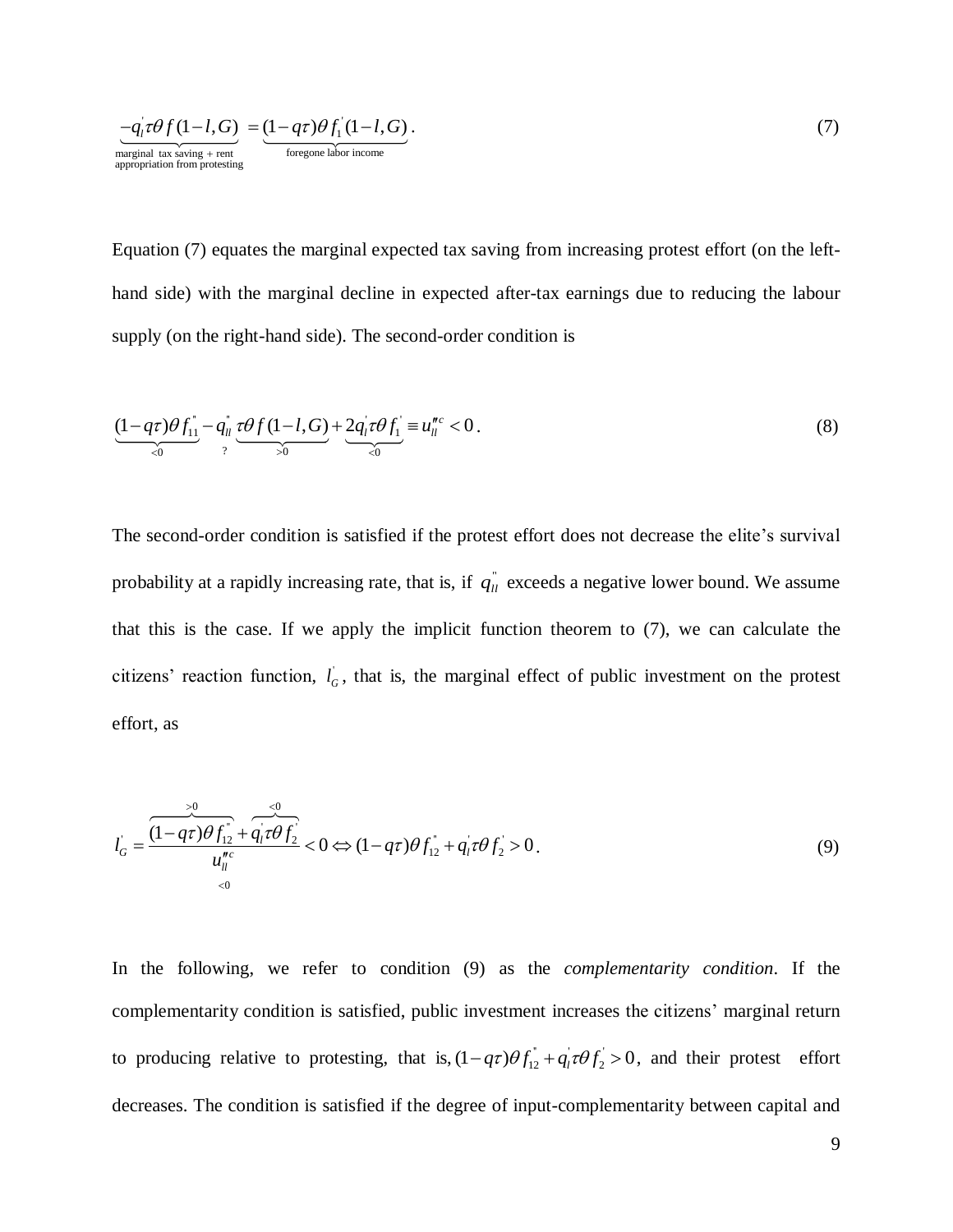labour is large enough that  $(1 - q\tau)\theta f_{12}^{\dagger} > -q_l\tau\theta f_2 > 0$ . Intuitively, public investment increases both the marginal product of labour, since  $f_{12}^{\dagger} > 0$ , and output, since  $f_{2}^{\dagger} > 0$ . The former effect increases the opportunity cost of protesting, but the latter effect increases the tax revenues that the citizens can appropriate (or avoid paying) if they protest. In order for the protest level to decrease, the increase in the marginal product of labour has to exceed the increase in the return to protesting. The condition is equivalent to saying that the substitution elasticity between capital and labour,  $(f_2/f)/(f_{12}^{\dagger}/f_1)$ '' 12  $f_2^{\perp}/f$   $\frac{f_1^{\perp}}{f_1^{\perp}}$   $f_1^{\perp}$   $f_2^{\perp}$  is less than one: if we substitute (7) into (9) we get that

$$
l_G = \frac{q_l}{u_{ll}^c} \tau \theta \left( -f(f_{12}^{\dagger}/f_1) + f_2 \right) < 0 \Leftrightarrow (f_2^{\dagger}/f) / (f_{12}^{\dagger}/f_1) < 1 \quad . \tag{10}
$$

Next, we proceed to the first game stage. In the first stage, the elite solves

$$
\max_{G} q(l^*(G)) \tau \theta f(1-l(G),G) - G, \qquad (11)
$$

where  $l(G)$  is the solution to (7). The optimal investment level solves

$$
\underbrace{q_i l_G^{\dagger} \tau \theta f}_{\text{Rent protection}} + \underbrace{\tau q \theta (f_2^{\dagger} - f_1^{\dagger} l_G^{\dagger})}_{\text{Rent increase}} = \underbrace{1}_{\text{Marginal cost}}.
$$
\n(12)

where  $l_G$  is the citizens' reaction function in (9) or, equivalently, (10).

Condition (12) equates the elite's marginal benefit and cost from investing in the economy. We call the first term on the left-hand side the marginal *rent protection* benefit. This is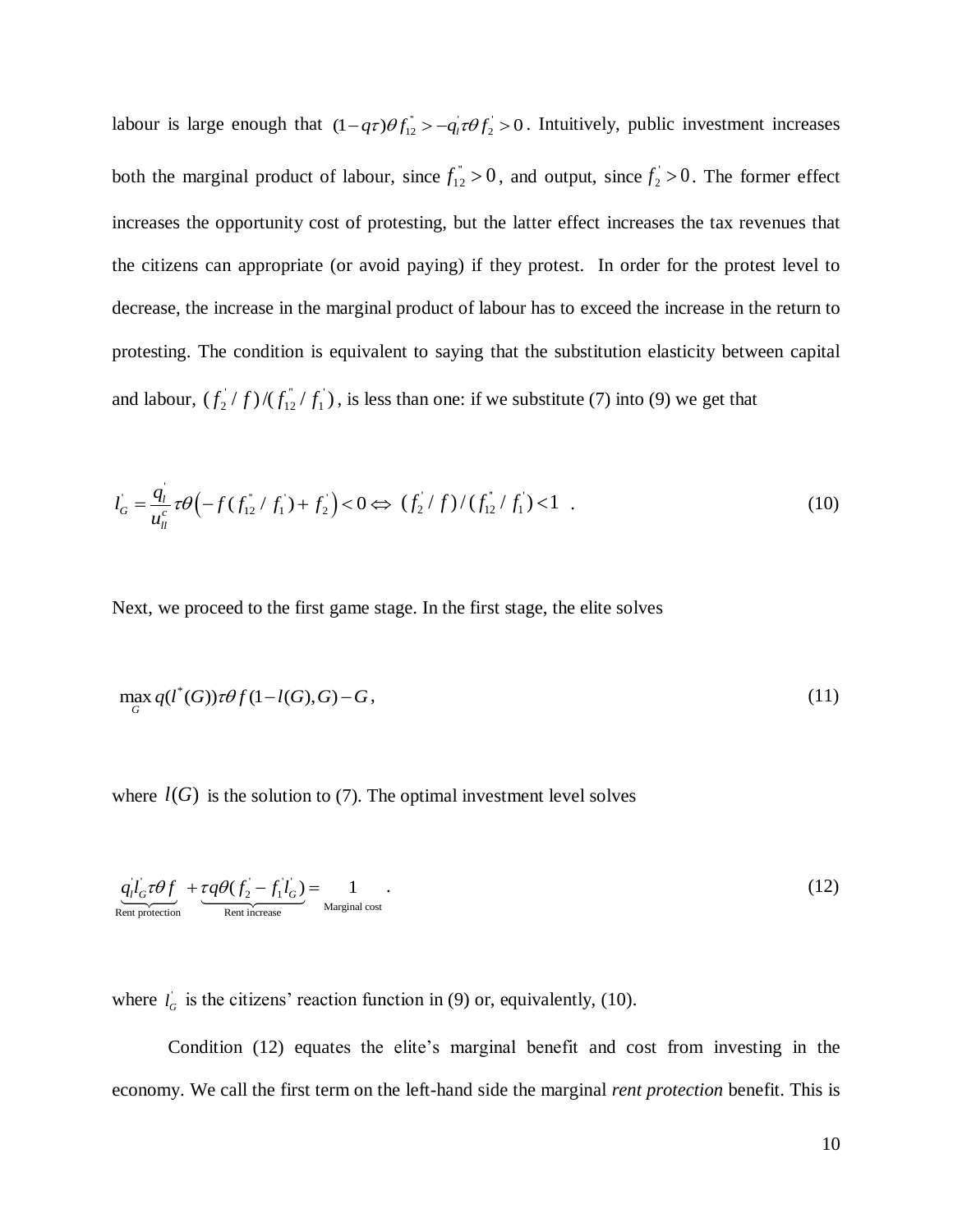because, whenever the complementarity condition is satisfied  $(l<sub>G</sub> < 0)$ , public good provision decreases the number of protesters. The likelihood of regime survival, therefore, increases by  $q_l l_G > 0$ . The second term on the left-hand side is the marginal *rent increase*: as long as the elite survives the protest (which happens with probability  $q$ ) it receives the additional revenues  $\tau \theta(f_2 - f_1 \dot{f}_G)$ , where  $f_2$  is the direct output gain from investing (holding the labour force constant) and  $-f_1 l_G$  is the output gain from reallocating the labour force, which is positive if  $l_G$  < 0. In the optimum, the sum of the marginal rent-protection and rent-increase benefits equals the marginal cost of the public good. If we substitute (7) into (12), we can restate the elite's firstorder condition as

$$
\theta \left\{ \underbrace{\text{raf}_2(1-l,G)}_{\text{MR given the}} \underbrace{-f_1' l_G}_{\text{MR from labor}} \right\} = \underbrace{1}_{MC},
$$
\n(13)

where, after multiplying through by the productivity level, the first term in brackets is the expected marginal revenue from public investment given the labour allocation. The second term is the marginal revenue from labour reallocation.

Finally, the elite's second-order condition, the second derivative of (11),

$$
\theta \left( \underbrace{q_i l_G^{\prime} \mathbf{f}_2}_{\gamma} + \underbrace{\mathbf{r} q \left( - f_{21}^{\prime \prime} l_G^{\prime} + f_{22}^{\prime \prime} \right)}_{\gamma} + \underbrace{f_{11}^{\prime \prime} l_G^{\prime} l_G^{\prime}}_{\leq 0} - \underbrace{f_{12}^{\prime \prime} l_G^{\prime}}_{\gamma} - \underbrace{f_{11}^{\prime \prime} l_{G}}_{\gamma} - \underbrace{f_{11}^{\prime \prime} l_{GG}}_{\gamma} \right) = u_{GG}^{\prime \prime e} < 0, \tag{14}
$$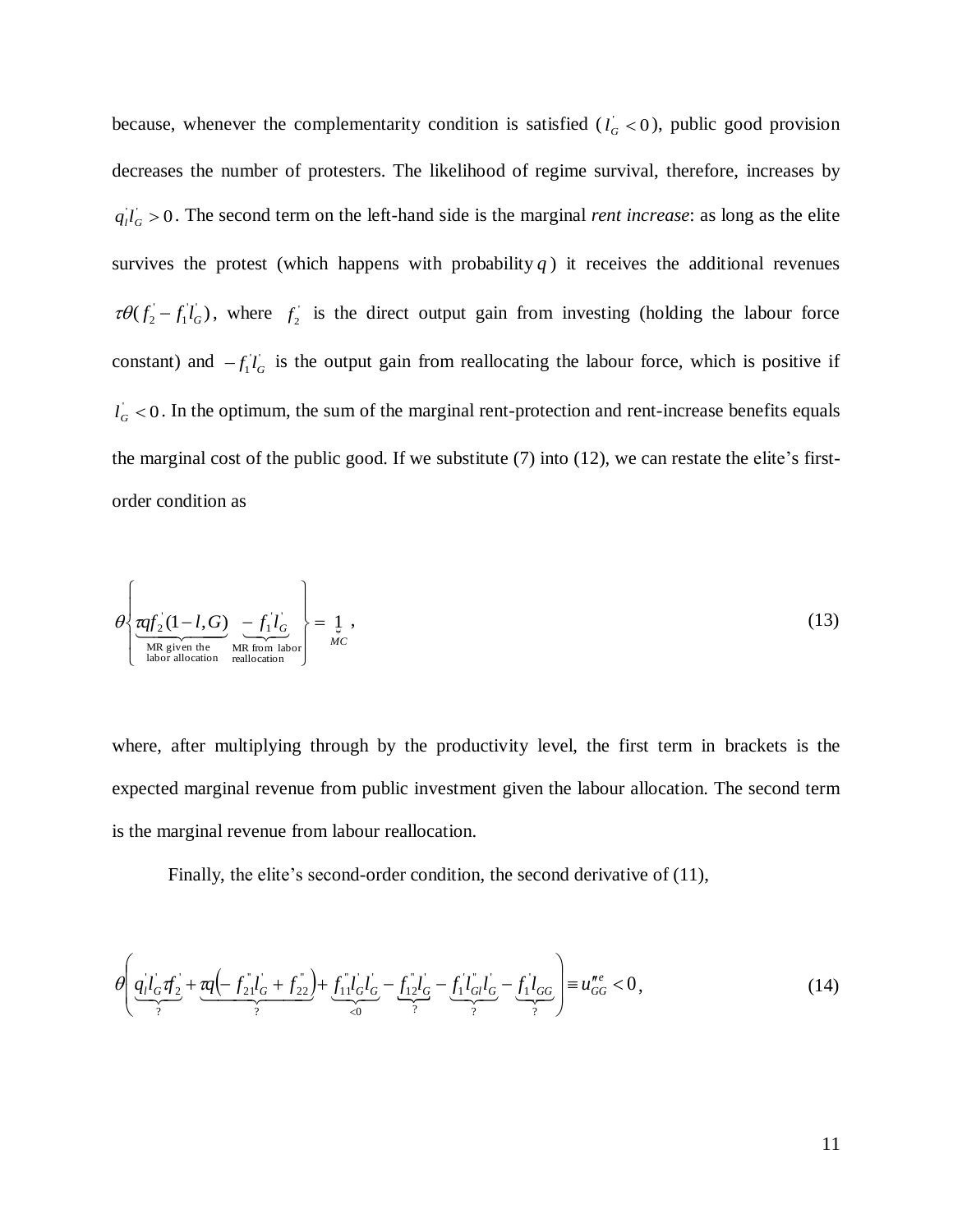where  $l_G$  and  $l_{GG}$  can be substituted and computed from (9), has to hold. Altogether, equations (7) and (13) define the SPNE solutions for protest effort  $l$  and public investment  $G$ . Equations (1)-(3) define the implied output y and the expected payoffs  $u^c$  and  $u^e$ .

### **3.4 The factor distortions in the SPNE**

Comparing (7) and (13) with the efficient solution (4)-(5) shows that both the labour supply and the public investment level are distorted. The labour supply is downward distorted because the rent-seeking protest sector absorbs a share of the labour force  $l > 0$ . The public investment level, on the other hand, suffers from four distortions:

(i) *Imperfect appropriation*: Due to the fact that the revenue-maximizing tax rate is  $\tau < 1$ , the elite cannot appropriate the marginal social return to capital. The imperfect-appropriation effect decreases public investment.

(ii) *Elite myopia*: The protest decreases the regime's survival probability to  $q < 1$ , which makes the regime myopic. The myopia effect also decreases public investment.

(iii) *Labour misallocation*: The allocation of labour to the protest sector decreases the social return to public investment, that is the growth in the tax base. This is because whenever  $l > 0$  $(1-l, G) < \theta_2(1, G)$  $\theta f_2(1-l,G) < \theta f_2(1,G)$  (recall that  $f_1^{\dagger} > 0$ ). The labour misallocation effect further decreases the public-investment level.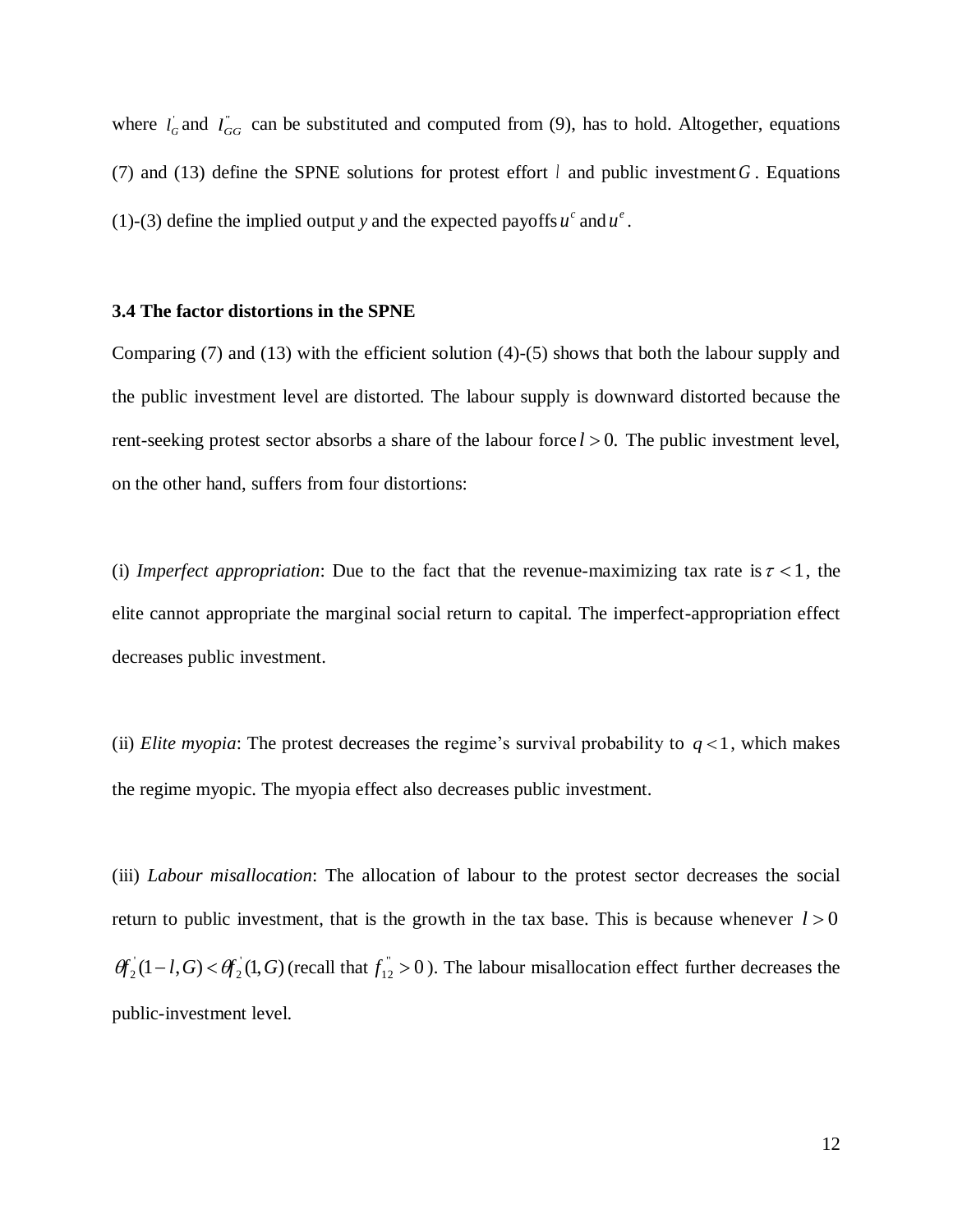(iv) *Labour* re*allocation:* The elite's ability to influence the labour allocation through public investment, that is, the fact that  $l_G$  is generally non-zero, can either increase or decrease the public investment. level. If  $l_G > 0$  - equivalently, the substitution elasticity between capital and labour exceeds one - the desire to reallocate the workers discourages investment and reinforces the first three downward investment distortions. If, instead, the complementarity condition is satisfied (such that  $l_G < 0$  and the substitution elasticity is less than one), the labour reallocation incentive creates an *upward* investment distortion.

#### **3.5 CES Example**

In order to estimate how large the distortions can be in practice, we simulate the model with specific functional forms. Thus, we assume that the political survival function is<sup>5</sup>

$$
q(l) = 1 - \mu l, \ \mu \in (0,1) \tag{15}
$$

and that the production function is the constant-elasticity-of-substitution (CES) function

$$
y = \theta \left( \lambda (1 - l)^{(\sigma - 1)/\sigma} + (1 - \lambda) G^{(\sigma - 1)/\sigma} \right)^{\sigma/(\sigma - 1)}, \sigma > 0,
$$
\n(16)

<sup>&</sup>lt;sup>5</sup> In order to get a micro-foundation for (15), assume that the elite is ousted if its randomly determined military or political strength,  $\rho$ , which is defined as the level of protest effort that it can resist, is less than the actual protest level. If  $\rho$  is uniform on  $[0,1/\mu]$ , then,  $q(l) = pr(\rho \ge l)$ .  $= 1 - F(l) = 1 - \mu l$ .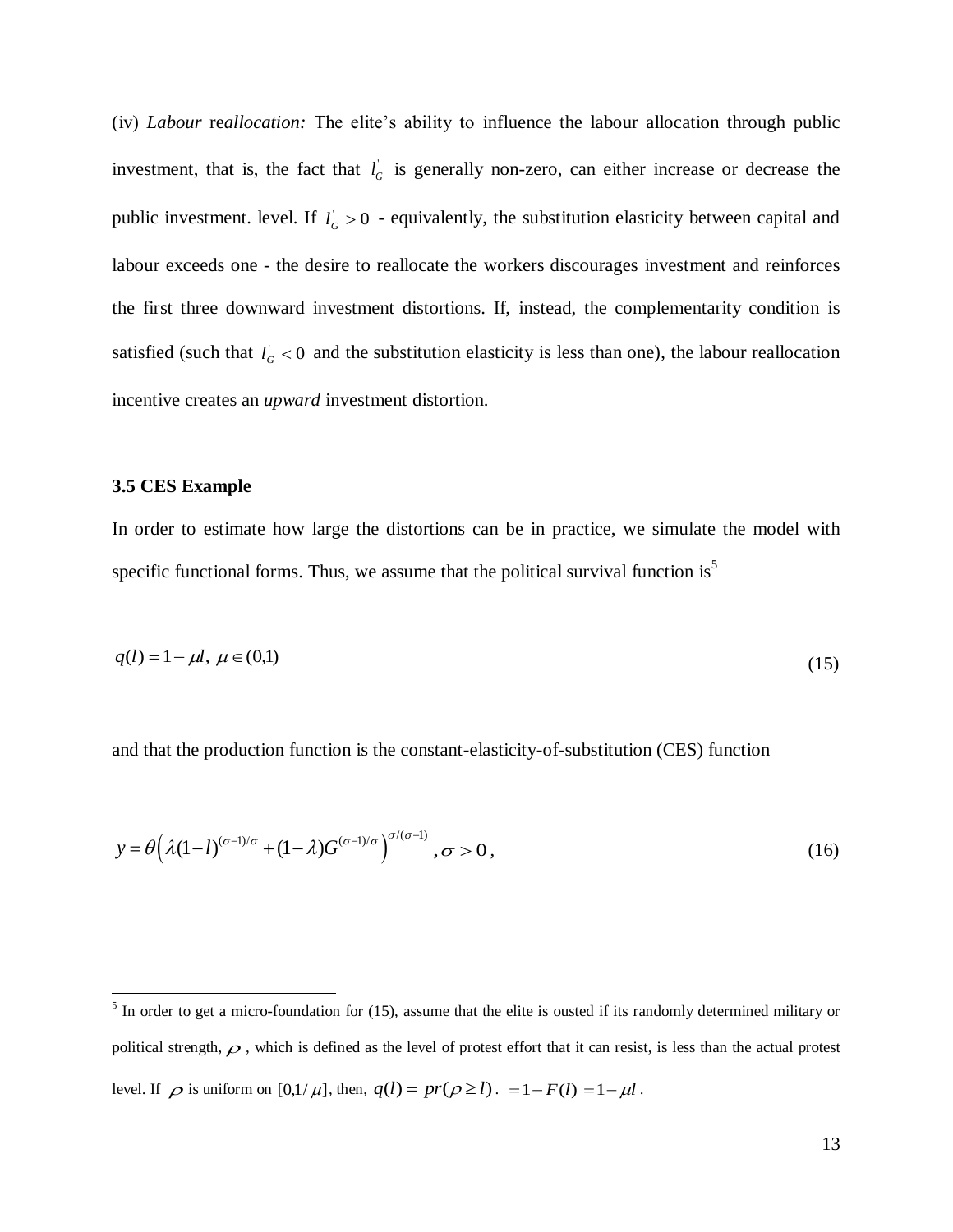where  $\lambda \in (0,1)$  is the relative importance of the labour input – or what Arrow at al. (1961) call the distribution parameter – and  $\sigma > 0$  is the substitution elasticity between capital and labour. When  $\sigma = 1$ , equation (16) becomes the Cobb-Douglas or unit-elastic function  $y = \theta(1-l)^{\lambda} G^{1-\lambda}$ . When  $\sigma$ <1 the inputs are complements. As  $\sigma \rightarrow \infty$  they become perfect substitutes. The complementarity condition ( $l_G^+$  < 0) is satisfied if and only if  $\sigma$  < 1.

In order to choose the parameters, we draw on the evidence as follows:

• We set  $\tau = 0.50$  to allow the government to collect 50% of GDP. This is perhaps a high estimate, but the tax policy can include all policy distortions designed to favour the elite, including direct and indirect taxes, subsidies, public monopolies, financial regulations like directed lending, inflation taxes, the allocation of import quotas, dual exchange rate systems, discriminatory land access, biases in local public investment, and other redistributive policies.

• Given that  $q(l) = 1 - \mu l$ , we set  $\mu = 0.75$ . This implies that, if the entire non-elite population challenges the regime, it has 25% survival probability. If half the population challenges the regime, it has 62.5% survival probability.

 The TFP level is arbitrary as we can normalize the output units. Hence, we let it vary along the horizontal axis and plot the endogenous outcomes on the vertical axes in the figures below.<sup>6</sup>

<sup>&</sup>lt;sup>6</sup> Under the functional form assumptions,  $q_{ll}^{\dagger} = 0$ , so the citizens' second-order condition (8) always holds. Since the elite's second-order condition (14) remains analytically intractable, we substitute the solutions for *l* and  $q = 1 - \mu l$  into the elite's payoff function (3) and check that it is increasing and concave in the simulations.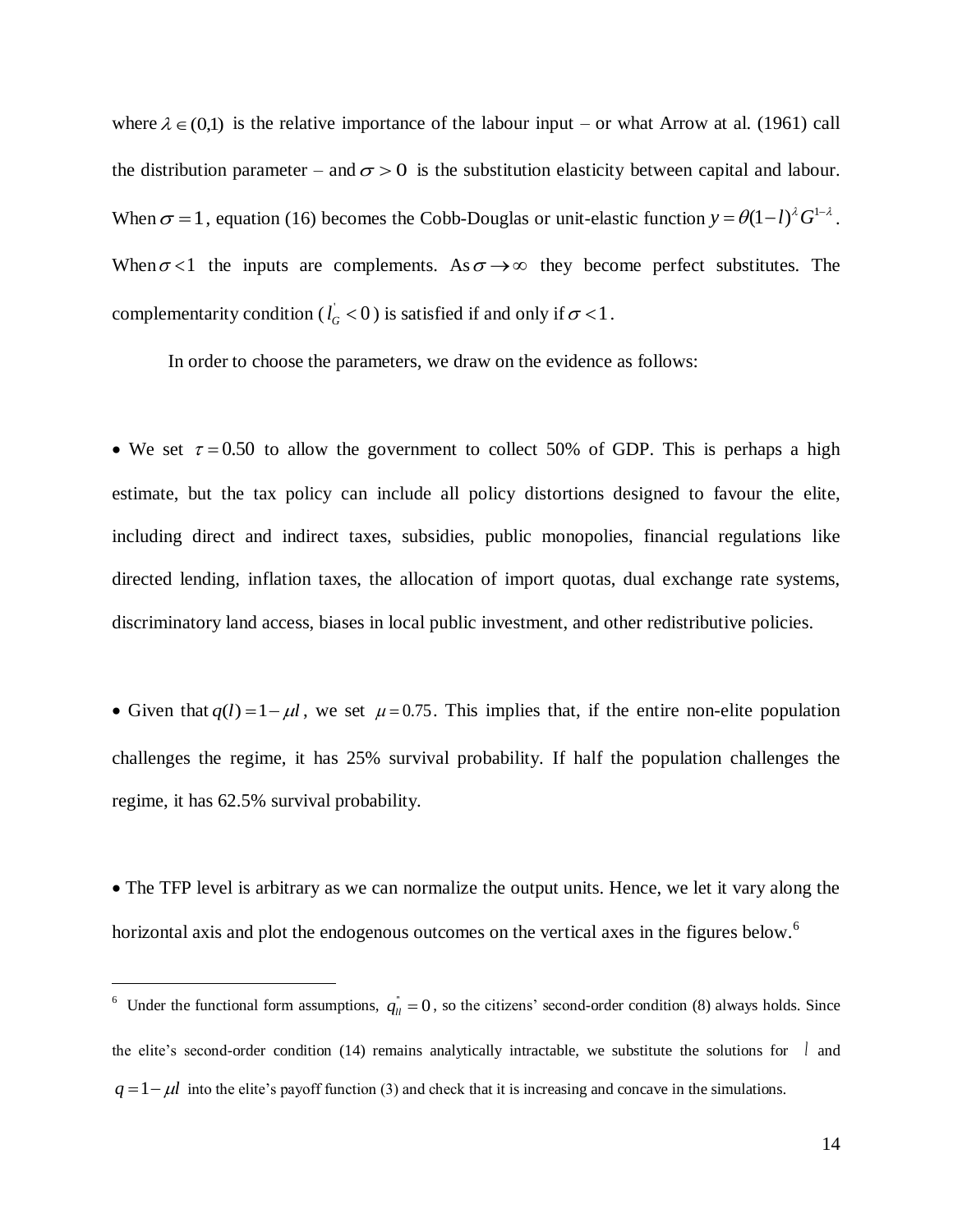• The distribution parameter  $\lambda$  is 2/3, which ensures that, if the agents use a Cobb-Douglas production function, the labour share of income is 2/3 and the capital share is 1/3 (Gollin 2002). As the substitution elasticity departs from one – which is the Cobb-Douglas case - the income shares of capital and labour change. In order to see this, assume that the economy is competitive and that the marginal return to capital is *. Then the capital share in income is* 

rG / y = 
$$
\theta f_2 G / \theta f (1-l, G) = (G/(1-l))^{(\sigma-l)/\sigma} / (2+(G/(1-l))^{(\sigma-l)/\sigma}).
$$

When the substitution elasticity is  $\sigma < 1$ , higher capital-labour ratios  $(G/(1-l))$  decrease the income share of capital. Intuitively, when the relative supply of capital increases and capital is a poor substitute for labour, the market return to capital decreases. When  $\sigma > 1$ , conversely, higher capital-labour ratios increase capital's income share. If the substitution elasticity is  $\sigma = 0.8$ , for example, doubling the capital-labour ratio decreases the income share of capital by 0 to 16% depending on the initial capital-labour ratio.<sup>7</sup> This is consistent with Gollin (2002), who finds that poor countries tend to have higher income shares of capital, though much of the difference disappears after correcting for self-employed income.

• Finally, the simulation requires us to choose a range for the substitution elasticity  $\sigma$ . In a rare study of a country panel that includes developing as well as developed countries (a total of 82 countries from 1960-87), Duffy and Papageorgiou (2000) estimate that the substitution elasticity

$$
\frac{1}{\int \ln x \, dx = \left( G/(1-l) \right), \text{ the ratio of capital shares is } \frac{(2x)^{-1/4} / \left( 2 + (2x)^{-1/4} \right)}{x^{-1/4} / \left( 2 + x^{-1/4} \right)} = \frac{2^{3/4} + (2x)^{-1/4}}{2 + (2x)^{-1/4}} \in (0.84, 1)
$$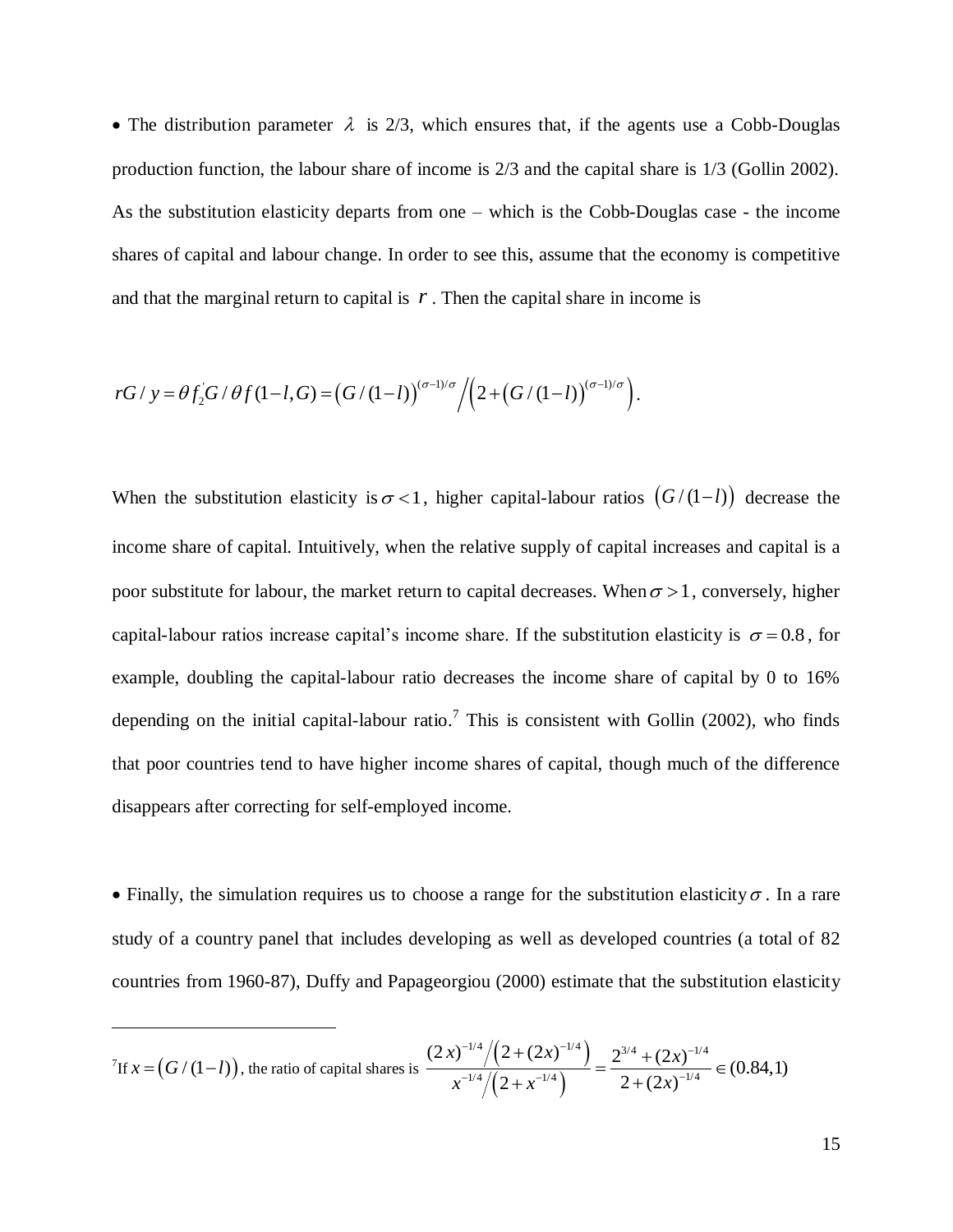between capital and either labour or human capital-augmented labour may range from 0.8 for the poorest quarter of countries to 1.10 for the wealthiest quarter. However, Antras (2004) shows that in time-series where the factor shares in income tend to be relatively stable over time (which is true for most countries or at least most developed countries (Golin 2002)), estimating CES functions with Hicks-neutral technical change like the one in Duffy and Papageorgiou (2000) tends to force the estimated substitution elasticity to be one. Under the alternative assumption that the labour and capital-augmenting technology levels grow at constant, but potentially different rates, Antras (2004) estimates that the US post-WWII substitution elasticity might have been below 0.5. More generally, Diamond et al. (1978) show that, if one allows for arbitrarily flexible factor-biased technological change, it is impossible to distinguish the substitution elasticity from technological innovations in the time-series. Due to these difficulties in choosing a plausible elasticity range for the CES function, we simulate the model for a relatively lowelasticity scenario where  $\sigma = 0.6$  - and therefore the complementarity condition is satisfied – and a relatively high-elasticity scenario where  $\sigma = 1.10$  and the complementarity condition fails. The results for intermediate elasticities are intermediate between the results for the extremes.

The simulation equations come from substituting (16) into (5) to determine the first-best public investment solution and into (7), (10) and (13), to determine the protest level and public investment in the SPNE. After calculating *l*,  $l_G$ , *G*, and  $u_l^{nc}$  based on (7)-(9) and (13), we can compute output y and the political-survival probability q from  $(15)-(16)$  and the elite and citizen payoffs from (2)-(3). Finally, we compute the efficiency level in the different scenarios as output minus the cost of goods provision

$$
E \equiv y - G. \tag{17}
$$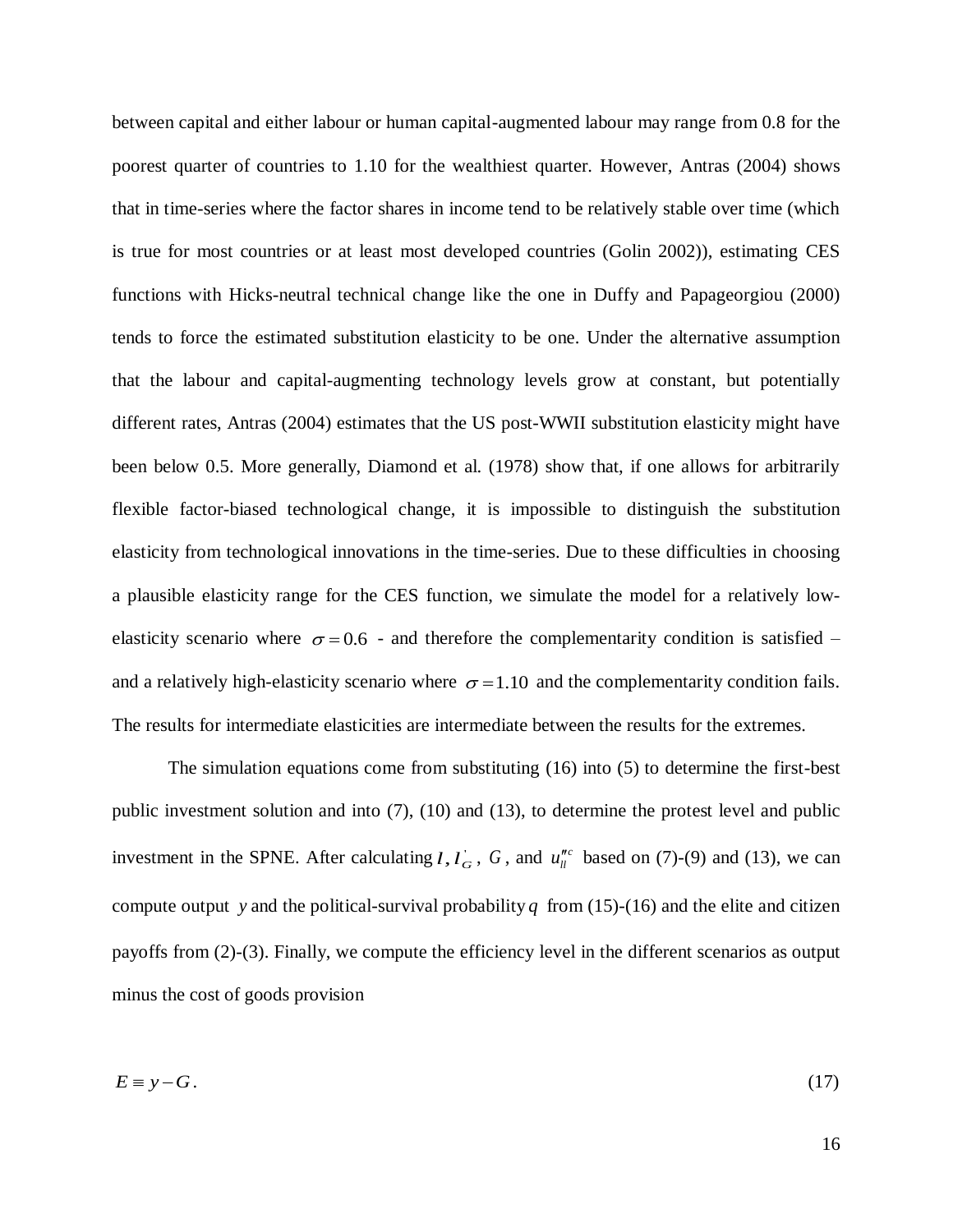Expression (17) is an efficiency measure in the sense that it equals the sum of the elite and citizen utilities and the economy's value added. However, one could argue that a *welfare* measure should weigh the citizens' utility more than the elite's payoff.

### **Results**

Figure 2 compares the results for protest effort, public investment, output, and efficiency in the SPNE with the efficient solutions when  $\sigma = 0.6$  and  $l_G < 0$ , that is, the complementarity condition is satisfied. Figure 3 presents the results when  $\sigma = 1.10$  and  $l_G > 0$ . In both figures, as the TFP level increases along the horizontal axis, public investment, output, and efficiency increase. In Figure 2, the increase in public investment decreases the protest level because the opportunity cost of protesting increases relative to the rent-seeking return. The opposite happens in Figure 3.

The factor market and output distortions range from moderate to large. In Figure 2, the distortions decrease with the TFP level. In the least productive economy (when  $\theta = 1$ ) close to half of the population protests. The government only supplies  $0.05/0.34 \approx 15\%$  of the efficient public investment level. The output level is  $0.12/0.62 \approx 19\%$  of the efficient level. Efficiency  $(y - G)$  is 0.08/0.30  $\approx$  27% of its first-best value. Since the distortions are largest for the least productive economies, the results suggest that autocratic rule in poor countries increases poverty, not only by redistributing resources to elites but also by decreasing output. In contrast, the most productive autocracies ( $\theta \approx 8$ ) are close to efficient. Nonetheless, the elite still appropriates 50% of output (since  $\tau = 0.50$ ), which is far more than it spends.

In Figure 3, the distortions increase with the TFP level. For the most productive economy (when  $\theta \approx 8$ ), while only 6.5% of the population protests, the government only supplies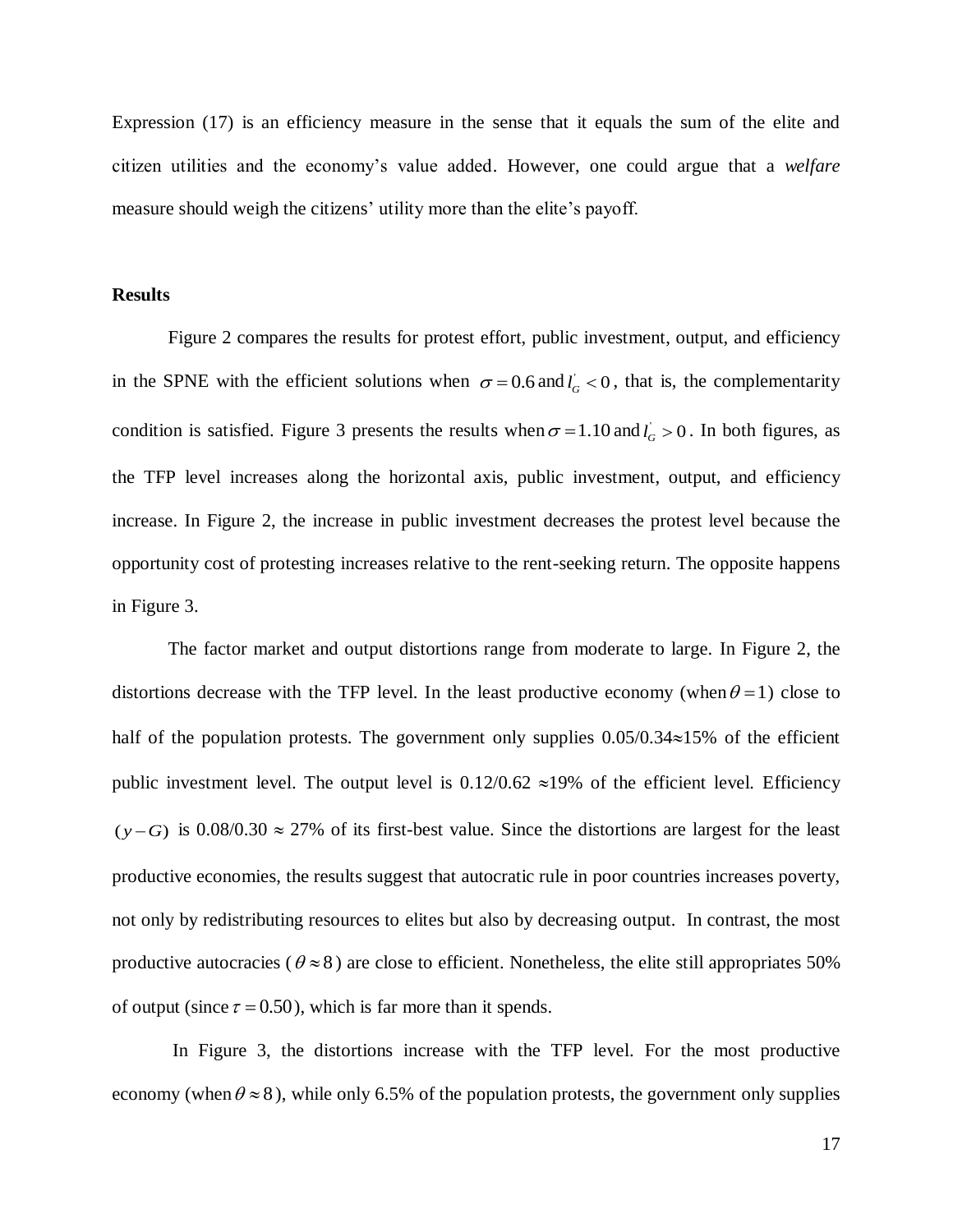22% of the first-best public investment level. Nonetheless, the high substitution elasticity allows the labour input to substitute for the public good and the economy still produces 57% of the firstbest. It achieves a 75% efficiency level. The inconclusive elasticity-estimation literature that we discussed above, however, suggests that the substitution elasticity we use to generate Figure 3 (  $\sigma$ =1.10) may be a high estimate. Most countries may better fit the Figure 2 scenario ( $\sigma$ <1).

**Figure 2:** Protest effort, public investment, output, and efficiency.  $\tau = 0.5$ ,  $\mu = 0.75$ ,  $\lambda = 0.67$ ,  $\sigma$  = 0.6. SPNE vs. efficient solution.

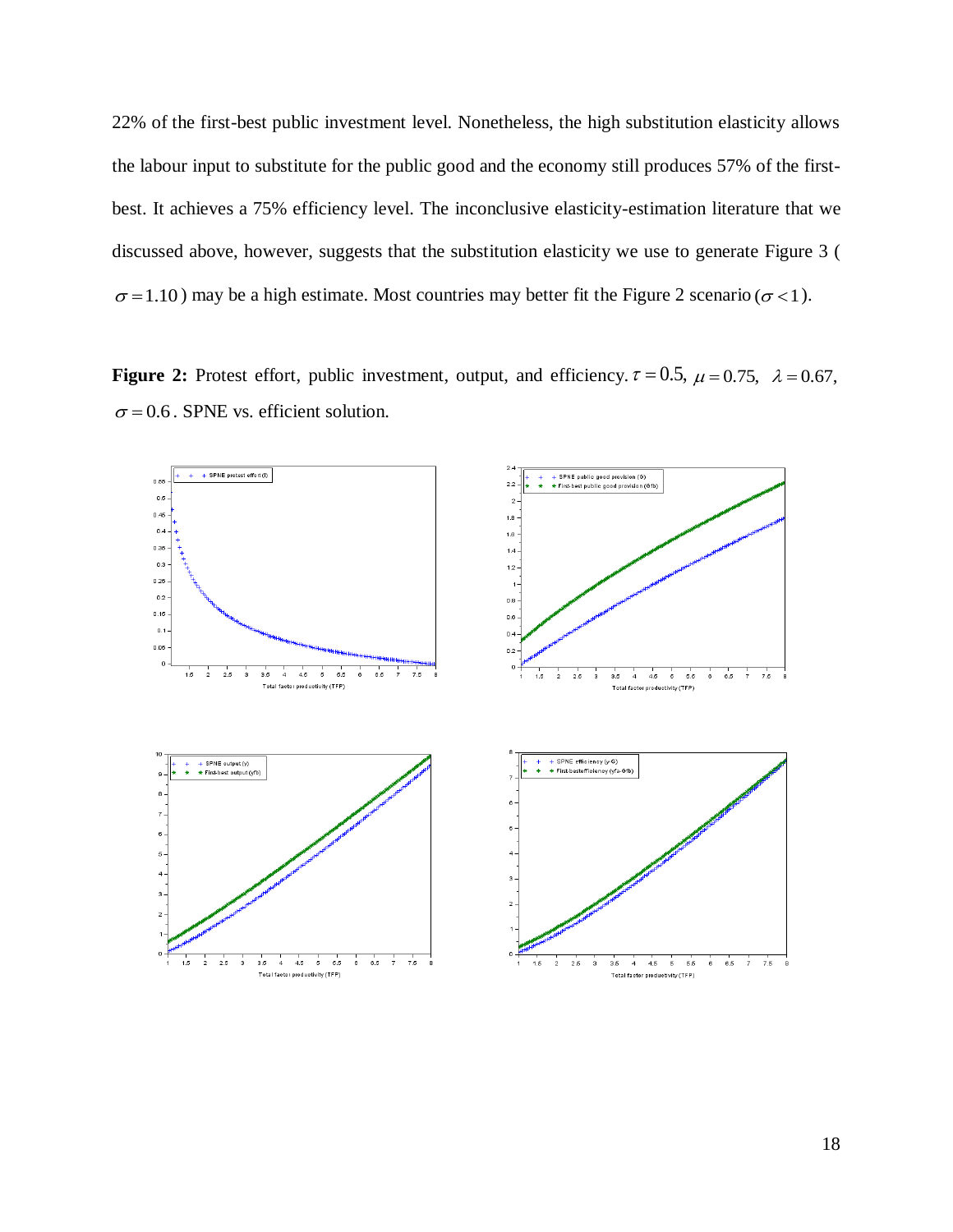**Figure 3:** Protest effort, public investment, output, and efficiency.  $\tau = 0.5$ ,  $\mu = 0.75$ ,  $\lambda = 0.67$ ,  $\sigma$ =1.10. SPNE vs. efficient solution.



#### **3.6 Comparative Statics**

In the appendix we show that unless we restrict the functional forms (as we did in Section 3.5) the comparative statics for protest effort and public investment with respect to the exogenous parameters, that is, the signs of  $l_x$  and  $G_x$  for every  $x \in X = {\theta, \tau, \mu}$ , are ambiguous.<sup>8</sup> The reason is that in two-stage games with continuous actions, the comparative statics can depend on third derivatives that are not constrained by the first-and second-order conditions. In order to, nonetheless, demonstrate that functional form restrictions can generate empirically testable

<sup>&</sup>lt;sup>8</sup> Since the capital-labour substitution elasticity is only constant in the CES case, we do not treat it as a parameter.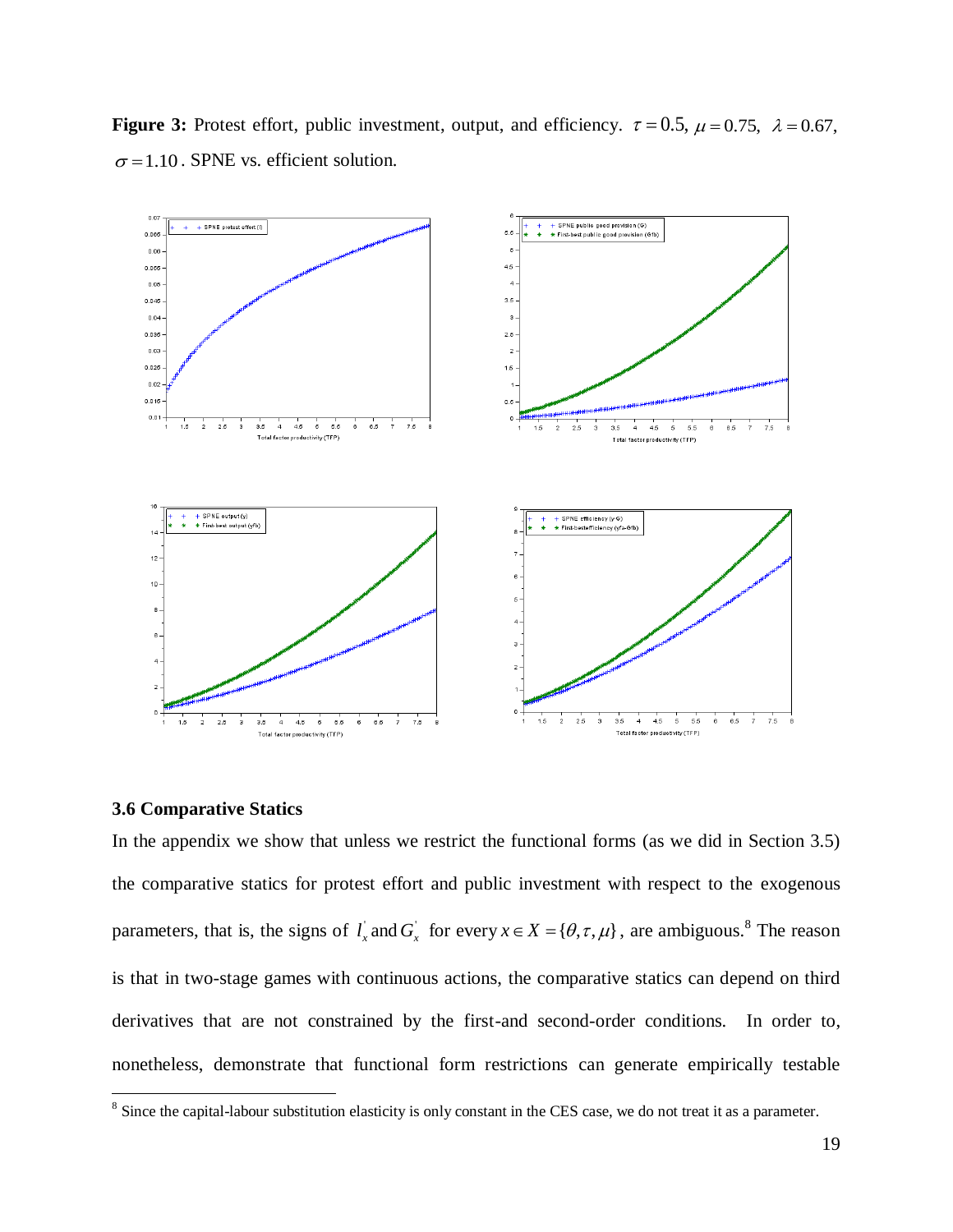predictions Figure 4 reproduces the low-elasticity case in Figure 2, which seems more empirically plausible than the high-elasticity case (Antras 2004). First, we reproduce the solutions for protest and public investment in Figure 2. Second, we increase the protest technology to  $\mu = 0.8$ . Third, we retain  $\mu = 0.8$  and increase the tax rate to  $\tau = 0.55$ . In both cases, protest increases and public investment decreases. The effects of the protest technology reflect that the citizens' return from protesting relative to producing increases, which increases the equilibrium protest level and the labour misallocation and myopia effects on investment. Thus, investment decreases. The effects of the tax rate reflect that, on one hand, the imperfectappropriation effect on investment decreases: the fact that the regime can collect a larger output share increases its investment incentive. On the other hand, the fact that the citizens anticipate the higher tax rate increases protest, which increases the labour misallocation and myopia effects. The net investment effect is negative.

**Figure 4:** Protest effort and public investment: Effects of protest technology and tax capacity when  $\sigma$  = 0.6 and  $\lambda$  = 0.67. + and \* depict protest effort and public investment when  $\tau$  = 0.5 and  $\mu$  = 0.75; > and ^ set  $\mu$  = 0.8 and  $\tau$  = 0.5;  $\Diamond$  and  $\Box$  set  $\mu$  = 0.8 and  $\tau$  = 0.55.

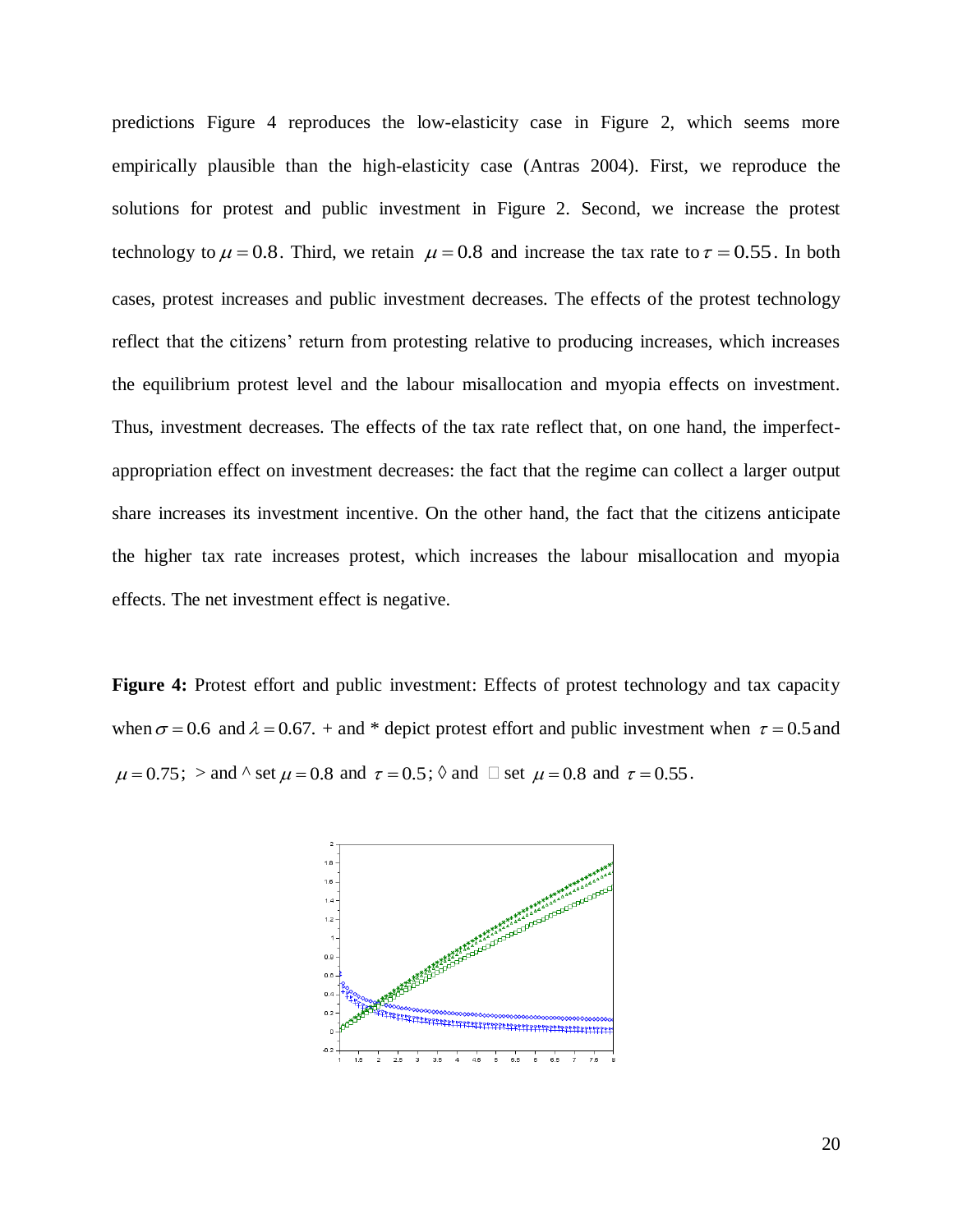In Figures 5 and 6 we consider the effects of a non-marginal increase in the protest technology  $\mu$  from an initial value of zero to the  $\mu$  = 0.75 value that we used to produce Figures 2-3. The idea is that many social movements, such as democratization and civil rights movements appear to arise suddenly, but once they arise, they instantly become large. Examples include the Arab Spring movements around 2011-13 and the democratization movements in Eastern Europe in the early 1990s (Kuran 1989, 1991). With  $\mu = 0$ , the labour allocation is efficient and the regime is not myopic, but it does not have a labour-reallocation incentive to invest either. The only investment distortion is the imperfect-appropriation effect because  $\tau < 1$ . We call the  $\mu = 0$  cases "hard autocracy" since protest effort is ineffective.

Figures 5-6 reproduce Figures 2-3 (where  $\mu = 0.75$ ) and overlay the results when  $\mu = 0$ . In the low-elasticity case in Figure 5, the labour misallocation and myopia effects dominate the labour-reallocation incentive at low TFP levels, which decreases investment and efficiency. At higher TFP levels, the dominance ranking switches and the regime invests more when the protest parameter is high. Myopic regimes achieve more efficient outcomes than stable autocracies (Alesina and Tabellini 1990, Olson 1993). Figure 6 shows that this is never the case – protest always decreases investment and efficiency – when the substitution elasticity between capital and labour exceeds one. This is because, in that case, the labour-reallocation incentive is negative  $(l<sub>G</sub> > 0)$ . Thus, the negative myopia, labour-misallocation, and labour-reallocation effects on investment reinforce one another and create a triple downward distortion compared to the hard-autocracy case.

21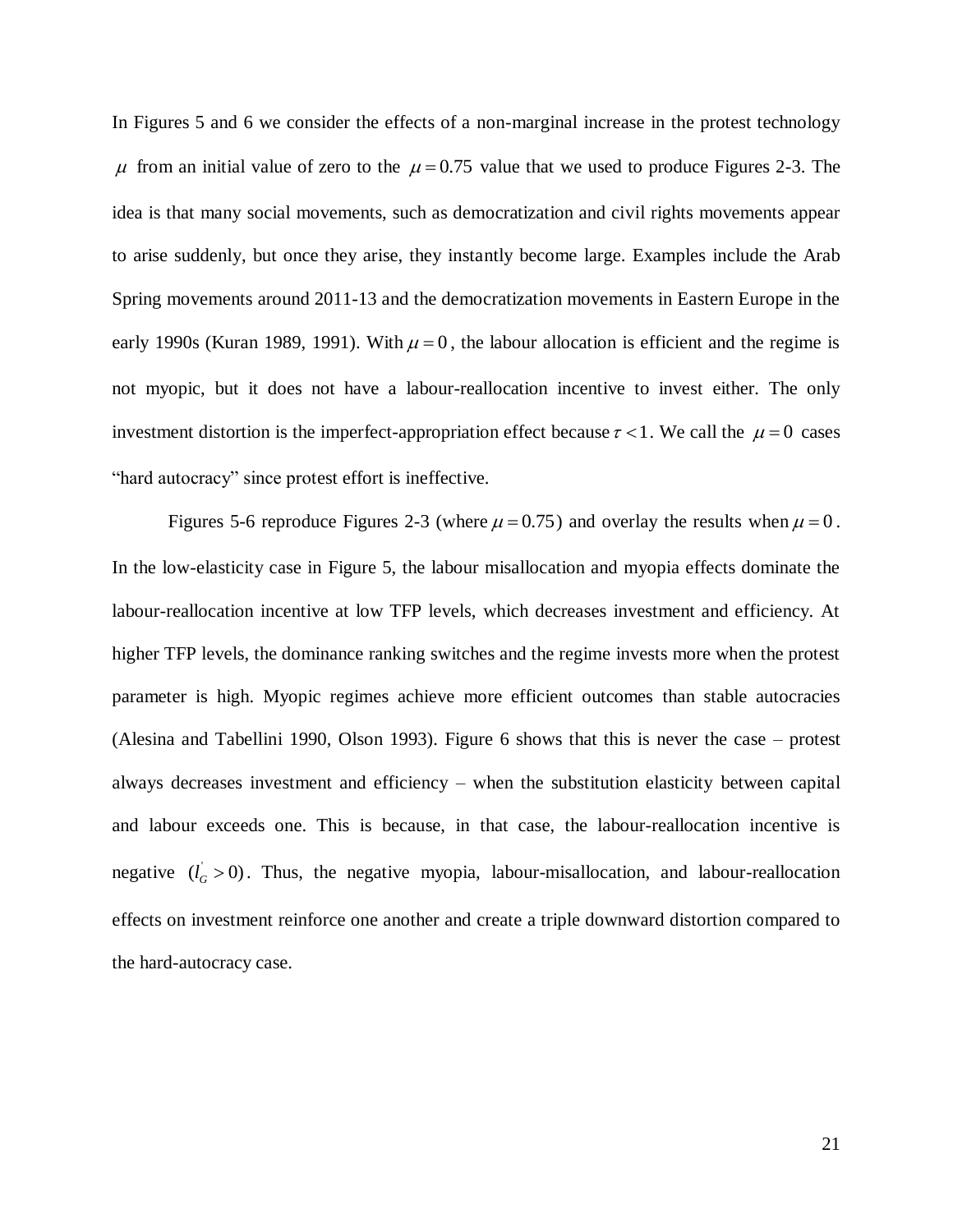**Figure 5:** Protest effort, public investment, output, and efficiency.  $\tau = 0.5$ ,  $\mu = 0.75$ ,  $\lambda = 0.67$ ,  $\sigma$  = 0.6. SPNE vs. "hard autocracy."

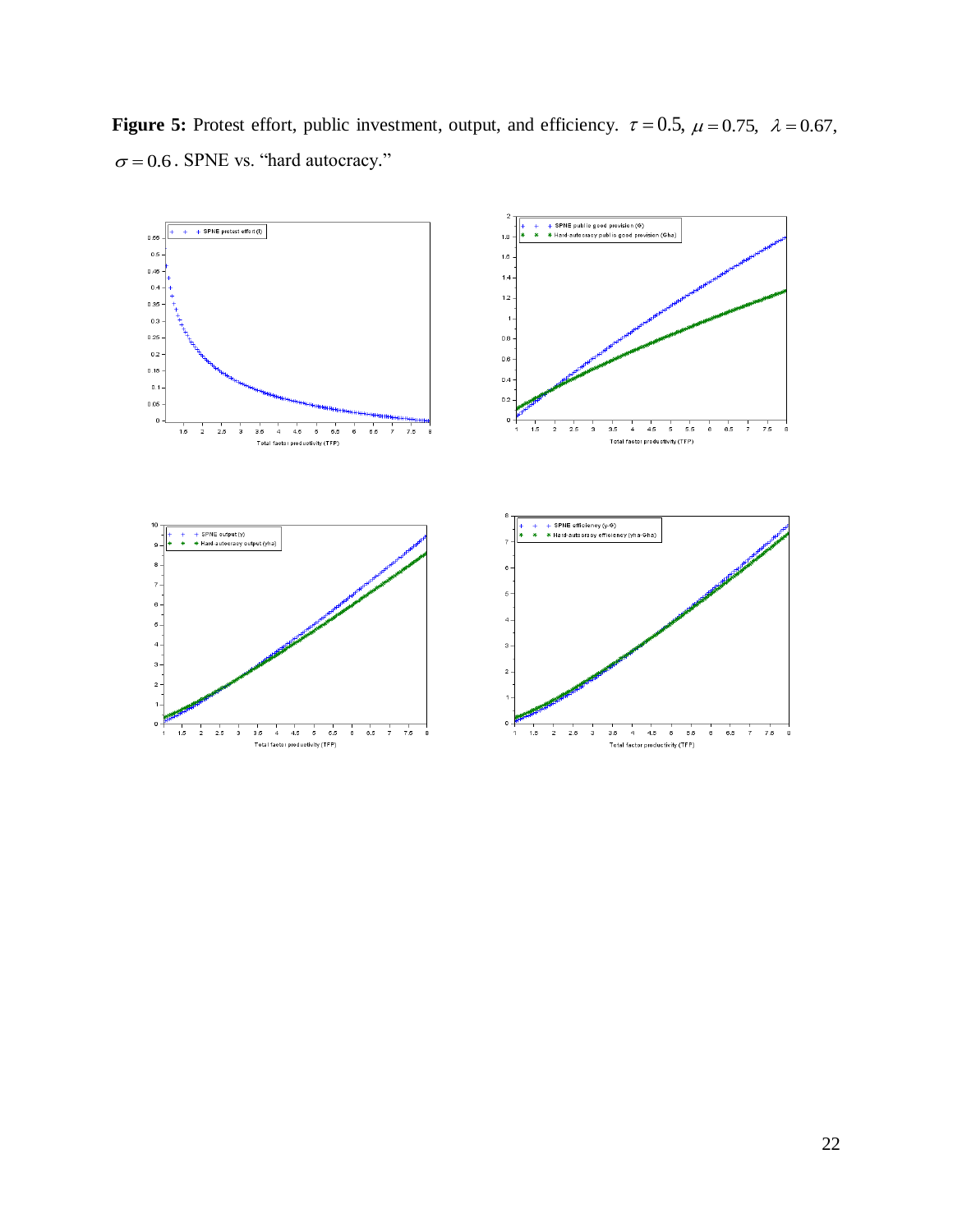



### **3.7 Extensions**

In the online appendix, we discuss other model formulations and extensions, such as allowing the elite to commit to the tax rate and to repress the protesters, assuming that the elite must bribe the military in order to prevent a coup, and dynamic extensions, such as allowing the TFP level to increase exogenously. The last extension could potentially help to explain catch-up growth under autocratic regimes, such as the history of several Asian economies. In the following, we summarize our most developed analyses (see Sections 1-2 in the online appendix), which allow the citizens to use output against the regime and allow the citizen to migrate and, thereby, utilize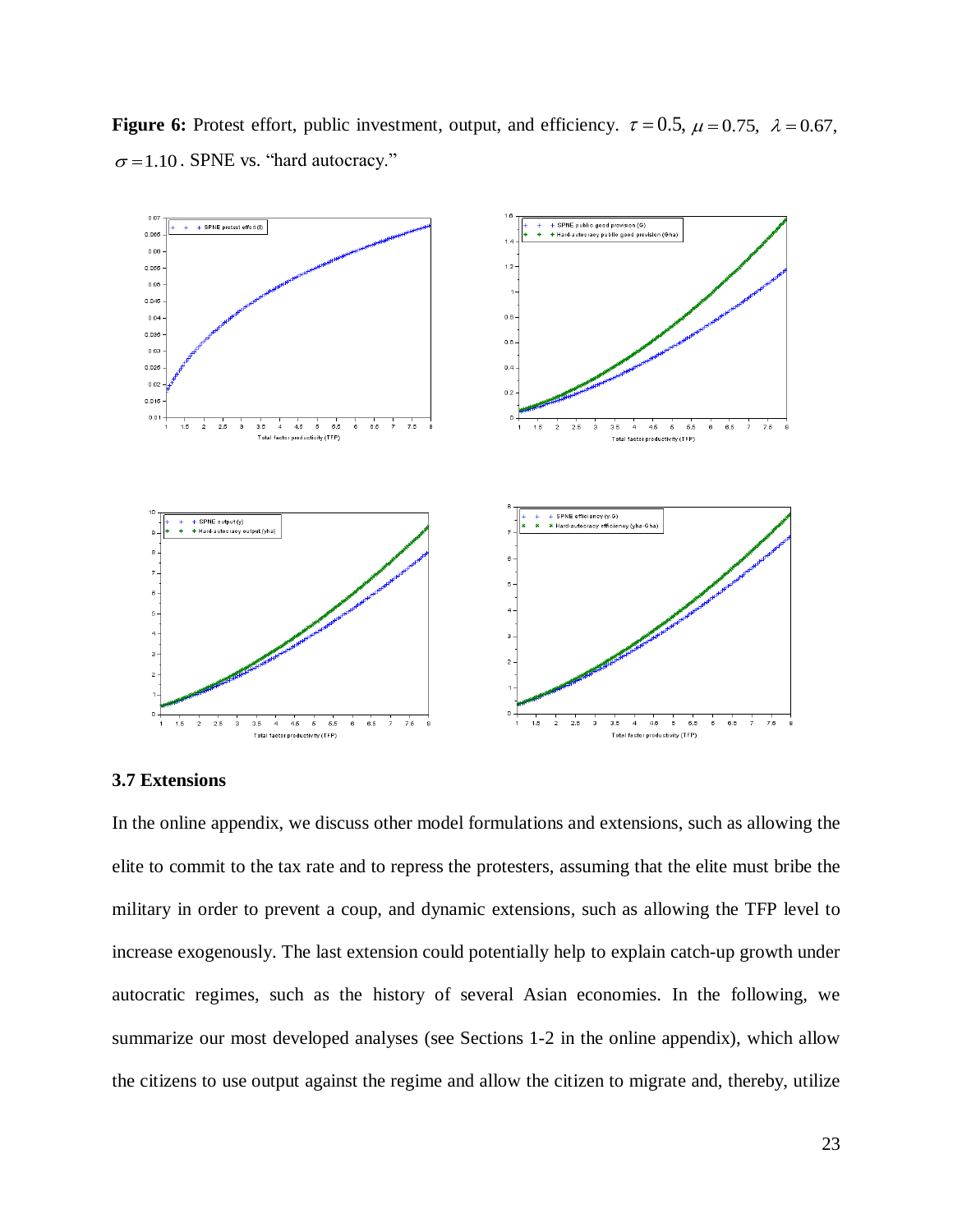their "exit" as well as their 'voice" option against the regime (Hirschman 1970). <sup>9</sup> We believe that output effects can be important because political protest activity depends on capital and intermediate inputs as well as effort. The exit option is likely to be relevant when private agents can either join the informal sector or migrate in order to escape taxation. Many developing countries have large diaspora. The Zimbabwean crisis that we study in Section 4.4 created extensive internal and international migration (Hammar et al. 2010).

When the citizens can use output as opposed to just protest effort against the regime, on one hand, the labour misallocation problem decreases because the citizens get additional benefits from producing. On the other hand, the government's knowledge that increasing output undermines its political control undermines its investment incentive. Qualitatively, in a model where economic growth undermines the autocratic regime, we might expect somewhat opposite conclusions compared to a model where the government tries to "create jobs" in order to placate the citizens. Which concern is most important is an empirical question.

In order to model an exit option, we assume that the citizens can migrate abroad where they earn a constant labour return. In this three-sector model, since the international labour return is constant, the diaspora provides an elastic labour supply. When the government provides more public goods, migrants return home to join the production sector (where the marginal product of labour increases) but also the protest sector (where the conflict "prize," that is, the contestable output increases). As in the first extension, therefore, public goods provision becomes a doubleedged sword for the government. Compared to our original model without an exit option, the government's investment incentive tends to fall because investing increases protest and the

 $9$  We are very grateful to an anonymous referee for proposing the study of an output-dependent protest technology and an exit options for the citizens.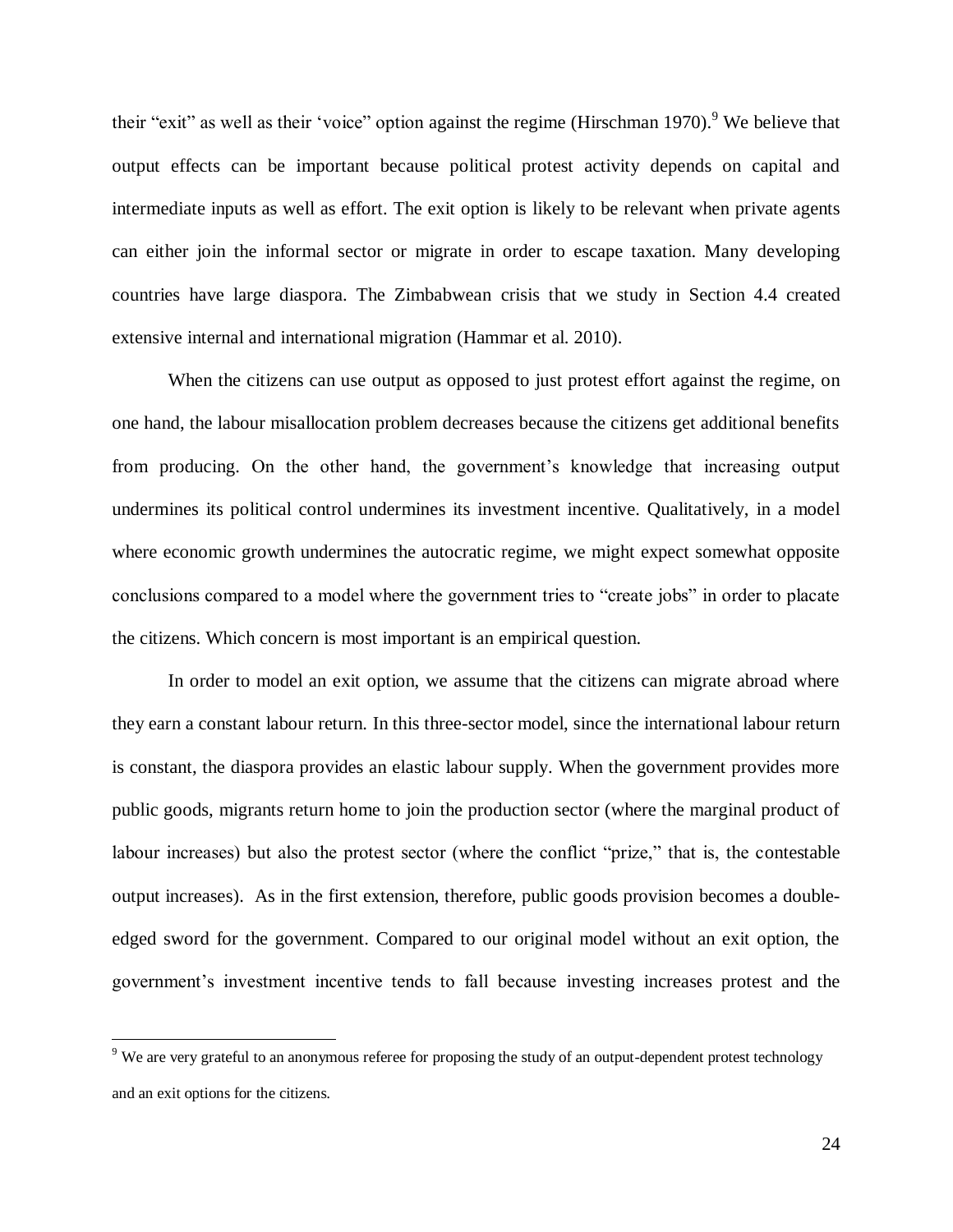labour supply is smaller than before. On the other hand, the total number of protesters is smaller, which decreases the myopia effect. Additionally, investing always increases the labour supply.

Finally, Dal Bó and Dal Bó (2011) study the effect of relative international price changes on conflict in a two-sector open economy with an additional "appropriation sector". They show that the effect of relative price shocks depends on whether the appropriation sector is more labour intensive than the economy as a whole. Although our model is different (we study a twosector closed economy with public investment) our assumption that the protest sector is more labour-intensive than the production sector might similarly affect our results. In the online appendix, Section 3 allows the protesters to use public goods as well as effort against the regime, although we do not examine, similarly to Dal Bó and Dal Bó (2011), how changes in the relative public goods intensity of the protest sector affect the equilibrium and comparative statics.

# **4. Evidence**

 $\overline{a}$ 

### **4.1 Public expenditure variation**

The model predicts that, depending on the balance of the positive and negative investment distortions, we could observe a wide variation in public investment levels across autocracies. Table 1 presents the summary statistics for PPP-adjusted government shares in GDP in the Penn World Tables Versions 7.1 and 8.0 together with non-PPP adjusted shares from the World Development Indicators (WDI) for democracies and autocracies.<sup>10</sup> The data covers 1950-2016. Although our model only compares autocratic and efficient outcomes, we use democratic outcomes as a proxy for the unobserved efficient outcomes in the data, under the assumption that

 $10$  We drop a few observations where the government shares exceed 100%.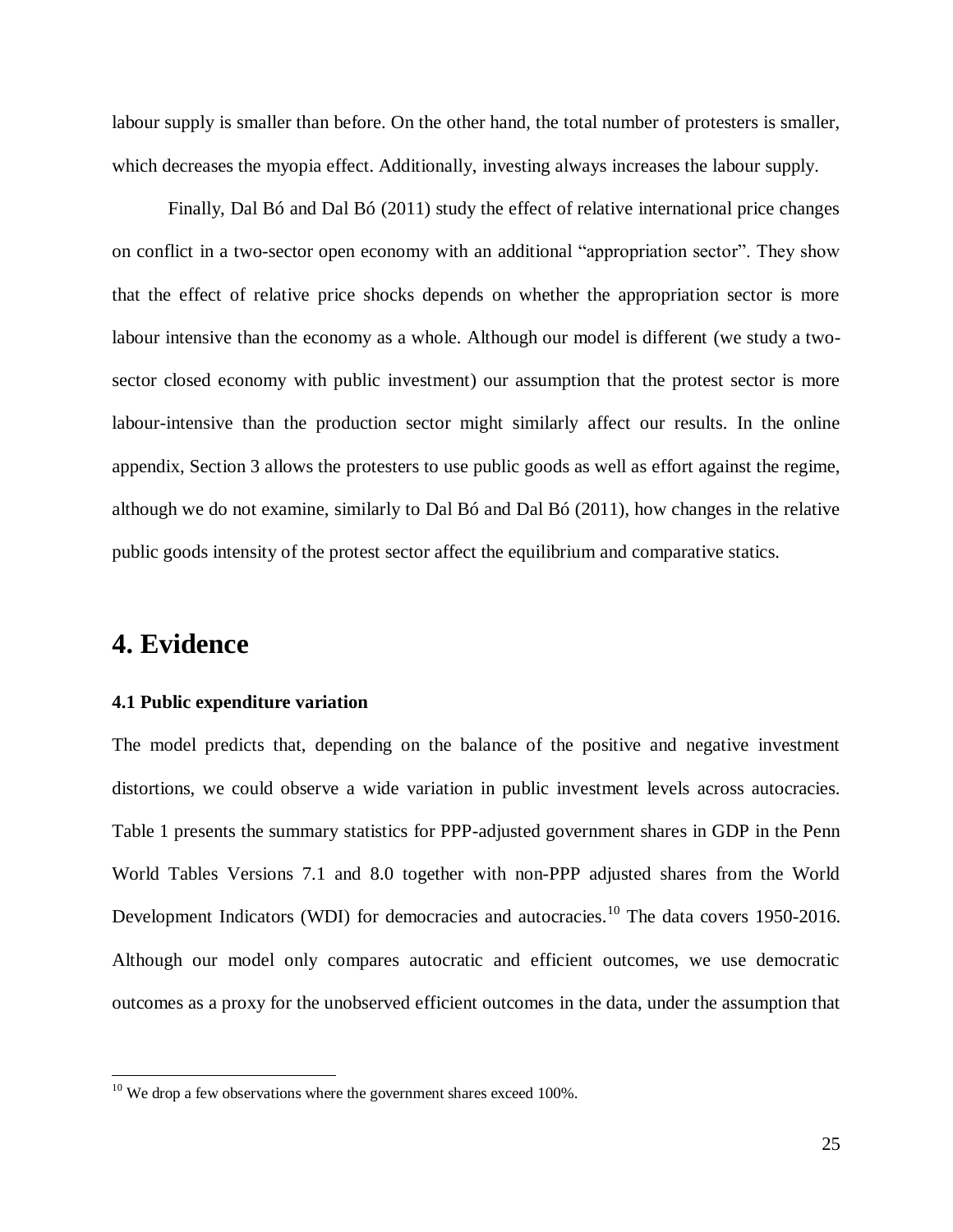democratically elected regimes are more constrained and accountable. Therefore, they should generate smaller distortions.

The reason that we consider two versions of the Penn Tables is that Version 7.1 subtracts health and education expenditures that are attributable to individuals on the basis that they represent private rather than public consumption. Thus, Version 7.1 might capture infrastructure, law enforcement, and other public expenditures that increase labour productivity more precisely. The PPP-adjusted data allows us to compare the "quantities" of public goods provided and ensure that high government shares do not reflect high public sector salaries, the creation of unproductive public sector jobs, and other ways political elites can appropriate and distribute rents. Finally, we use the "polity2" scores provided by the Polity IV project to distinguish democracies and autocracies. The polity2 score falls in [-10,-1] for autocracies and in [1,10] for democracies.<sup>11</sup>

Table 1 suggests that the average size of the public sector is comparable across democracies and autocracies. However, the PPP-adjusted data shows that the standard deviation is 75-80% larger in autocracies. Figure 7 and inspecting the percentiles suggests that the distribution for autocracies has a slightly thicker left tail and a significantly thicker right tail. The greater variation suggests that political economy concerns can distort investment in both directions.<sup>12</sup>

<sup>&</sup>lt;sup>11</sup> See<http://www.systemicpeace.org/polityproject.html>

 $12$  Some of the autocratic economies with the largest government shares are socialist or quasi-socialist economies where a state-led economic-development strategy might explain the large public sector. Even so, the government can choose the public investment level strategically to increase its payoff.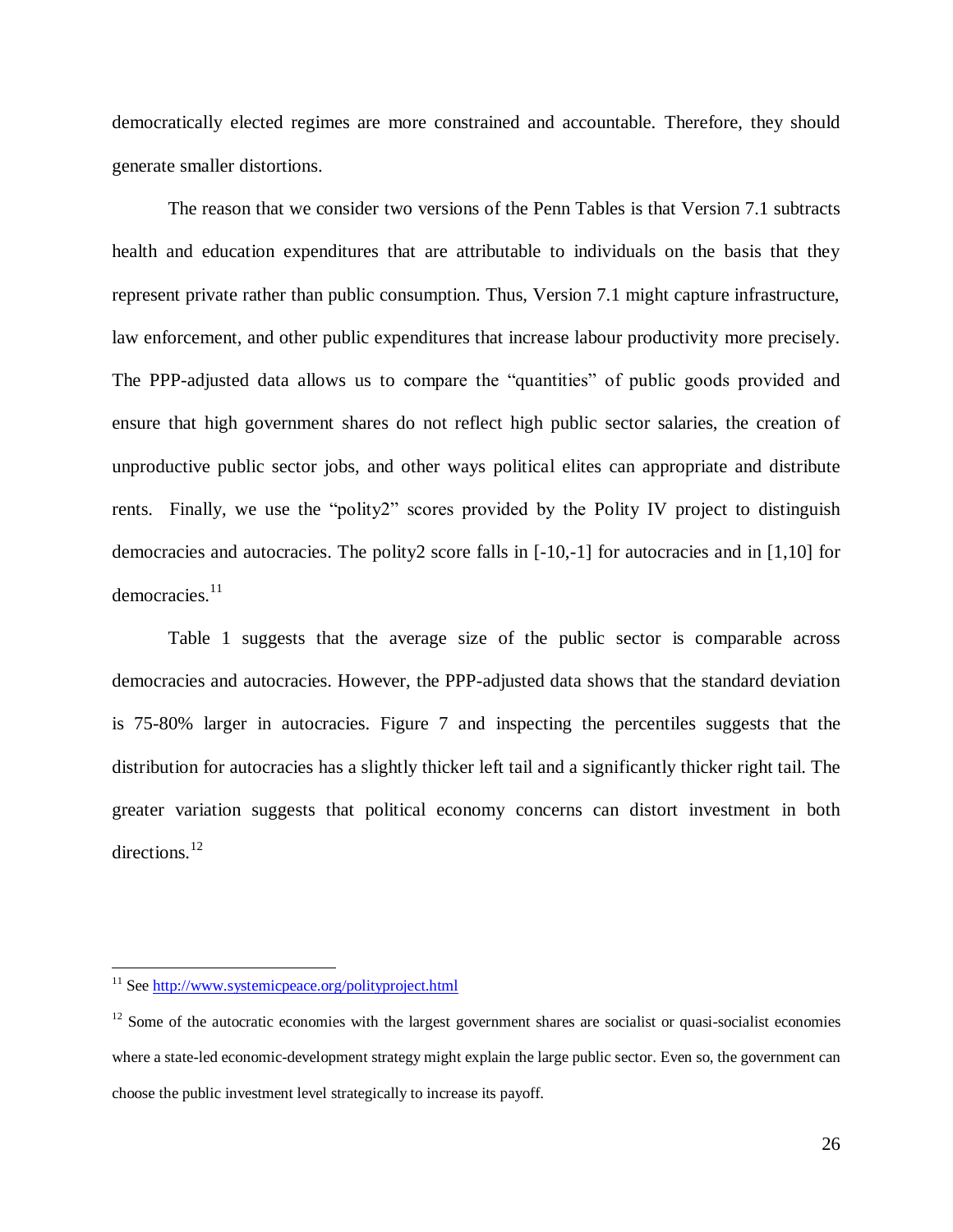|                                           | Obs                      | <b>Mean</b> | <b>Std Dev</b>           | Min  | <b>Max</b> |  |
|-------------------------------------------|--------------------------|-------------|--------------------------|------|------------|--|
|                                           |                          |             | Penn World Tables V. 7.1 |      |            |  |
| Democracies                               | 3,263                    | 0.10        | 0.05                     | 0.01 | 0.40       |  |
| Autocracies                               | 2,956                    | 0.12        | 0.09                     | 0.01 | 0.59       |  |
|                                           | Penn World Tables V. 8.0 |             |                          |      |            |  |
| Democracies                               | 3,350                    | 0.18        | 0.08                     | 0.02 | 0.96       |  |
| Autocracies                               | 2,798                    | 0.22        | 0.14                     | 0.02 | 0.93       |  |
| <b>World Development Indicators (WDI)</b> |                          |             |                          |      |            |  |
| <b>Democracies</b>                        | 3,686                    | 0.16        | 0.05                     | 0.03 | 0.55       |  |
| Autocracies                               | 2,640                    | 0.15        | 0.08                     | 0.00 | 0.85       |  |

**Table 1: Government GDP shares in democracies and autocracies**

**Note:** Data for Government shares comes from the Penn World Tables, Versions 7.1 and 8.0 and the World Development Indicators.



### **Figure 7: Government GDP Shares (Penn Tables V. 7.1)**

### **4.2 Tax capacity and public expenditures**

Although the comparative statics are ambiguous, if the functional forms we used to generate Figure 4 are empirically plausible, greater tax capacity should decrease the public investment incentive due to the protest it creates. In that case, we should expect a negative relationship between tax capacity and public investment. Table 2 reports the correlations between tax revenues (as a share of GDP) and government shares in GDP in the WDI dataset. Although the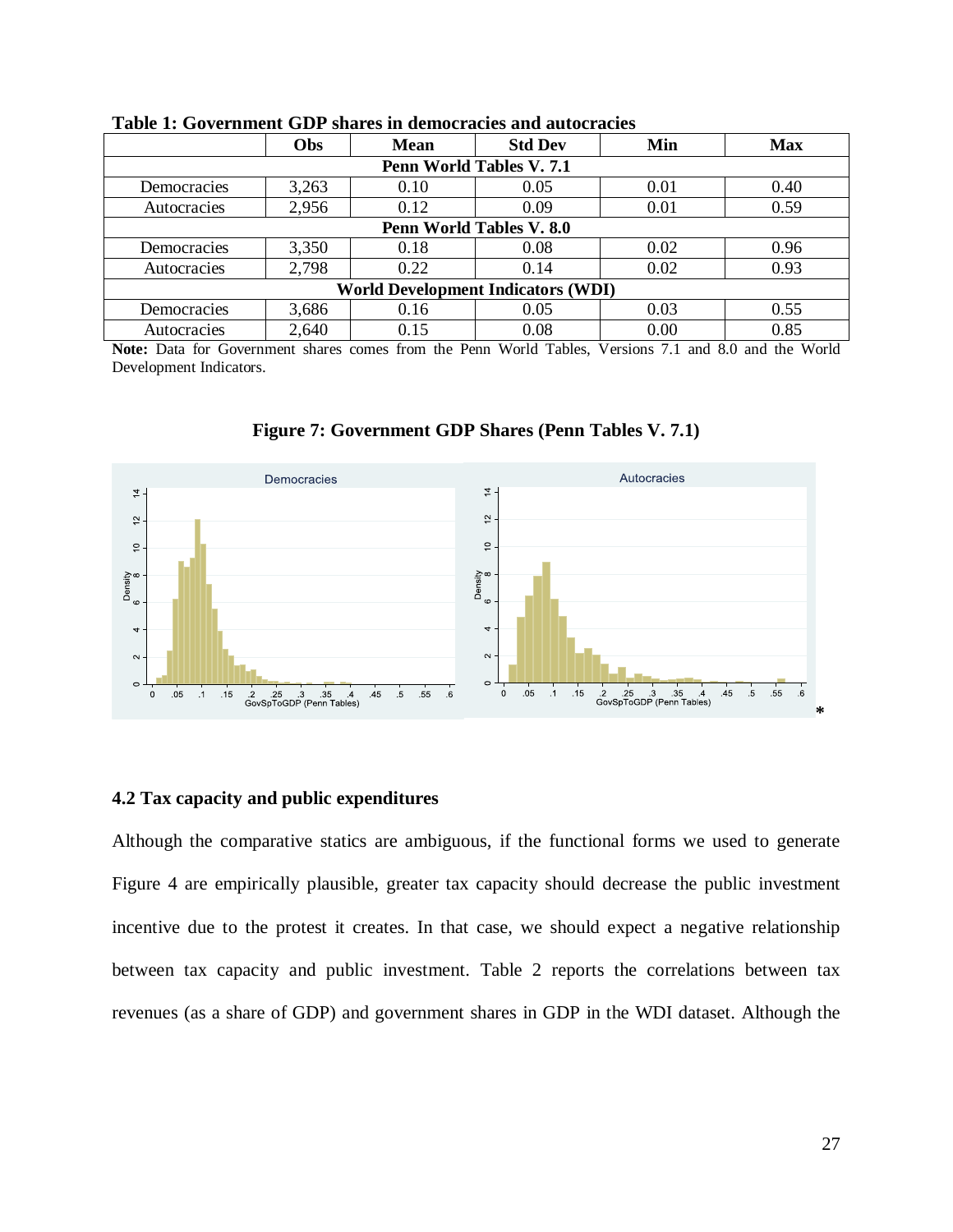correlation is positive rather than negative – the positive correlation might reflect that governments need to finance public expenditures– it is smaller for autocracies.<sup>13</sup>

**Table 2: Correlations between revenue shares and government shares in GDP** 

|                  | <b>Observations</b> | Correlation |
|------------------|---------------------|-------------|
| Democracies      | ว ววก<br>2.520      | 0.68        |
| Autocracies      | 759                 | በ 27<br>v.J |
| ____ _ _ _<br>__ | $ -$                |             |

**Note:** The data comes from the World Development Indicators ..

#### **4.3 Public expenditures and protest technologies**

 $\overline{a}$ 

Figure 4 suggests that better protest technologies should decrease investment. However, Figure 5 shows that such technology increases can also increase investment by creating a labourreallocation incentive. In this section, we estimate the empirical effects of protest technologies on public investment in a panel of autocracies. A positive relationship would suggest that the substitution elasticity between capital and labour is, on average, below one, and that the labourreallocation incentive for public investment is empirically relevant.

In order to measure empirical changes in protest technologies, we use the change in the average polity2 democracy score in regional neighbours. For example, democracy improvements in sub-Saharan Africa outside of Zimbabwe should make it easier for protesters in Zimbabwe to challenge their regime - for example, by teaching the protesters new social movement techniques and supporting them economically and politically. Acemoglu et al. (2014), similarly, use

 $13$  Apart from the political-economy concerns we emphasize, counter-cyclical fiscal policies might explain the imperfect correlation between taxes and spending. If this were the case, however, arguably, we should have found a higher correlation among autocracies given that most autocracies are developing countries. Developing countries have historically conducted procyclical fiscal policies (Talvi and Vegh 2005).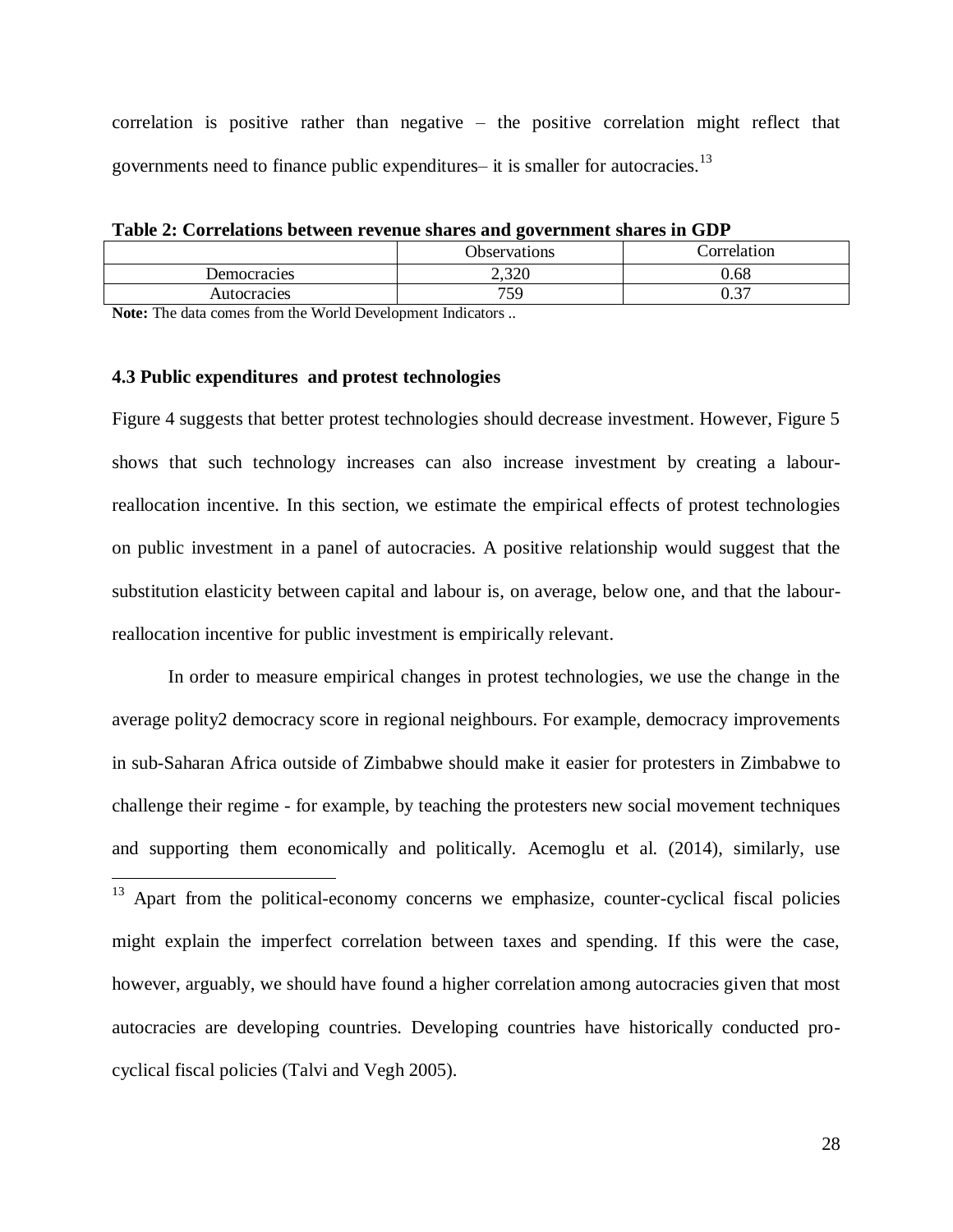regional democracy changes to predict domestic democratization and many countries historically democratized during regional democratization "waves" (Huntington 1993) as opposed to independently. We estimate the following equation:

$$
\Delta G_{jt} = \alpha + \beta \Delta \mu_{j(t-1)} + \gamma_j + z_t + \rho_j t + \varepsilon_{jt},
$$
\n(18)

where  $\Delta G_{jt}$  and  $\Delta \mu_{j(t-1)}$  are the change in the government share in GDP in country *j* in year *t* and the lagged change in the average polity2 score in the country's regional neighbours. Although the polity2 scores range in  $[-10,10]$  we drop observations where polity2=0 as they indicate periods without an effective government. We consider six regions: sub-Saharan Africa, North Africa and the Middle East, Latin America, Asia, Eastern Europe, and Western countries.  $\gamma$ <sub>j</sub> and  $z_t$  are country and year fixed effects,  $\rho_i t$  is a country-specific time-trend, and  $\varepsilon_{jt}$  is the error term. We estimate a panel of autocracies (that is, observations with a polity2 score in [-10,-1]) that covers 1960-2009. The dependent variable is the change in the government share in the Penn Tables Version 7.1.

A potential complication is that oil and similar fossil fuel exporters appear to rely on transfers as much as public investment to counter social unrest (Game III 2011, Jones  $2012$ )<sup>14</sup> and our model does not allow for transfers. Therefore, we omit fossil fuel exporters from the

<sup>&</sup>lt;sup>14</sup> For example, Game III (2011, p. 85) argues that "...since the current [Arab Spring] uprisings began, only Libya among the major oil exporters (Algeria, Iraq, Kuwait, Libya, Qatar, Saudi Arabia, and the United Arab Emirates) has faced a serious challenge. Buoyed by high oil prices, the other oil exporters have been able to head off potential opposition by distributing resources through increased state salaries, higher subsidies for consumer goods, new state jobs, and direct handouts to citizens."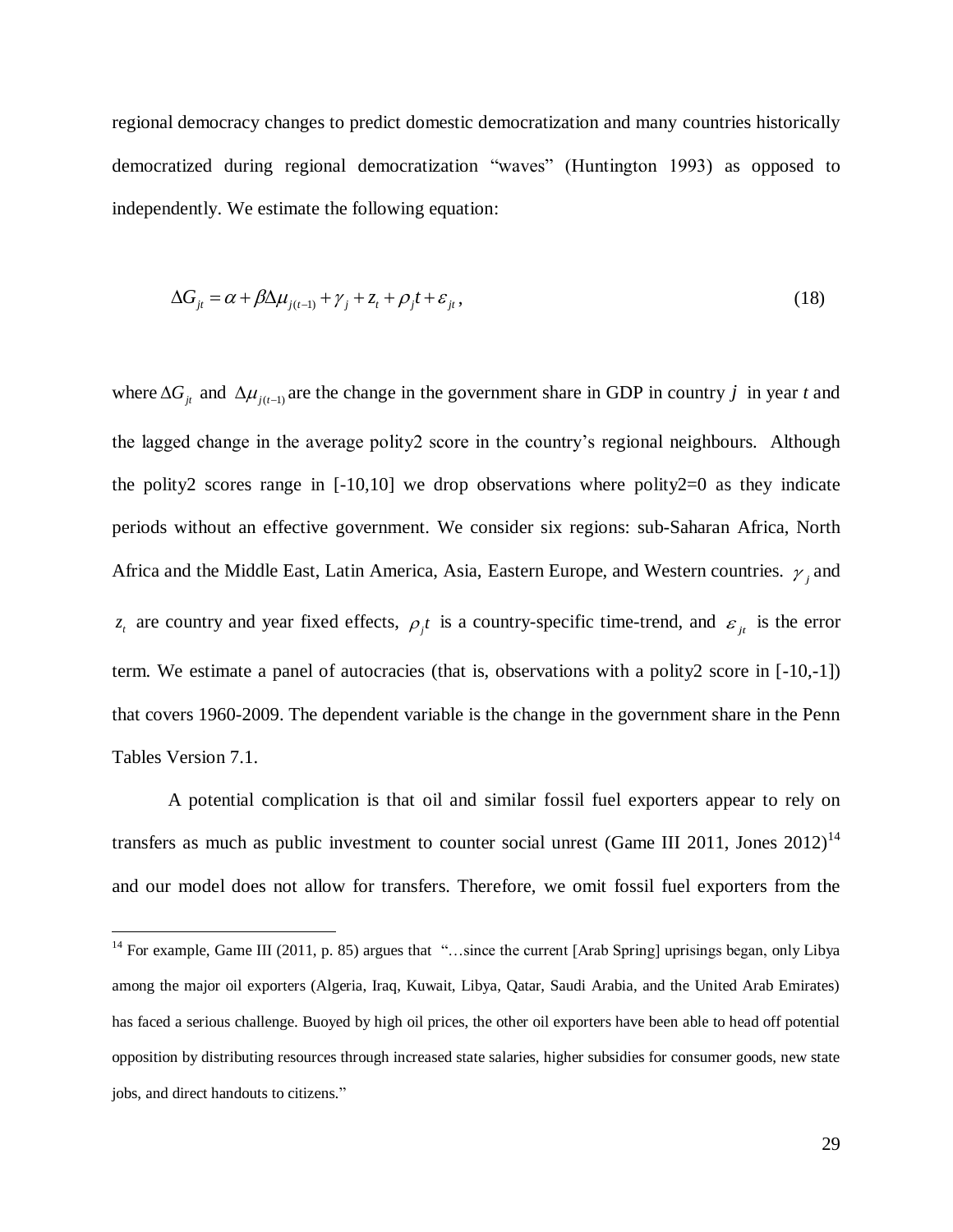main regressions and estimate them separately. In order to identify the fuel exporters in the sample, we use an indicator variable from Janus and Riera-Crichton (2018) that equals one when a country's average fossil fuel export share in GDP from 1970-2006 exceeded its import share and 2% of GDP. $^{15}$ 

Table 3 presents the summary statistics. Table 4 presents the estimates for non-fuel exporters. Column (1) implies that a 1-point increase in neighbours' average democracy score on the 20-point polity2 scale is associated with 0.4 percentage point increase in the government's GDP share. The positive coefficient suggests that the labour-reallocation incentive to invest when the protest technology improves is empirically relevant.

In column (2), we interact the change in neighbour democracy with an indicator for poor countries. The indicator equals one when PPP-adjusted GDP per capita in the Penn Tables is below the median. The estimates suggest that the investment effect of foreign democracy improvements are concentrated in wealthier autocracies. At low TFP levels, the negative myopia and labour-misallocation effects of better protest technologies might outweigh the labourreallocation incentives they create for governemnts as in Figure 5.

In column (3), we estimate the relationship between changes in government spending and the probability of democratic transitions. A democratic transition is defined as a year-on-year change from a strictly negative to a strictly positive polity2 score (Brückner and Ciccone 2011). If autocratic regimes use public expenditure to stay in power, increases in public spending should decrease the democratization probability. The estimates imply that a percentage point increase in the government share in GDP is associated with about 0.7 percentage points decrease in the

<sup>&</sup>lt;sup>15</sup> The fuel exporters are: Angola, Azerbaijan, Bolivia, Cameroon, Egypt, Gabon, Indonesia, Iran, Iraq, Mexico, Nigeria, Oman, Saudi Arabia, Sudan, Syria, Tunisia, Venezuela, and Yemen.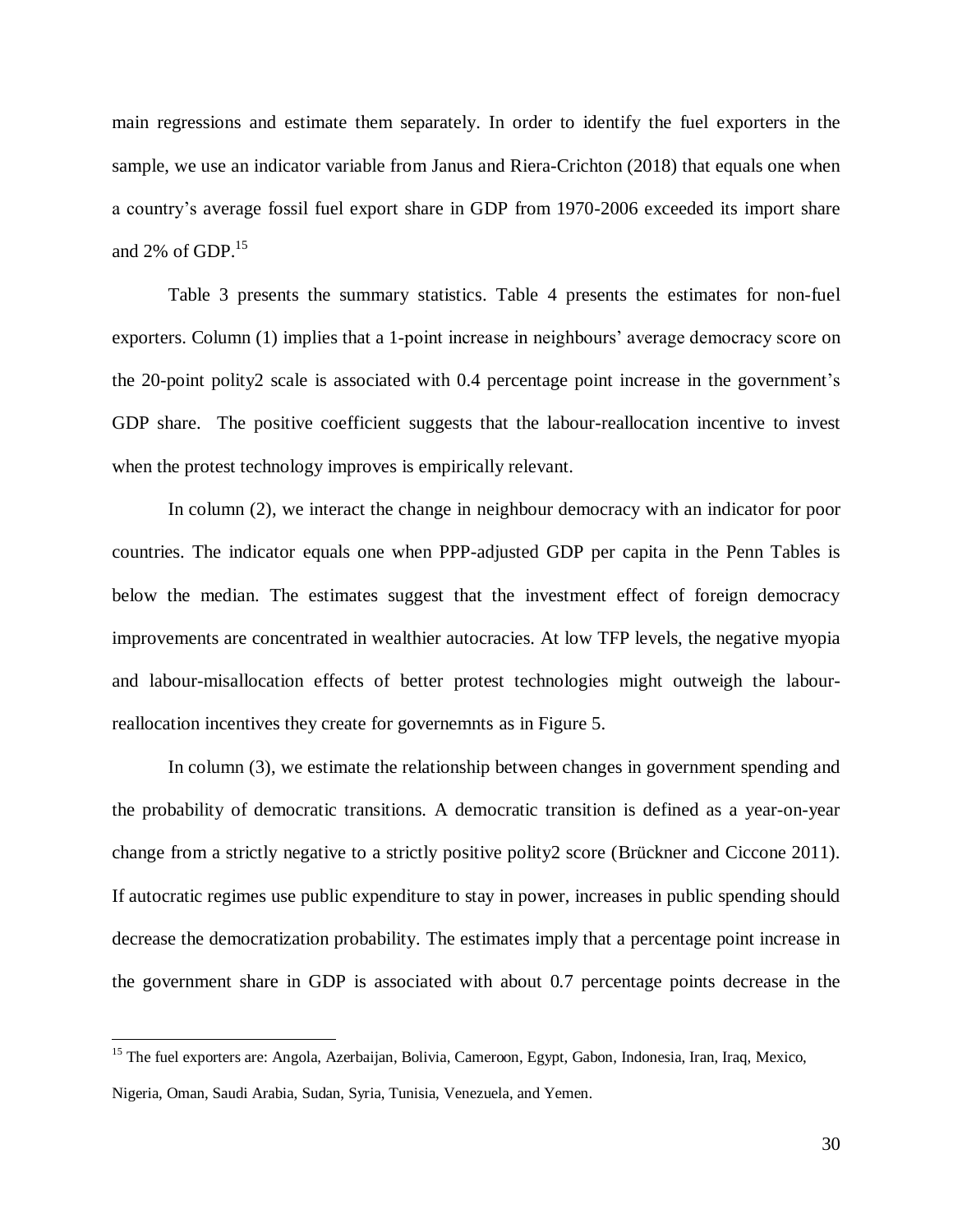democratization probability. For comparison, the mean democratization probability in the data is about 3 percent. Column (4) shows that controlling for the change in neighbour democracy and its two-year lagged value produces a similar coefficient. Additionally, Column (4) suggests that the "direct" effect of increases in neighbour democracy is about 5 percentage points. In contrast, the indirect and offsetting effect via increases in government spending is only (when we combine the Columns (1) and (4) estimates)  $(0.4)(0.007) \approx 0.28$  percentage points. Thus, the spending response appears too small to protect the average autocracy from democratization pressure.

Table 5 presents the results for fuel exporters. In this sample, regional democracy changes are insignificantly related to government spending changes and government spending changes are insignificantly related to the democratization probability. This suggests that fuel exporters might address democratization pressure with other policy instruments, such as transfers or repression (Ross 2001, Game III 2011).

| <b>Variable</b>              | <b>Obs</b> | Mean    | St.dev. | Min     | <b>Max</b> |
|------------------------------|------------|---------|---------|---------|------------|
| $\Delta$ (G/Y)               | 1,704      | 0.00    | 0.02    | $-0.22$ | 0.23       |
| $\Delta$ Neighbour democracy | 1,888      | 0.14    | 0.55    | $-1.76$ | 7.75       |
| Dem. transition dummy        | 1,864      | 0.03    | 0.17    | 0       |            |
| Neighbour democracy          | 1,888      | $-2.04$ | 3.44    | $-7.75$ | 9.76       |
| Fuel exporter dummy          | 1,888      | 0.31    | 0.46    |         |            |
| $Ln$ (real PPP GDP/Cap)      | 1,713      | 5.33    | 1.60    | 1.95    | 10.21      |

**Table 3: Summary Statistics**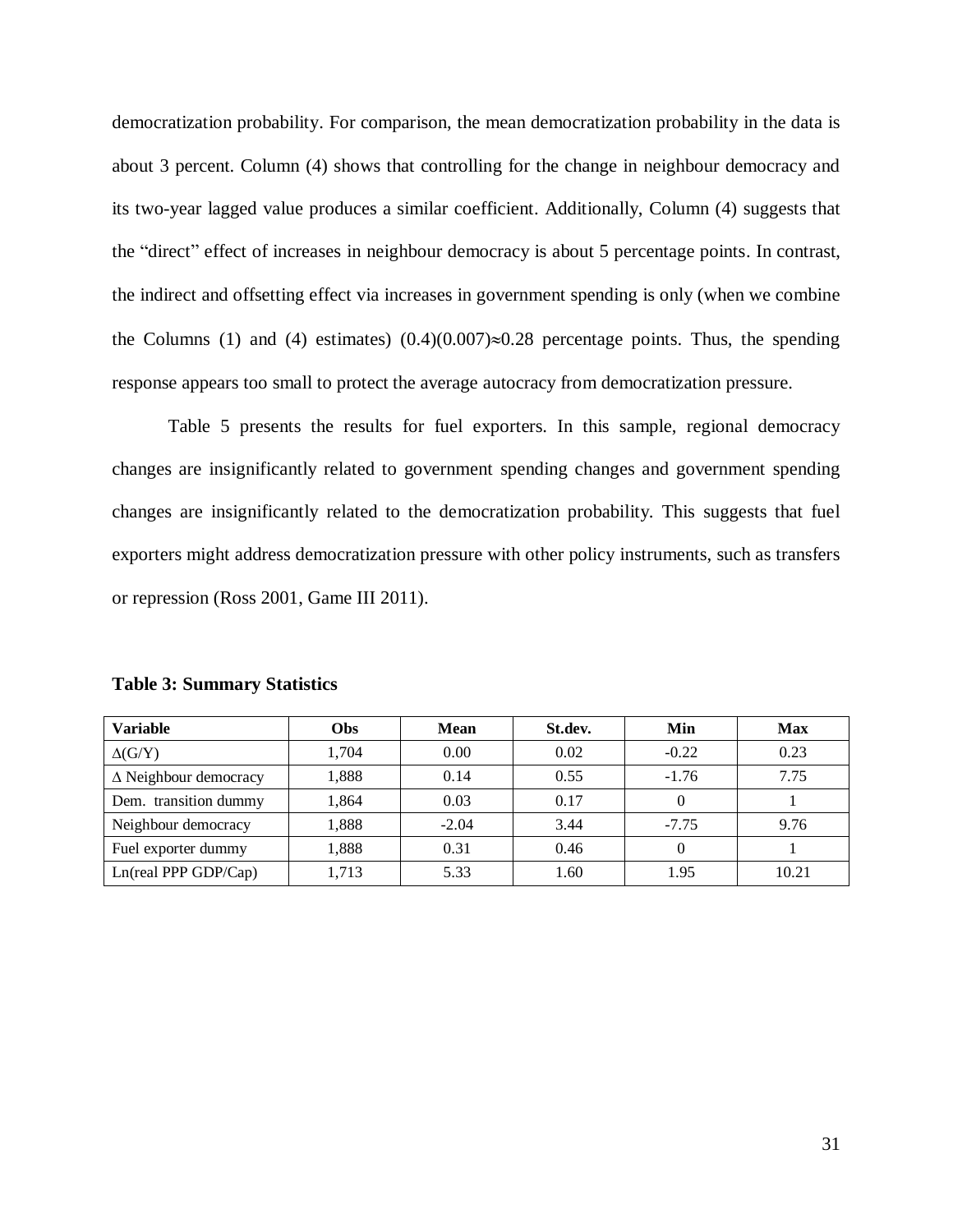|                                     | (1)              | (2)              | (3)                      | (4)                      |
|-------------------------------------|------------------|------------------|--------------------------|--------------------------|
| <b>Estimation Method</b>            | <b>LSDV</b>      | <b>LSDV</b>      | <b>LSDV</b>              | <b>LSDV</b>              |
| Dependent variable                  | $\Delta(G/Y)(t)$ | $\Delta(G/Y)(t)$ | Democratic<br>transition | Democratic<br>transition |
| $\Delta$ Neighbor Dem(t-1)          | 0.399*           | $0.589**$        |                          | $0.053**$                |
|                                     | [0.201]          | [0.262]          |                          | [0.026]                  |
| $\Delta ND*I$ (low GDP/CAP)         |                  | $-0.429*$        |                          |                          |
|                                     |                  | [0.241]          |                          |                          |
| $I$ (low GDP/CAP)(t-1)              |                  | $-0.57$          |                          |                          |
|                                     |                  | [0.983]          |                          |                          |
| $\Delta(G/Y)(t-1)$                  |                  |                  | $-0.007**$               | $-0.007**$               |
|                                     |                  |                  | [0.003]                  | [0.003]                  |
| Neighbour Dem $(t-2)$               |                  |                  |                          | $0.051***$               |
|                                     |                  |                  |                          | [0.015]                  |
| Observations                        | 1,202            | 1,202            | 1,193                    | 1,193                    |
| R-squared                           | 0.09             | 0.09             | 0.23                     | 0.26                     |
| Number of countries                 | 55               | 55               | 55                       | 55                       |
| Pr ( $\Delta$ Nghbor Dem+I(poor)=0) |                  | 0.39             |                          |                          |
| Country dummies                     | Y                | Y                | Y                        | Y                        |
| Year dummies                        | Y                | Y                | Y                        | Y                        |
| Country time trends                 | Y                | Y                | Y                        | Y                        |

| Table 4: Regional Democratization, Government Spending, and Democratization (Non- |  |
|-----------------------------------------------------------------------------------|--|
| <b>Fuel Exporting Economies</b> )                                                 |  |

**Note:** Country fixed effects estimates with robust standard errors clustered at the country-level in brackets.\* significant at 10%; \*\* significant at 5%; \*\*\* significant at 1%. $\Delta$  denotes the annual change, (G/Y) is the government-spending-to GDP ratio in the Penn World Tables Version 7.1., which includes PPP-adjusted government spending on collective goods but excludes government-provided individual health care and education spending (which is counted as part of private consumption in PWT Version 7.1). Neighbour democracy is the average polity2 democracy score democracy score for other countries in the same region (North Africa and the Middle East, sub-Saharan Africa, Asia, Eastern Europe, Latin America, and the group of Western countries). Fuel exporters are the countries whose average export share of fuels in GDP from 1970 to 2006 exceeded the average import share and two percent of GDP.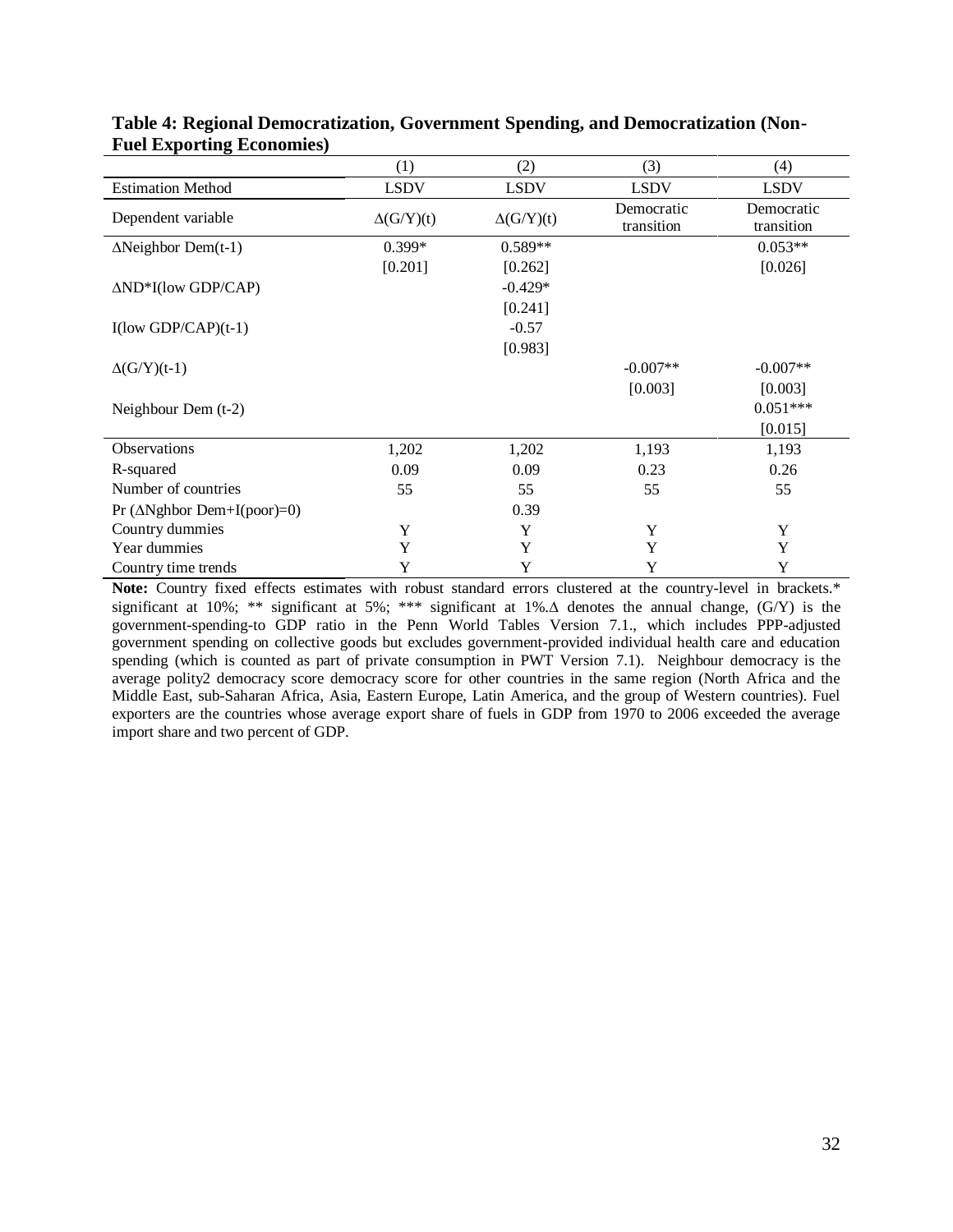|                                        | (1)              | (2)              | (4)                      | (5)                      |
|----------------------------------------|------------------|------------------|--------------------------|--------------------------|
| <b>Estimation Method</b>               | <b>LSDV</b>      | <b>LSDV</b>      | <b>LSDV</b>              | <b>LSDV</b>              |
| Dependent variable                     | $\Delta(G/Y)(t)$ | $\Delta(G/Y)(t)$ | Democratic<br>transition | Democratic<br>transition |
| $\Delta$ Neighbor Dem(t-1)             | $-0.023$         | $-0.618$         |                          | $-0.005$                 |
|                                        | [0.235]          | [0.550]          |                          | [0.009]                  |
| $\Delta ND*I$ (low GDP/CAP)            |                  | 1.168            |                          |                          |
|                                        |                  | [0.720]          |                          |                          |
| $I(\text{low GDP}/\text{CAP})(t-1)$    |                  | $-0.54$          |                          |                          |
|                                        |                  | [0.805]          |                          |                          |
| $\Delta(G/Y)(t-1)$                     |                  |                  | $\Omega$                 | $\boldsymbol{0}$         |
|                                        |                  |                  | [0.001]                  | [0.001]                  |
| Neighbour Dem $(t-2)$                  |                  |                  |                          | $\mathbf{0}$             |
|                                        |                  |                  |                          | [0.008]                  |
| Observations                           | 495              | 495              | 496                      | 496                      |
| R-squared                              | 0.06             | 0.07             | 0.19                     | 0.19                     |
| Number of countries                    | 16               | 16               | 17                       | 17                       |
| Pr ( $\triangle$ Nghbor Dem+I(poor)=0) |                  | 0.13             |                          |                          |
| Country dummies                        | Y                | Y                | Y                        | Y                        |
| Year dummies                           | Y                | Y                | Y                        | Y                        |
| Country time trends                    | Y                | Y                | Y                        | Y                        |

**Table 5: Regional Democratization, Government Spending, and Democratization (Fuel Exporting Economies)**

**Note:** Country fixed effects estimates with robust standard errors clustered at the country-level in brackets.\* significant at 10%; \*\* significant at 5%; \*\*\* significant at 1%. $\Delta$  denotes the annual change, (G/Y) is the government-spending-to GDP ratio in the Penn World Tables Version 7.1., which includes PPP-adjusted government spending on collective goods but excludes government-provided individual health care and education spending (which is counted as part of private consumption in PWT Version 7.1). Neighbour democracy is the average polity2 democracy score democracy score for other countries in the same region (North Africa and the Middle East, sub-Saharan Africa, Asia, Eastern Europe, Latin America, and the group of Western countries). Fuel exporters are the countries whose average export share of fuels in GDP from 1970 to 2006 exceeded the average import share and two percent of GDP.

In Table 6 we replace the PPP-adjusted government share with the government share in the World Development Indicators (WDI). For brevity, we focus on non-fuel exporters. The estimates are less significant but qualitatively similar to the ones in Table 3, Column (1). Since the WDI data also reports the military spending share in GDP, we can also test whether autocratic governments increase military spending (in order to increase repression) rather than public investment. Columns (2)-(3) do not suggest that this is the case. Finally, Column (4) uses the PPP adjusted government share from Version 8.0 of the Penn Tables, where the government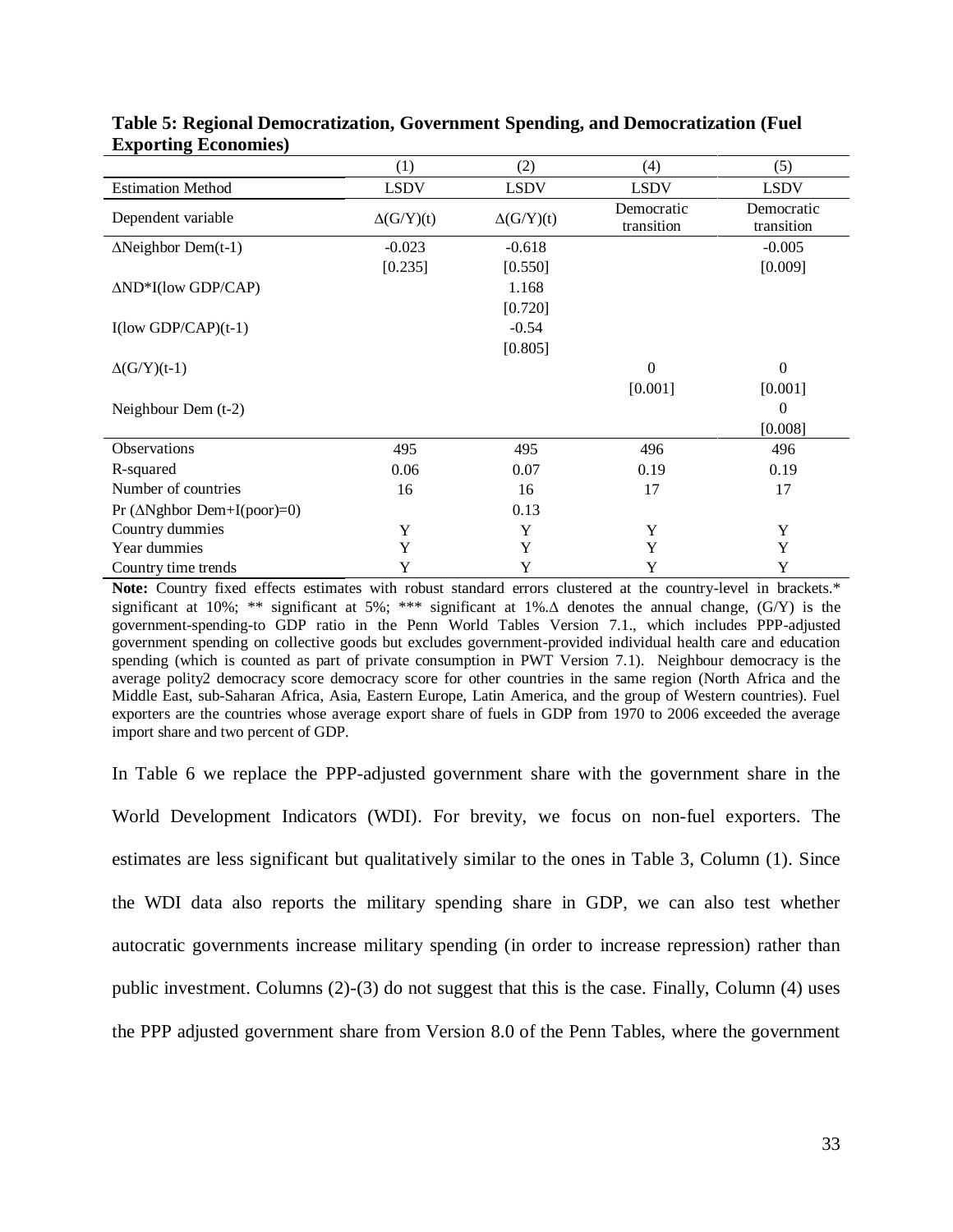share includes health and education spending assignable to individuals. The results remain insignificant but qualitatively similar.

|                            | (1)              | (2)                              | (3)                          | (3)                   |
|----------------------------|------------------|----------------------------------|------------------------------|-----------------------|
| <b>Estimation Method</b>   | <b>LSDV</b>      | <b>LSDV</b>                      | <b>LSDV</b>                  | <b>LSDV</b>           |
| Dependent variable         | $\Delta(G/Y)(t)$ | $\Delta(G/Y)(t)$<br>Non-military | $\Delta(G/Y)(t)$<br>military | PPP $\Delta$ (G/Y)(t) |
| Fuel exporter              | N                | N                                | N                            | N                     |
| $\Delta$ Neighbor Dem(t-1) | 0.244            | 0.372                            | $-0.145$                     | 0.403                 |
|                            | [0.287]          | [0.283]                          | [0.111]                      | [0.328]               |
| <b>Observations</b>        | 804              | 804                              | 896                          | 1,048                 |
| R-squared                  | 0.117            | 0.124                            | 0.126                        | 0.095                 |
| Number of countries        | 49               | 49                               | 52                           | 47                    |
| Country dummies            | Y                | $\mathbf{v}$                     | v                            | Y                     |
| Year dummies               | Y                | $\mathbf{v}$                     | Y                            | Y                     |
| Country time trends        |                  |                                  |                              | Y                     |

**Table 6: Regional democratization Effects on Alternative Spending Measures (non-Fuel exporters)**

Note: Country fixed effects estimates with robust standard errors clustered at the country-level in brackets.\* significant at 10%; \*\* significant at 5%; \*\*\* significant at 1%. denotes the annual change, (G/Y) is the government-spending-to GDP ratio from the Penn World Bank's World Development Indicators dataset. (G/Y) non-military and (G/Y) military are the non-military and military spending components. PPP  $\Delta(G/Y)(t)$  is the PPP adjusted government spending share in the Penn World Tables Version 8.0. Neighbour democracy is the average polity2 democracy score democracy score for other countries in the same region (North Africa and the Middle East, sub-Saharan Africa, Asia, Eastern Europe, Latin America, and the group of Western countries). Fuel exporters are countries whose average export share of fuels in GDP from 1970 to 2006 exceeded the average import share and two percent of GDP.

### **4.4 Zimbabwe's output collapse from 1998-2008**

The evidence in the previous section suggested that, on average, better protest technologies increase public investment in autocracies. However, Figure 5 and Table 4 Column (2) suggest that the effect might be income-dependent. In this section, we study a poor (and presumably low-TFP) economy where popular protests increased myopic behaviour by the ruling elite instead of increasing public investment: Zimbabwe from 1998 to 2008.

In the early post-independence period in the 1980s, Zimbabwe grew rapidly, developed its industrial and mining sectors, and the broadly-supported government expanded public goods and services provision (Potts 2006, Barry et al. 2009, Eriksen 2011). In the 1990s, however, the economy stagnated. In 1991, the government initiated a structural adjustment program that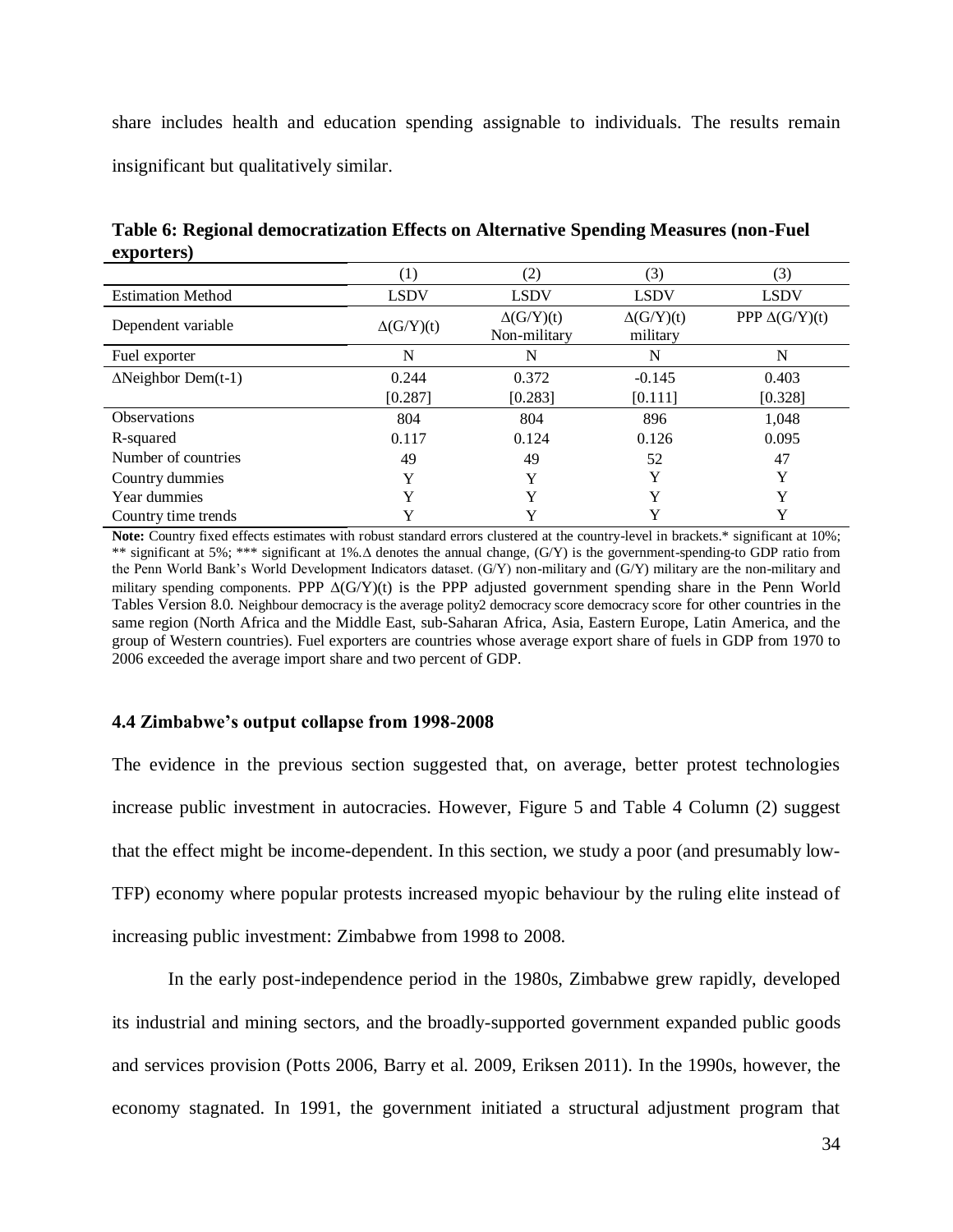decreased public expenditures and subsidies. In 1992, the economy was struck by a major drought, which was followed by a minor drought in 1995 (Chavunduka and Bromely 2010, Makina 2010). In 1997, thousands of independence-war veterans rose up demanding land and manufacturing plants. The regime responded by redistributing farms to the political elite and promising large one-time payments and pensions to the veterans (Potts 2006, Barry et al 2009, Eriksen 2011). On 14 November, in the face of a weak economy, increasing fiscal commitments, and contagion from the Asian crisis via South Africa, the Zimbabwean dollar collapsed. The regime then redistributed commercial and financial institutions, acquired large stakes in private firms, and cut education, health, and housing expenditures. Youth militias attacked farmers and the opposition. Manufacturing output and investment plummeted. In 2000, the government expropriated land under the Fast Track Land Reform Program (Potts 2006, Makina 2010, Eriksen 2011).

In 1999, the opposition formed the Movement for Democratic Change (MDC) and in 2008 the government and the MDC reached an uneasy power-sharing agreement (Alexander and McGregor 2013). The economy then started to recover. Figure 8 shows that PPP-adjusted income per capita declined from almost \$5,000 in 1996 to \$934 in 2008. Zimbabwe's history during this period suggests that political-replacement threats can also encourage myopic rent grabbing. This is consistent with Figure 6 or the results in Figure 5 at the lowest TFP levels.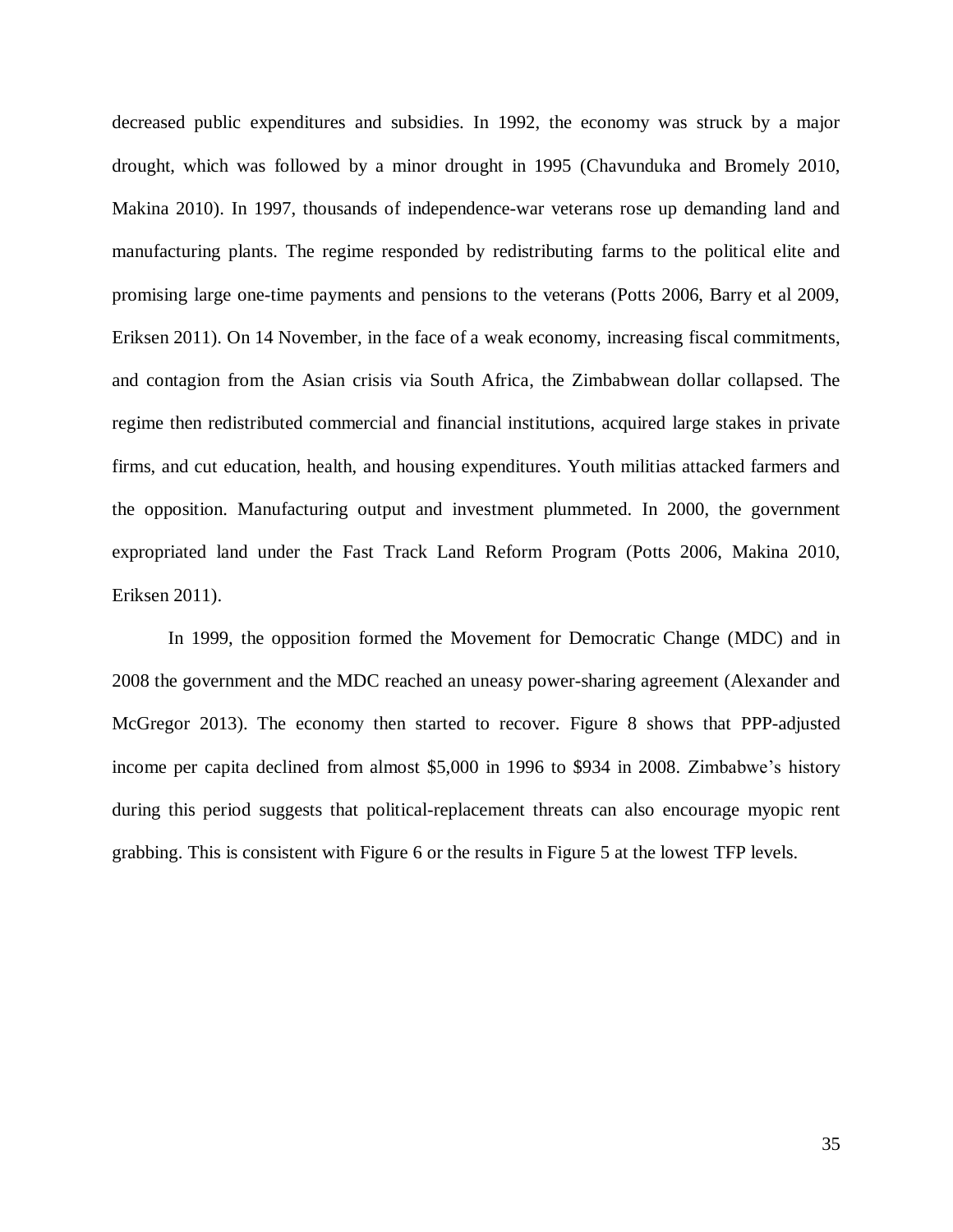

**Figure 8**: Income per capita in Zimbabwe

**Source**: Penn World Tables V. 8.0

# **5. Conclusion**

This paper has studied the determinants of public investment when an autocratic government invests in public capital and the citizens divide their time between producing and protesting. The labour supply is downward distorted because a fraction of the citizens protests instead of producing. The public investment level is downward distorted as the government can only collect a fraction of the marginal social investment return, it is myopic, and the labour supply is downward distorted. Nonetheless, there can also exist a government incentive to invest in order to persuade the citizens to return to the production sector. The key requirement is that the substitution elasticity between capital and labour is less than one. The paper's numerical simulations suggest that the joint distortions can generate moderate to large efficiency losses. Empirically we show that government spending in autocracies varies more and is less related to tax collections than in democracies. Additionally, it responds to democratization pressure. We conclude that autocratic rule can generate significant public expenditure and labour supply distortions.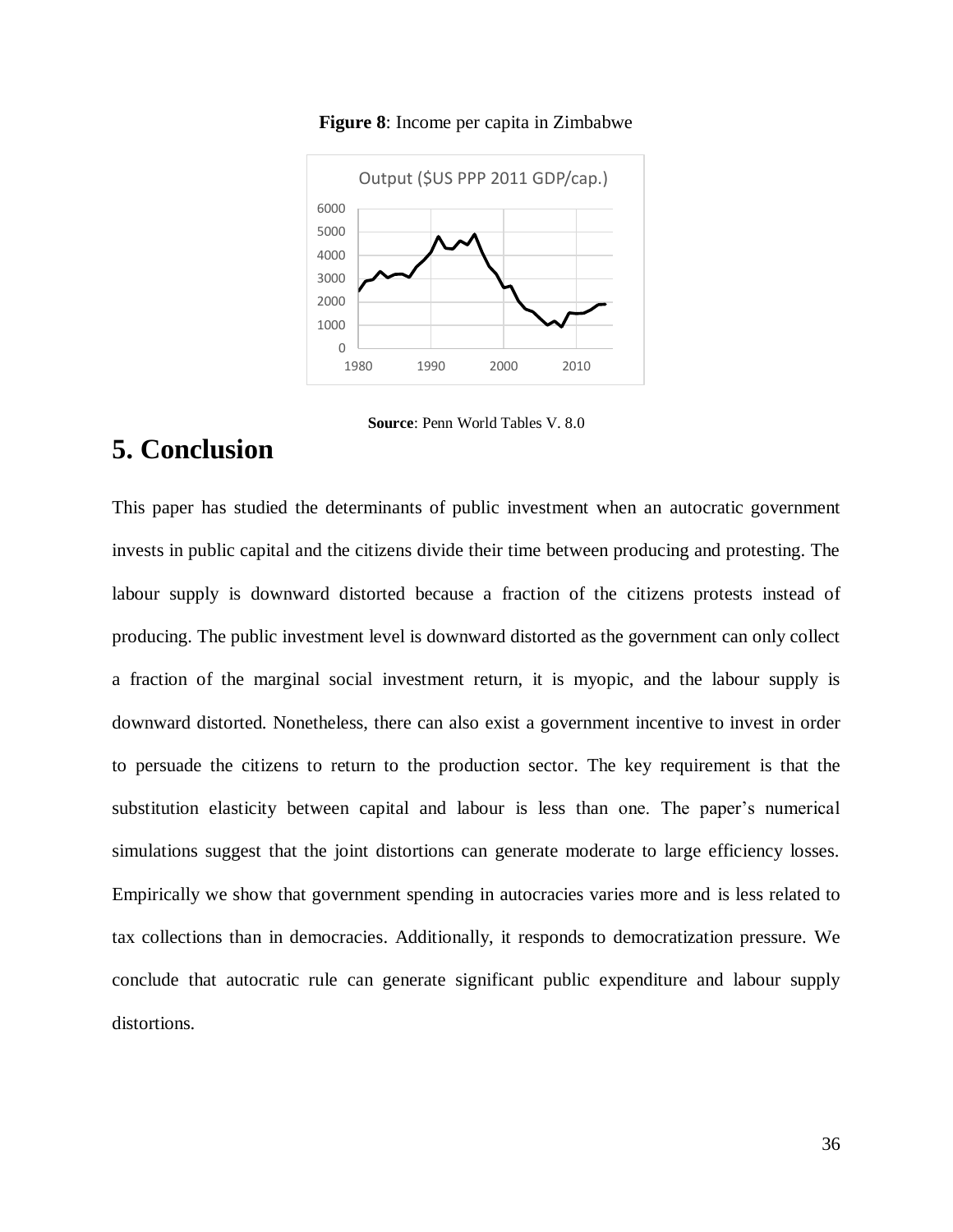### **Acknowledgements**

We are very grateful to Avinash Dixit, whose discussions at the University of Wyoming in 2007 inspired this paper, as well as Ed Barbier, Rik Chakraborti, Darlington Sabasi, Sherrill Shaffer, Jay Shogren, Klaas van't Veld, and seminar participants at the University of Wyoming.

# **References**

- Acemoglu, D. (2005). Politics and economics in weak and strong states. *Journal of monetary Economics*, *52*(7), 1199-1226.
- Acemoglu, D., & Robinson, J. A. (2001). A theory of political transitions. *American Economic Review*, *91*(4), 938-963.
- Acemoglu, D., Naidu, S., Restrepo, P., & Robinson, J. A. (2014). *Democracy does cause growth.* NBER. Working Paper No. 20004.
- Alesina, A., & Tabellini, G. (1990). A positive theory of fiscal deficits and government debt. *The Review of Economic Studies*, *57*(3), 403-414.
- Alexander, J., & McGregor, J. (2013). Introduction: politics, patronage and violence in Zimbabwe. *Journal of Southern African Studies* 39(4), 749-63.
- Antras, P. (2004). Is the US aggregate production function Cobb-Douglas? New estimates of the elasticity of substitution. *Contributions in Macroeconomics*, *4*(1).
- Arrow, K. J., Chenery, H. B., Minhas, B. S., & Solow, R. M. (1961). Capital-labor substitution and economic efficiency. *The review of Economics and Statistics 43*(3), 225-250.
- Azam, J. P., Bates, R., & Biais, B. (2009). Political predation and economic development. *Economics & Politics*, *21*(2), 255-277.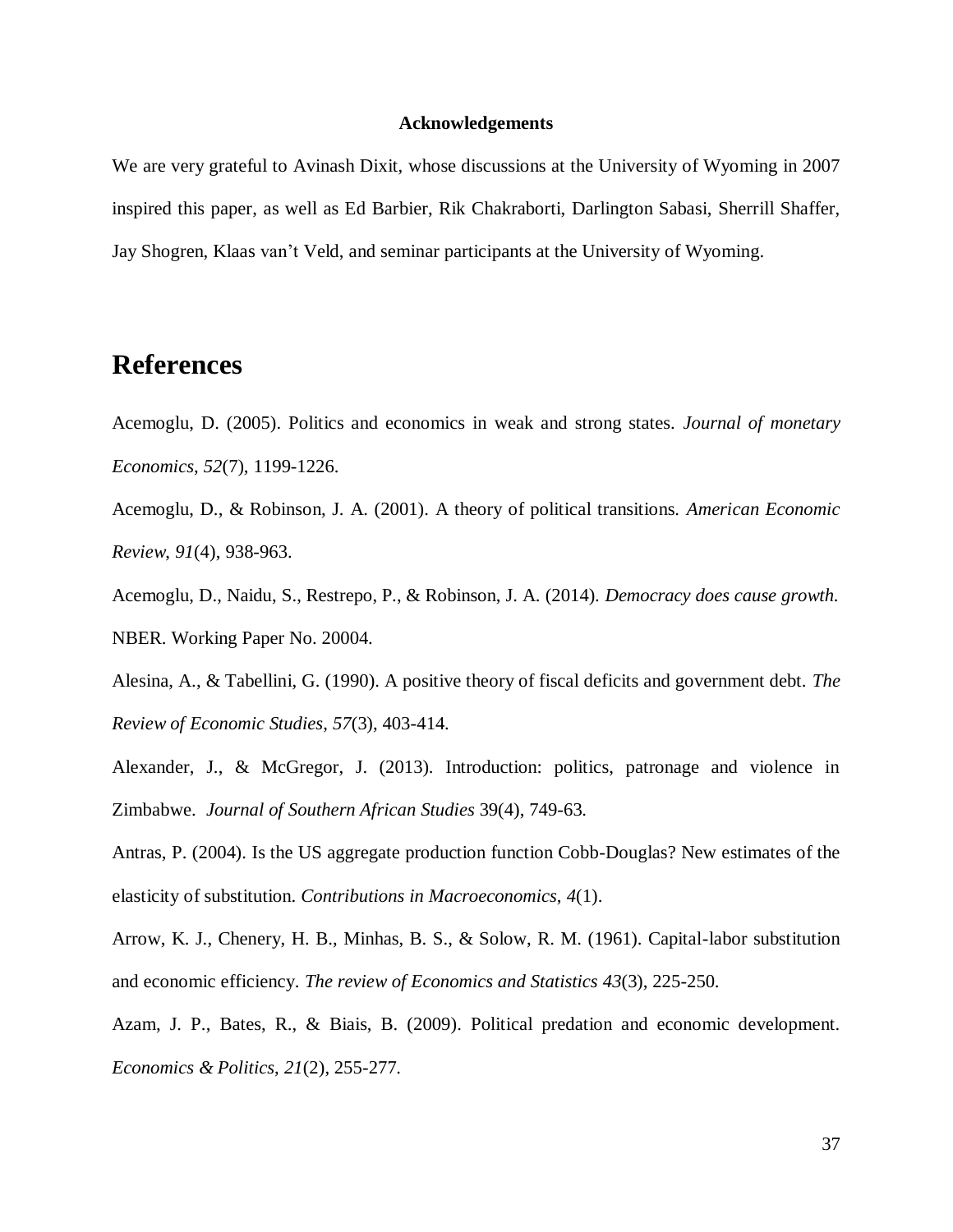Barry, F., Honohan, P., & Calder, T. M. (2009). Postcolonial Ireland and Zimbabwe: Stagnation before convergence. Institute for International Integration Studies (IIIS) Discussion Paper No. 291.

- Bates, R. H. (2015). *When things fell apart: state failure in late-Century Africa.* Cambridge University Press.
- Besley T., and M. Kudamatsu (2008). Making Autocracy Work, in E. Helpman (Ed.) *Institutions and Economic Performance*. Cambridge, MA: Harvard University Press.

Chavunduka, C., & Bromley, D. W. (2010). Beyond the crisis in Zimbabwe: Sorting out the land question. *Development Southern Africa*, *27*(3), 363-379.

Dal Bó, E., & Dal Bó, P. (2011). Workers, warriors, and criminals: social conflict in general equilibrium. *Journal of the European Economic Association*, *9*(4), 646-677.

De Mesquita, B. B., Smith, A., Morrow, J. D., & Siverson, R. M. (2005). *The logic of political survival*. Cambridge, MA: MIT Press.

Diamond, P., McFadden, D., & Rodriguez, M. (1978). Measurement of the elasticity of factor substitution and bias of technical change. In M. Fuss & D. McFadden (Eds.), *Production Economics: A Dual Approach to Theory and Applications Vol. 2* (pp. 125-147). Amsterdam: North-Holland.

Dixit, A. K. (2010). Democracy, autocracy and bureaucracy. *Journal of Globalization and Development*, *1*(1), 1-45.

Eriksen, S. S. (2012). Regimes, constituencies and the politics of state formation: Zimbabwe and Botswana compared. *International Political Science Review*, *33*(3), 261-278.

Grossman, H. I. (1991). A general equilibrium model of insurrections. *The American Economic Review 81*(4), 912-921.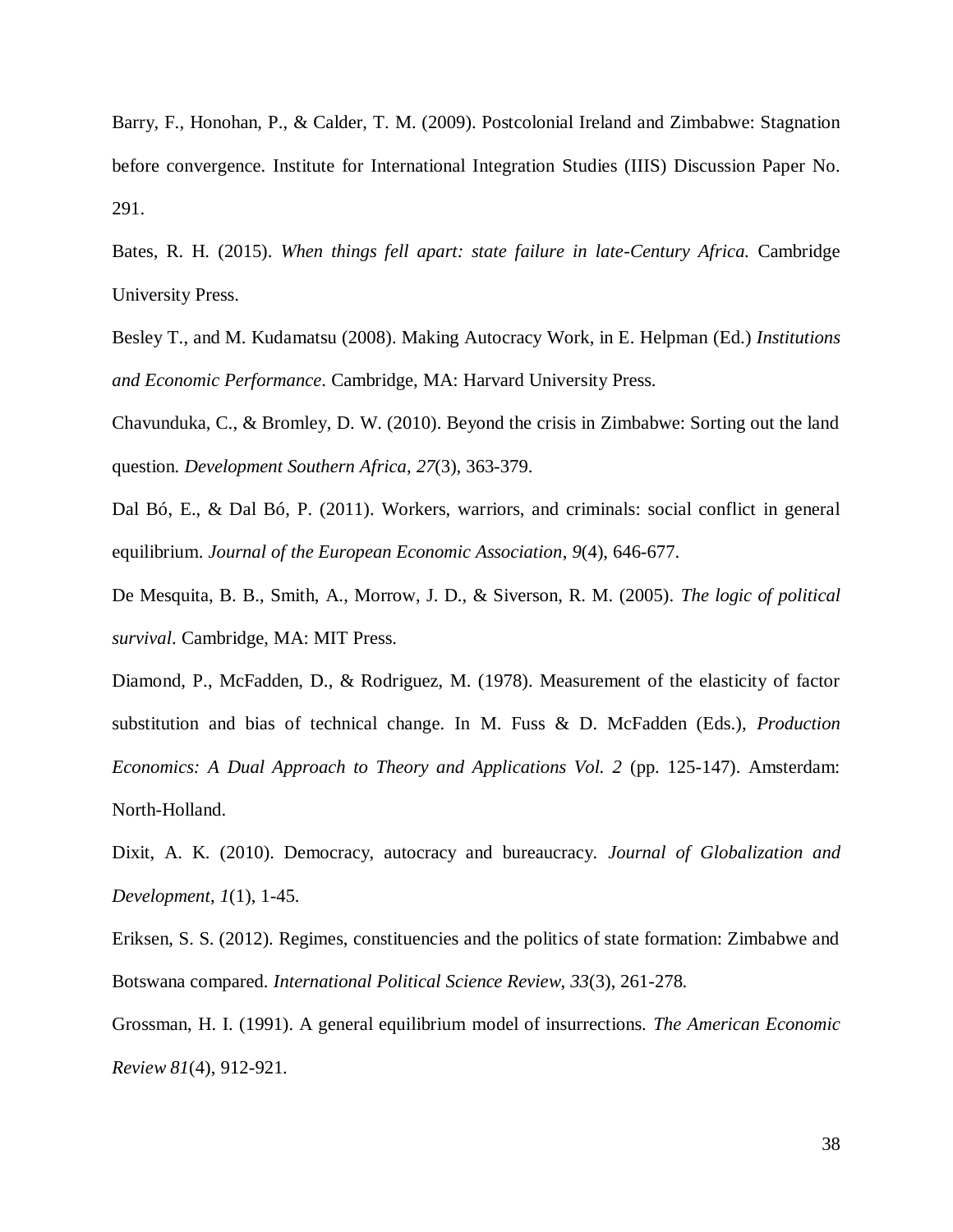Grossman, H. I. (1995). Robin Hood and the redistribution of property income. *European Journal of Political Economy*, *11*(3), 399-410.

Hammar, A., McGregor, J., & Landau, L. (2010). Introduction. Displacing Zimbabwe: crisis and construction in southern Africa. *Journal of Southern African Studies*, *36*(2), 263-283.

Hirschman, A. O. (1970). *Exit, voice, and loyalty: Responses to decline in firms, organizations, and states*. Cambridge, MA: Harvard University Press.

Huntington, S. P. (1993). *The third wave: Democratization in the late twentieth century*. Norman, OK: University of Oklahoma Press.

Janus, T. & Riera-Crichton, D. (2018). Economic Shocks and Battle Deaths in Civil Wars. Working Paper, University of Wyoming and Bates College.

Jones, T. C. (2011). Saudi Arabia versus the Arab spring. *Raritan*, *31*(2), 43.

Kuran, T. (1989). Sparks and prairie fires: A theory of unanticipated political revolution. *Public choice*, *61*(1), 41-74.

Kuran, T. (1991). The East European revolution of 1989: is it surprising that we were surprised?. *The American Economic Review*, *81*(2), 121-125.

Makina, D. (2010). Historical perspective on Zimbabwe's economic performance: A tale of five lost decades. *Journal of Developing Societies*, *26*(1), 99-123.

McAdam, D., Tarrow, S. & Tilly, C. (2001). *Dynamics of Contention*. New York: Cambridge University Press.

McGuire, M. C., & Olson, M. (1996). The economics of autocracy and majority rule: the invisible hand and the use of force. *Journal of economic literature*, *34*(1), 72-96.

Myerson, R. B. (2010). Capitalist investment and political liberalization. *Theoretical Economics*, *5*(1), 73-91.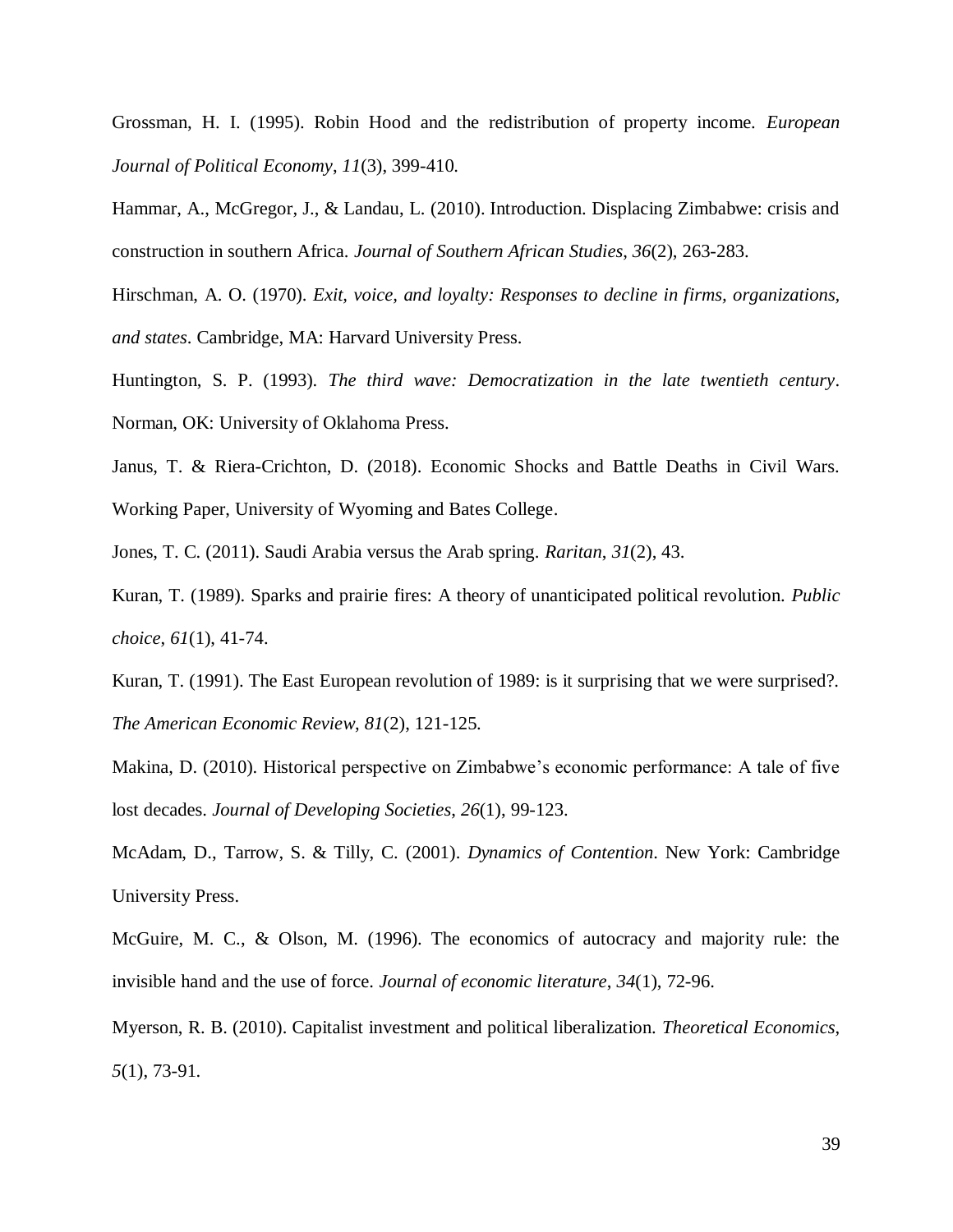Olson, M. (1993). Dictatorship, democracy, and development. *American political science review*, *87*(3), 567-576.

Padró i Miquel, G. (2007). The control of politicians in divided societies: the politics of fear. *The Review of Economic Studies*, *74*(4), 1259-1274.

Potts, D. (2006). 'All my hopes and dreams are shattered': Urbanization and migrancy in an imploding African economy–the case of Zimbabwe. *Geoforum*, *37*(4), 536-551.

Ross, M. L. (2001). Does oil hinder democracy? *World politics*, *53*(3), 325-361.

Talvi, E., & Vegh, C. A. (2005). Tax base variability and procyclical fiscal policy in developing countries. *Journal of Development economics*, *78*(1), 156-190.

### **Appendix:**

### **Proof that without specific functional forms, the comparative statics are ambiguous**

Define the parameter set  $X = \{\theta, \tau, \mu\}$  and write the equilibrium conditions (7), (13), and (8)-(9)

$$
h(X, l(G(X), X), G(X)) \equiv -q_i \tau \theta f(1 - l, G) - (1 - q \tau) \theta f_1(1 - l, G) = 0
$$
\n(a1)

$$
j(X, l(G(X), X), G(X)) = \theta \left( \overline{aqf}_2(1-l, G) - f_1 l_G \right) - 1 = 0
$$
\n(a2)

$$
l_G = \left(\frac{-h_G}{h_i}\right) = \left(\frac{q_i \tau f_2 + (1 - q \tau) f_1}{(1 - q \tau) f_1 - q_u \tau f + 2q_i \tau f_1}\right)
$$
(a3)

For a marginal change in parameter  $x \in X$ ,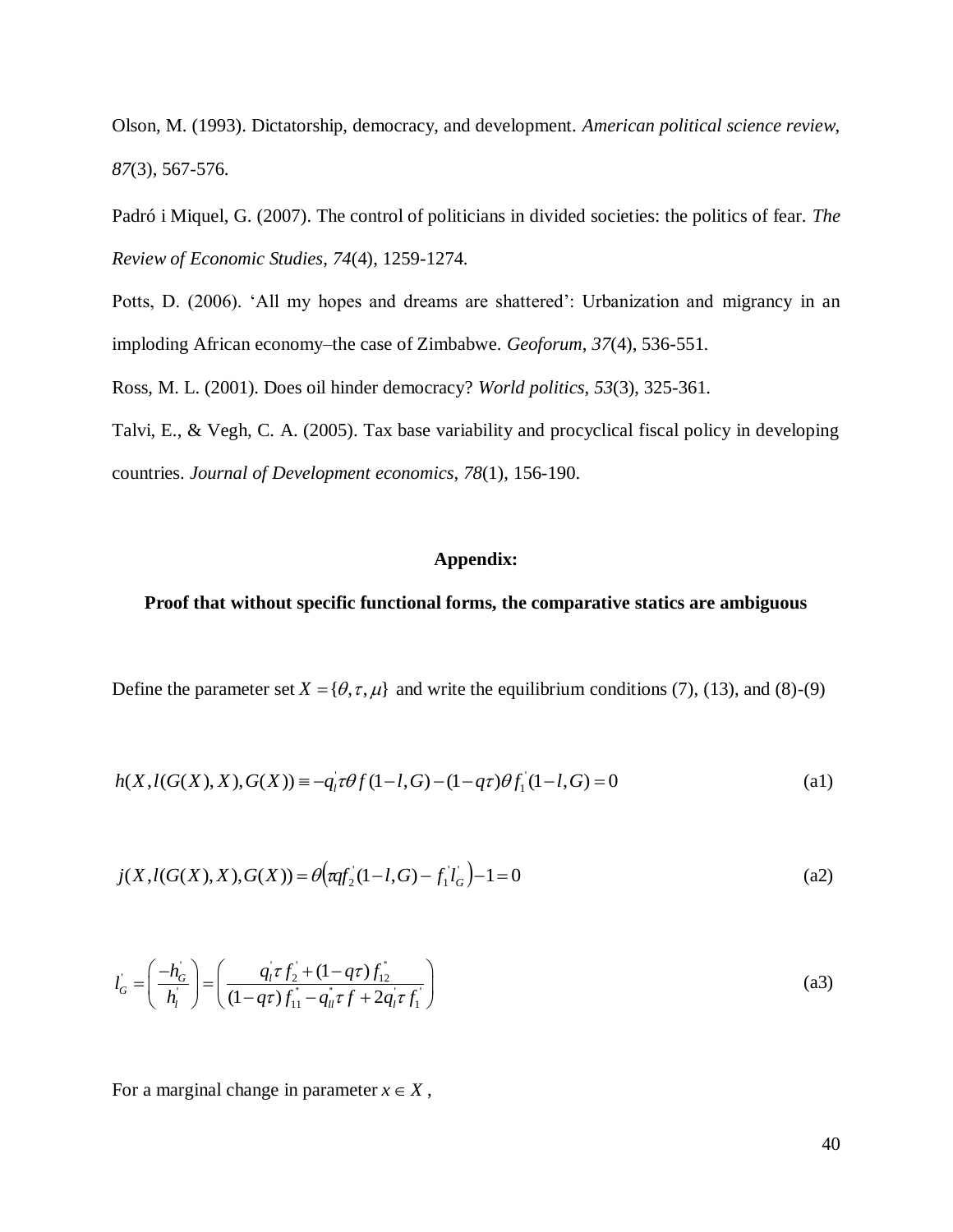$$
\begin{bmatrix} h_i & h_G \\ j_i & j_G \end{bmatrix} \begin{bmatrix} dl \\ dG \end{bmatrix} = \begin{bmatrix} -h_x \\ -j_x \end{bmatrix}
$$

# By Cramer's rule

$$
dl = \begin{vmatrix} -h_x & h_G \\ -j_x & j_G \end{vmatrix} / \begin{vmatrix} h_l & h_G \\ j_l & j_G \end{vmatrix} = \frac{j_x h_G - h_x j_G}{h_1 j_G - j_l h_G}
$$
(a4)

$$
dG = \begin{vmatrix} h_{1} & -h_{x} \\ j_{1} & -j_{x} \end{vmatrix} / \begin{vmatrix} h_{1} & h_{G} \\ j_{1} & j_{G} \end{vmatrix} = \frac{j_{1}h_{x} - h_{1}j_{x}}{h_{1}j_{G} - j_{1}h_{G}}
$$
(a5)

where:

$$
\begin{bmatrix}\n\hat{h}_i & \hat{h}_G \\
\hat{f}_i & \hat{f}_G\n\end{bmatrix}\n\begin{bmatrix}\nd \\ d\n\end{bmatrix} =\n\begin{bmatrix}\n-\hat{h}_x \\
-\hat{f}_x\n\end{bmatrix}
$$
\nBy Cramer's rule\n
$$
dl = \begin{vmatrix}\n-\hat{h}_x & \hat{h}_G \\
-\hat{f}_x & \hat{f}_G\n\end{vmatrix}/\begin{vmatrix}\n\hat{h}_i & \hat{h}_G \\
\hat{f}_i & \hat{f}_G\n\end{vmatrix} = \frac{\hat{f}_i \hat{h}_G - \hat{h}_x \hat{f}_G}{\hat{h}_i \hat{f}_G - \hat{f}_i \hat{h}_G}
$$
\n(a4)\n
$$
dG = \begin{vmatrix}\n\hat{h}_i & -\hat{h}_x \\
\hat{f}_i & -\hat{f}_x\n\end{vmatrix}/\begin{vmatrix}\n\hat{h}_i & \hat{h}_G \\
\hat{f}_i & \hat{f}_G\n\end{vmatrix} = \frac{\hat{f}_i \hat{h}_s - \hat{h}_s \hat{f}_s}{\hat{h}_i \hat{f}_G - \hat{f}_i \hat{h}_G}
$$
\n(a5)\nwhere:\n
$$
\hat{h}_i = \theta \left[ (1 - q\tau) f_{11} - q_{1i} \tau f + 2q_i \tau f_1 \right] < 0
$$
\nsigned by the citizens' second-order condition\n(SOC)\n
$$
\hat{f}_0 = \theta \left[ \tau q f_{22} - f_{12} f_0 - f_1 f_{G0} \right] < 0
$$
\nsigned by the elite's SOC\n
$$
\hat{f}_i = \theta \left[ \tau q f_{i2} - \tau q f_{21} + f_{11} f_0 - f_1 f_{G1} \right]
$$
\n
$$
\hat{h}_0 = \theta \left[ -q_i \tau f_2 - (1 - q\tau) f_{12} \right]
$$
\n41

 $j_G = \theta \left[ \tau q f_{22}^{\dagger} - f_{12}^{\dagger} l_G^{\dagger} - f_1^{\dagger} l_{GG}^{\dagger} \right] < 0$ signed by the elite's SOC

$$
j_{l} = \theta \Big[ \tau q_{l} f_{2} - \tau q f_{21}^{*} + f_{11}^{*} l_{G} - f_{1}^{*} l_{Gl}^{*} \Big]
$$

$$
h_G = \theta \Big[ -q_1 \tau f_2 - (1 - q \tau) f_{12} \Big]
$$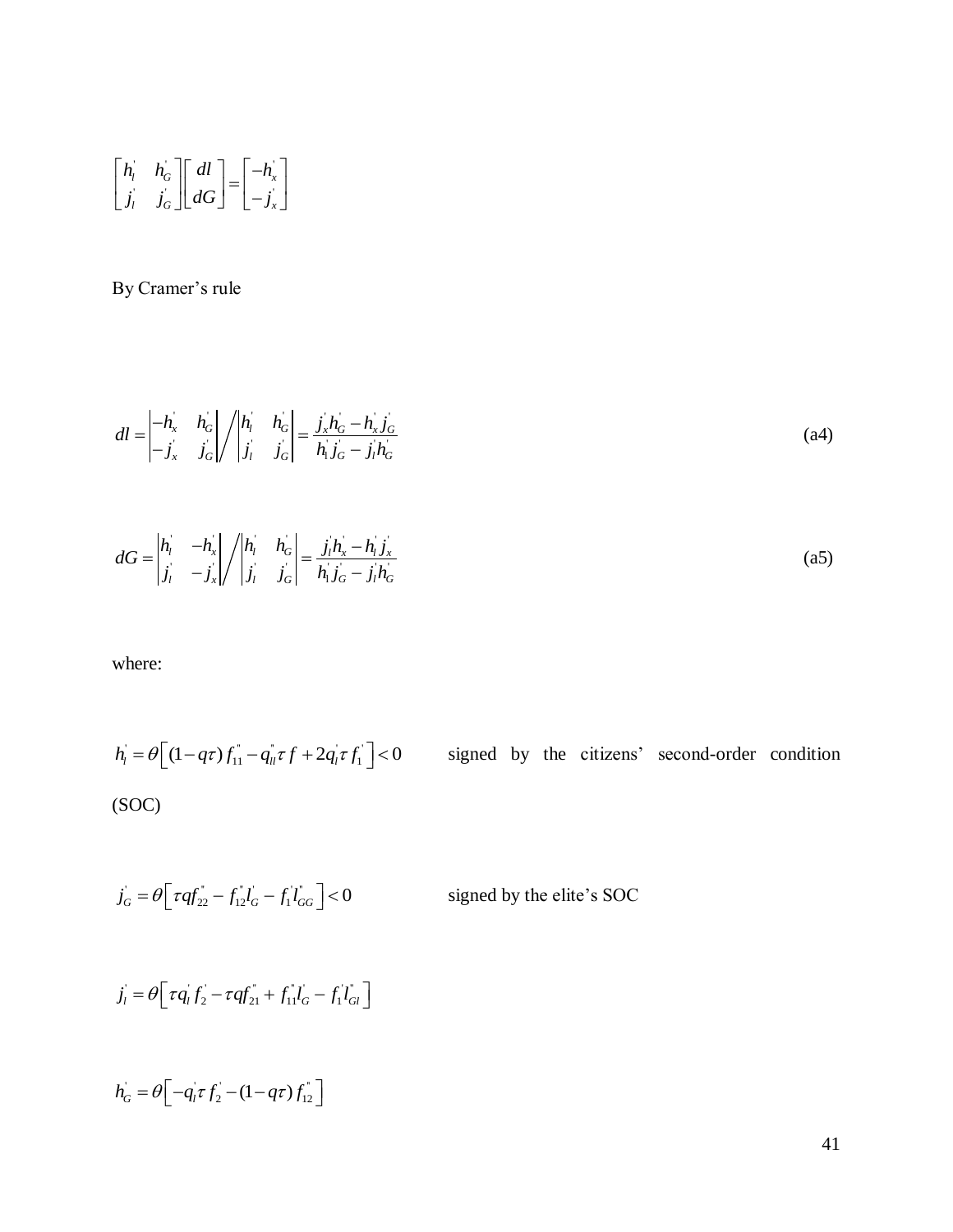$$
l_{Gl} = \frac{h_l \left( q_{ll} \tau f_2 - 2 q_l \tau f_{21} - (1 - q \tau) f_{121} - q_l \tau f_{12} \right) + h_G \left( -(1 - q \tau) f_{111} - q_{lll} \tau f - 3 q_l \tau f_{11} + 3 q_{lll} \tau f_1 \right)}{(h_l)^2}
$$
  

$$
l_{GC} = \frac{h_l \left( (1 - q \tau) f_{122} + q_l \tau f_{22} \right) + h_G \left( (1 - q \tau) f_{112} - q_{lll} \tau f_2 + 2 q_l \tau f_{12} \right)}{(h_l)^2}.
$$

$$
(h_i)^2
$$
  

$$
l_{GG} = \frac{h_i \left( (1 - q\tau) f_{122}^{\dagger} + q_i \tau f_{22}^{\dagger} \right) + h_G \left( (1 - q\tau) f_{112}^{\dagger} - q_{ii}^{\dagger} \tau f_2^{\dagger} + 2 q_i^{\dagger} \tau f_{12}^{\dagger} \right)}{(h_i)^2}.
$$

We prove the claim in 6 steps:

1) In (a4-5) the terms  $h_1, h_G, h_x, x \in X = (\theta, \tau, \mu)$ , contain no third derivatives.

2)  $j_G$  and  $j_x$ ,  $x \in X = (\theta, \tau, \mu)$ , do not contain  $q_{\mu}^{\dagger}$ .

3) 
$$
j_l
$$
 is linear in  $q_{lll}^{\dagger} : \frac{\partial j_l^{\dagger}}{\partial q_{lll}^{\dagger}} = -\theta f_1 \frac{\partial l_{Gl}^{\dagger}}{\partial q_{lll}^{\dagger}} = \theta f_1 \frac{h_G \tau f}{(h_l)^2}$ .

 $\left(a_i \tau f_i - 2a_i \tau f_i, -(1-q\tau)f_{i,0} - q_i \tau f_{i'}\right) + h_{ij}\left(-(1-q\tau)f_{i,1} - q_{i\tau}f' - 3a_i \tau f_{i,1} + 3q_i \tau f_{i}\right)$ <br>  $(h_i)^2$ <br>  $\left((1-q\tau)f_{i,0} + q_i \tau f_{i,1}\right) + h_{ij}\left((1-q\tau)f_{i,1}^2 - q_{i\tau}^2 \tau f_{i} + 2q_i^2 \tau f_{i'}^2\right)$ <br>  $(h_i)^2$ <br>
we the chaim in 6 steps:<br> 4) Step 3 implies that  $q_{\mu\nu}^{\dagger}$  variations in  $(-\infty, \infty)$  cause  $j_{\mu}$  variations in  $(-\infty, \infty)$ . Steps 1 and 2 imply that  $q_{ll}$ <sup>"</sup> changes do not affect any of the other terms in the dl and dG expressions in (a4-5).

5) To get

$$
dl = \frac{j_x h_G - h_x j_G}{h_1 j_G - j_l h_G} \equiv \frac{n}{d} > 0,
$$

choose  $q_{lll}^{\dagger}$  and in turn  $j_l$  such that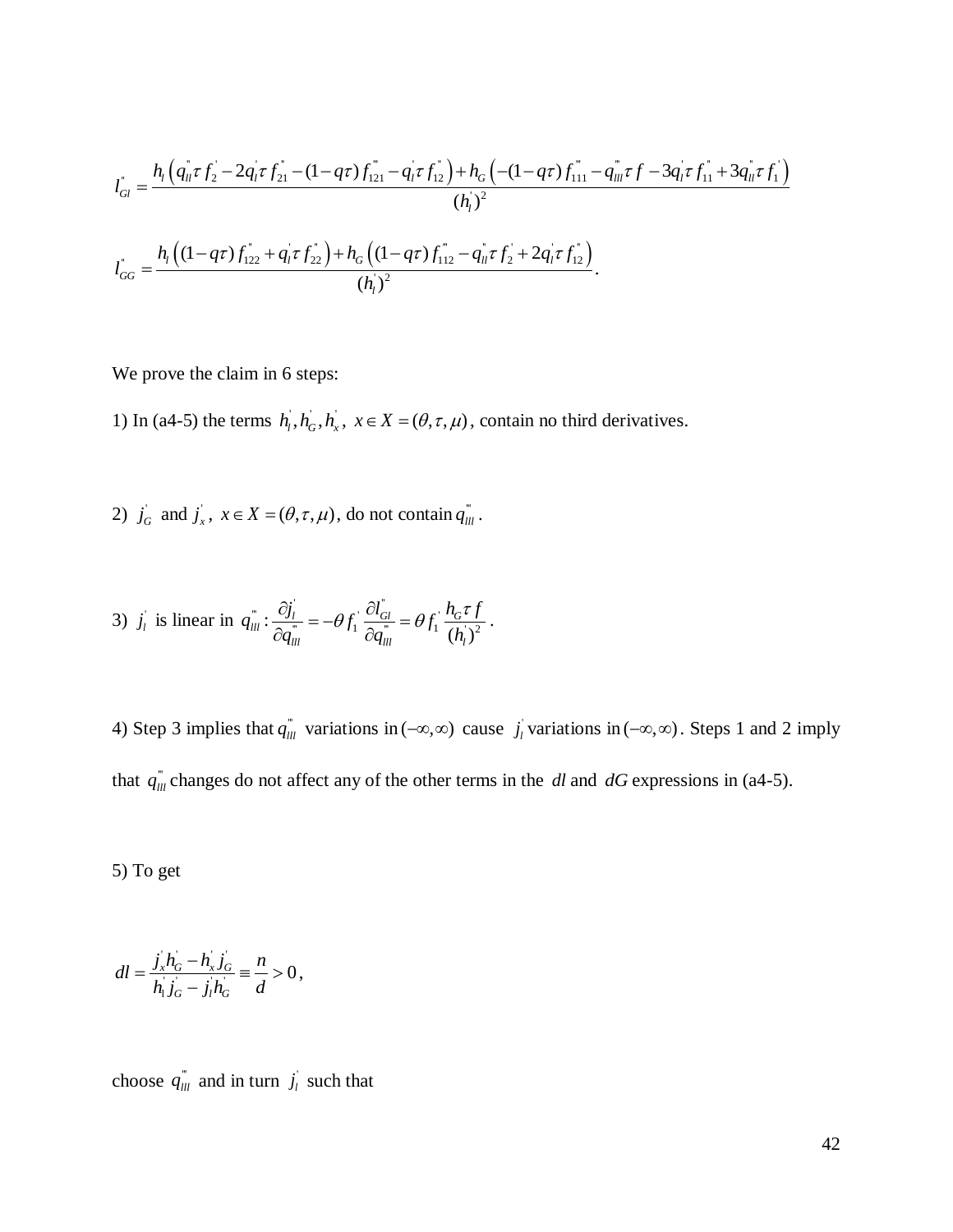$$
n=d \Leftrightarrow
$$

$$
j_x h_G - h_x j_G = -h_1 j_G - j_l h_G \Leftrightarrow
$$

$$
j_{l} = \frac{j_{x}h_{G} - h_{x}j_{G} - h_{1}j_{G}}{-h_{G}}.
$$

To get  $dl < 0$ , choose  $q_{lll}^{\dagger}$  and  $j_l^{\dagger}$  such that

$$
n\!=\!-d \Longleftrightarrow
$$

$$
j_x h_G - h_x j_G = h_1 j_G + j_l h_G \Leftrightarrow
$$

$$
j_l = \frac{j_x h_G - h_x j_G - h_l j_G}{h_G}
$$

6) To get

$$
n = d \Leftrightarrow
$$
  
\n
$$
j_x^{\dagger} h_{\alpha}^{\dagger} - h_{x}^{\dagger} j_{\alpha}^{\dagger} = -h_{x}^{\dagger} j_{\alpha}^{\dagger} - j_{x}^{\dagger} h_{\alpha}^{\dagger} \Leftrightarrow
$$
  
\n
$$
j_y^{\dagger} = \frac{j_x^{\dagger} h_{\alpha}^{\dagger} - h_{x}^{\dagger} j_{\alpha}^{\dagger} - h_{x}^{\dagger} j_{\alpha}^{\dagger}}{-h_{\alpha}^{\dagger}}.
$$
  
\nTo get  $dl < 0$ , choose  $q_{m}^{n}$  and  $j_y$  such that  
\n
$$
n = -d \Leftrightarrow
$$
  
\n
$$
j_x h_{\alpha}^{\dagger} - h_{x}^{\dagger} j_{\alpha}^{\dagger} = h_{x}^{\dagger} j_{\alpha}^{\dagger} + j_x^{\dagger} j_{\alpha}^{\dagger} \Leftrightarrow
$$
  
\n
$$
j_y^{\dagger} = \frac{j_x^{\dagger} h_{\alpha}^{\dagger} - h_{x}^{\dagger} j_{\alpha}^{\dagger}}{h_{\alpha}^{\dagger}}
$$
  
\n6) To get  
\n
$$
dG = \frac{j_x^{\dagger} h_x^{\dagger} - h_{x}^{\dagger} j_x^{\dagger}}{h_{x}^{\dagger} l_{\alpha}^{\dagger} - j_x^{\dagger} h_{\alpha}^{\dagger}} = \frac{\hat{n}}{d} > 0,
$$
  
\nchoose  $q_{m}^{n}$  and in turn  $j_y^{\dagger}$  such that

choose  $q_{\mu}^{\dagger}$  and in turn  $j_{\iota}$  such that